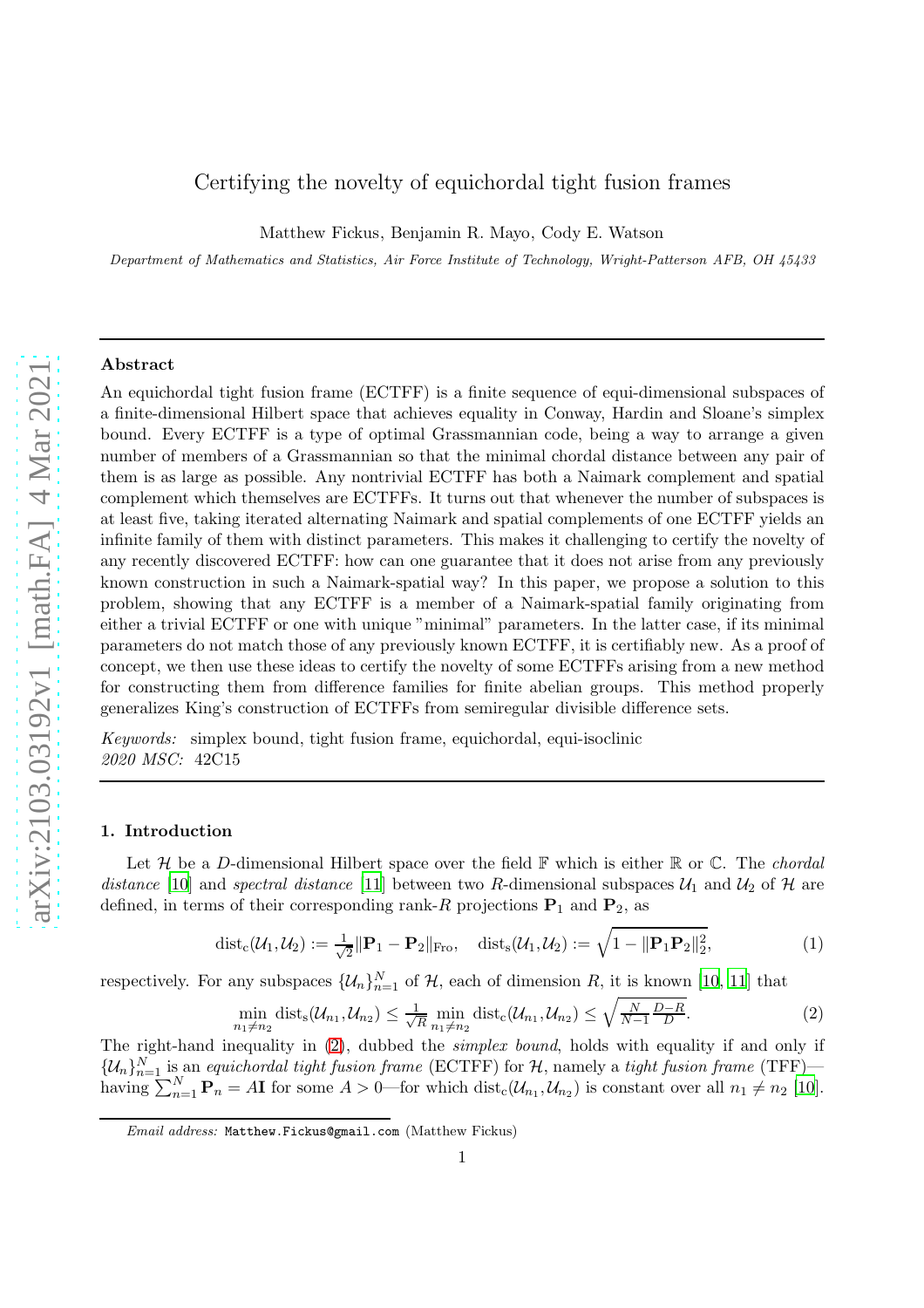Every ECTFF is a type of optimal Grassmannian code with respect to the chordal distance, being an optimal packing of N members of the Grassmannian (space) that consists of all R-dimensional subspaces of H. Meanwhile, equality holds throughout [\(2\)](#page-0-0) if and only if  $\{\mathcal{U}_n\}_{n=1}^N$  is an *equi-isoclinic* tight fusion frame (EITFF) for  $H$ , namely a TFF for  $H$  whose subspaces are *equi-isoclinic* [\[30\]](#page-35-0), meaning there exists  $\lambda \geq 0$  such that  $\mathbf{P}_{n_1}\mathbf{P}_{n_2}\mathbf{P}_{n_1} = \lambda \mathbf{P}_{n_1}$  for all  $n_1 \neq n_2$ . Every EITFF is an ECTFF, and is an optimal Grassmannian packing with respect to the spectral distance.

When  $R = 1$ , every ECTFF for H is an EITFF for H and equates to an *equiangular tight frame* (ETF) for H, namely a sequence  $\{\varphi_n\}_{n=1}^N$  of unit vectors in H that achieves equality in the Welch bound  $\max_{n_1 \neq n_2} |\langle \varphi_{n_1}, \varphi_{n_2} \rangle| \geq [\frac{N-D}{D(N-1)}]^{\frac{1}{2}}$ , and so has minimal *coherence* [\[36,](#page-35-1) [34](#page-35-2)]. More generally, any EITFF yields a dictionary with minimal block coherence [\[11](#page-34-1), [13\]](#page-34-2). ETFs and EITFFs arise in compressed sensing [\[3](#page-34-3), [4](#page-34-4), [7\]](#page-34-5) and quantum information theory [\[39,](#page-35-3) [33](#page-35-4), [22](#page-35-5)]. The broader study of ECTFFs in general has also attracted notably diverse interest [\[10](#page-34-0), [39,](#page-35-3) [29](#page-35-6), [9](#page-34-6)].

We refer to a(n EI/EC)TFF for a complex D-dimensional Hilbert space that consists of  $N$ subspaces, each of dimension R, as a(n EI/EC)TFF(D, N, R). Every ECTFF(D, N, R)  $\{U_n\}_{n=1}^N$ with  $D \neq NR$  has a *Naimark complement* which is an  $\text{ECTFF}(NR-D, N, R)$ , and which is equiisoclinic if  $\{\mathcal{U}_n\}_{n=1}^N$  is. Every ECTFF $(D, N, R)$   $\{\mathcal{U}_n\}_{n=1}^N$  with  $D \neq R$  has a spatial complement which is an  $\mathrm{ECTFF}(D, N, D - R)$ . As we explain, taking iterated alternating Naimark and spatial complements (à la [\[8](#page-34-7)]) of any  $ECTFF(D, N, R)$  with  $N \geq 5$  generates an infinite sequence of ECTFFs with distinct parameters. This is great news for anyone who wants Grassmannian codes: the discovery of even a single ECTFF with new parameters implies the existence of a new infinite family of them. That said, this same fact makes it nontrivial for the community to determine whether a newly discovered ECTFF is genuinely novel: how does one certify, for example, that its  $(D, N, R)$  parameters do no match those of any one obtained from a previously-known construction in this Naimark-spatial way? In this paper, we offer a solution to this problem. The key idea is to study a simple function of  $(D, N, R)$  which is invariant with respect to both complements, namely

<span id="page-1-0"></span>
$$
f: \mathbb{R}^3 \to \mathbb{R}, \quad f(D, N, R) := DNR - D^2 - NR^2.
$$
 (3)

(See  $(6.3)$  of [\[9](#page-34-6)] for a function of  $(D, N, R)$  that previously arose in the study of the ECTFFs and only differs from f by a function of N.) Since  $f(D, N, R) = D(NR-D) - NR^2 = NR(D-R) - D^2$ , it is invariant with respect to both the Naimark and spatial involutions, namely the functions  $\nu, \sigma : \mathbb{R}^3 \to \mathbb{R}^3$  defined by  $\nu(D, N, R) := (NR - D, N, R)$  and  $\sigma(D, N, R) := (D, N, D - R)$ , respectively. As we explain, this means that taking iterated alternating Naimark and spatial complements of any  $ECTFF(D, N, R)$  with  $f(D, N, R) > 0$  yields an infinite *orbit* of  $(D, N, R)$ triples whose  $(D, R)$  pairs all lie on a common connected component of a hyperbola. It turns out that such an orbit possesses a unique point  $(D_0, N, R_0)$  that is minimal in the sense that

<span id="page-1-1"></span>
$$
0 < D_0 \le NR_0 - D_0 \quad \text{and} \quad 0 < R_0 \le D_0 - R_0, \quad \text{i.e.,} \quad 0 < \frac{2D_0}{N} \le R_0 \le \frac{D_0}{2}.\tag{4}
$$

It also turns out that the only ones of these ECTFFs which might be equi-isoclinic are those with parameters  $(D_0, N, R_0)$  and their Naimark complements. We shall also fully settle the existence of (real and/or equichordal and/or equi-isoclinic) TFF $(D, N, R)$  with  $f(D, N, R) \leq 0$ . In the end, an ECTFF(D, N, R) will be certifiably novel if  $f(D, N, R) > 0$  and the minimal point of its orbit is not equal to those of previously discovered constructions.

In the next section we establish notation and review previously known results and concepts that we will need here. In Section 3, we rigorously formulate and prove the claims we made above about  $(3)$  and  $(4)$ ; see Theorems [3.2–](#page-8-0)[3.6.](#page-17-0) In Section 4, we introduce a new method of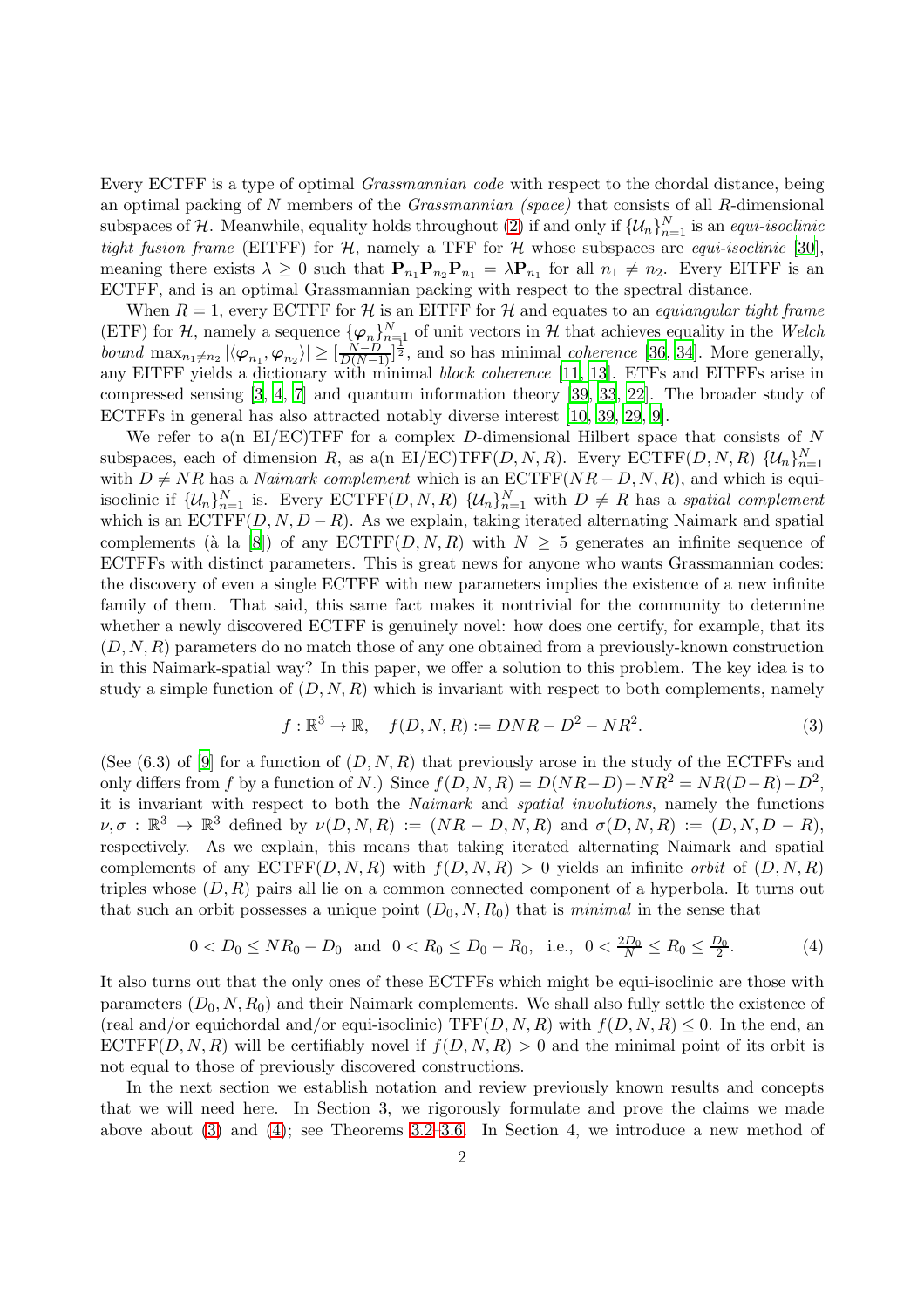constructing ECTFFs from difference families for finite abelian groups; see Theorem [4.1](#page-21-0) and Corollary [4.2.](#page-23-0) This method properly generalizes King's construction of ECTFFs from semiregular divisible difference sets [\[27](#page-35-7)], which itself generalizes a construction of harmonic mutually unbiased bases from semiregular relative difference sets [\[23](#page-35-8)] and that of harmonic ETFs from difference sets [\[28,](#page-35-9) [34](#page-35-2), [38](#page-35-10), [12](#page-34-8)]. In Section 5, we then certify the novelty of some of these "harmonic ECTFFs" using the theory of Section 3. To do so, we compare the minimal points of their orbits against those of previously known ECTFFs; see Theorems [5.2](#page-28-0) and [5.3.](#page-30-0) (A thorough review of the ECTFF construction literature is given in that section.) Along the way, we revisit the TFF existence test of [\[8](#page-34-7)], showing in Theorem [5.1](#page-25-0) that a real TFF $(D, N, R)$  exists whenever a TFF $(D, N, R)$  does.

#### 2. Preliminaries

As above, let  $\mathcal H$  be a D-dimensional Hilbert space over  $\mathbb F$ . Let  $\mathcal N$  be a finite indexing set of cardinality  $N > 1$ . A sequence  $\{U_n\}_{n \in \mathcal{N}}$  of R-dimensional subspaces of H is a TFF for H if the corresponding rank-R projections  $\{P_n\}_{n\in\mathcal{N}}$  satisfy  $\sum_{n\in\mathcal{N}}P_n = A\mathbf{I}$  for some  $A > 0$ . In this case,  $NR \ge \text{rank}(\sum_{n \in \mathcal{N}} \mathbf{P}_n) = \text{rank}(A\mathbf{I}) = D$  and  $NR = \text{Tr}(\sum_{n \in \mathcal{N}} \mathbf{P}_n) = \text{Tr}(A\mathbf{I}) = AD$ , and so we necessarily have that  $A = \frac{NR}{D} \ge 1$ . Since tightness is preserved by unitary transformations, one can without loss of generality assume  $\mathcal H$  is  $\mathbb F^D$  (though it is sometimes convenient to do otherwise [\[16](#page-35-11)]). As such, the existence of a given TFF only depends on  $\mathbb F$  and the values of D, N and R, and moreover if a real TFF exists then so does a complex TFF with the same parameters. Because of this, we use "TFF $(D, N, R)$ " to denote a complex TFF with such parameters, and say it is *real* if H can be chosen to be  $\mathbb{R}^D$  (that is, if either H is natively real or H is complex but there exists a unitary transformation  $\mathbf{U} : \mathbb{C}^{\mathcal{D}} \to \mathcal{H}$  such that every matrix  $\mathbf{U}^* \mathbf{P}_n \mathbf{U}$  has all real entries).

For any sequence  $\{\mathcal{U}_n\}_{n\in\mathcal{N}}$  of R-dimensional subspaces of  $\mathcal{H}$ , a direct calculation gives

<span id="page-2-0"></span>
$$
0 \leq \text{Tr}\left[\left(\sum_{n\in\mathcal{N}}\mathbf{P}_n - \frac{NR}{D}\mathbf{I}\right)^2\right] = \sum_{n_1\in\mathcal{N}}\sum_{n_2\neq n_1} \text{Tr}(\mathbf{P}_{n_1}\mathbf{P}_{n_2}) - \frac{NR(NR-D)}{D}.
$$
 (5)

Equality holds above if and only if  $\{\mathcal{U}_n\}_{n\in\mathcal{N}}$  is a TFF for H. Here, the chordal distance [\(1\)](#page-0-1) satisfies

<span id="page-2-2"></span>
$$
[dist_c(\mathcal{U}_{n_1}, \mathcal{U}_{n_2})]^2 = \frac{1}{2} \text{Tr}[(\mathbf{P}_{n_1} - \mathbf{P}_{n_2})^2] = R - \text{Tr}(\mathbf{P}_{n_1} \mathbf{P}_{n_2})
$$
(6)

for any  $n_1, n_2 \in \mathcal{N}$ . In particular,  $\text{Tr}(\mathbf{P}_{n_1}\mathbf{P}_{n_2})$  is real, and so we can rearrange and continue [\(5\)](#page-2-0) as

<span id="page-2-1"></span>
$$
\frac{R(NR-D)}{D(N-1)} \le \frac{1}{N(N-1)} \sum_{n_1 \in \mathcal{N}} \sum_{n_2 \neq n_1} \text{Tr}(\mathbf{P}_{n_1} \mathbf{P}_{n_2}) \le \max_{n_1 \neq n_2} \text{Tr}(\mathbf{P}_{n_1} \mathbf{P}_{n_2}) = R - \min_{n_1 \neq n_2} [\text{dist}_c(\mathcal{U}_{n_1}, \mathcal{U}_{n_2})]^2. (7)
$$

Here, equality holds throughout if and only if  $\{U_n\}_{n\in\mathcal{N}}$  is a TFF for H that is also *equichordal* in the sense that  $dist_c(\mathcal{U}_{n_1}, \mathcal{U}_{n_2})$  is constant over all  $n_1 \neq n_2$ , namely when  $\{\mathcal{U}_n\}_{n \in \mathcal{N}}$  is an ECTFF for  $H$ . Rearranging [\(7\)](#page-2-1) gives the right-hand inequality of [\(2\)](#page-0-0), which is called the *simplex bound* in [\[10](#page-34-0)] since  $\{\mathcal{U}_n\}_{n\in\mathcal{N}}$  is an ECTFF for  $\mathcal{H}$  if and only if  $\{\mathbf{P}_n - \frac{R}{D}\}$  $\frac{R}{D}\mathbf{I}\}_{n\in\mathcal{N}}$  is a regular simplex in the real Hilbert space of self-adjoint operators on  $H$  (equipped with the Frobenius inner product).

A similar argument applies if the chordal distance on the Grassmannian is replaced with the spectral distance [\(1\)](#page-0-1). (We caution that the spectral distance is not a metric on the Grassmannian, since dist<sub>s</sub> $(\mathcal{U}_1, \mathcal{U}_2) = 0$  if and only if  $\mathcal{U}_1$  and  $\mathcal{U}_2$  intersect nontrivially, which can occur even when they are distinct.) Here, for any  $n_1 \neq n_2$ , the fact that  $\mathbf{P}_{n_1}\mathbf{P}_{n_2}$  has rank at most R implies

<span id="page-2-3"></span>
$$
\text{Tr}(\mathbf{P}_{n_1}\mathbf{P}_{n_2}) = \text{Tr}(\mathbf{P}_{n_2}^*\mathbf{P}_{n_1}^*\mathbf{P}_{n_1}\mathbf{P}_{n_2}) = ||\mathbf{P}_{n_1}\mathbf{P}_{n_2}||_{\text{Fro}}^2 \le R||\mathbf{P}_{n_1}\mathbf{P}_{n_2}||_2^2
$$
\n(8)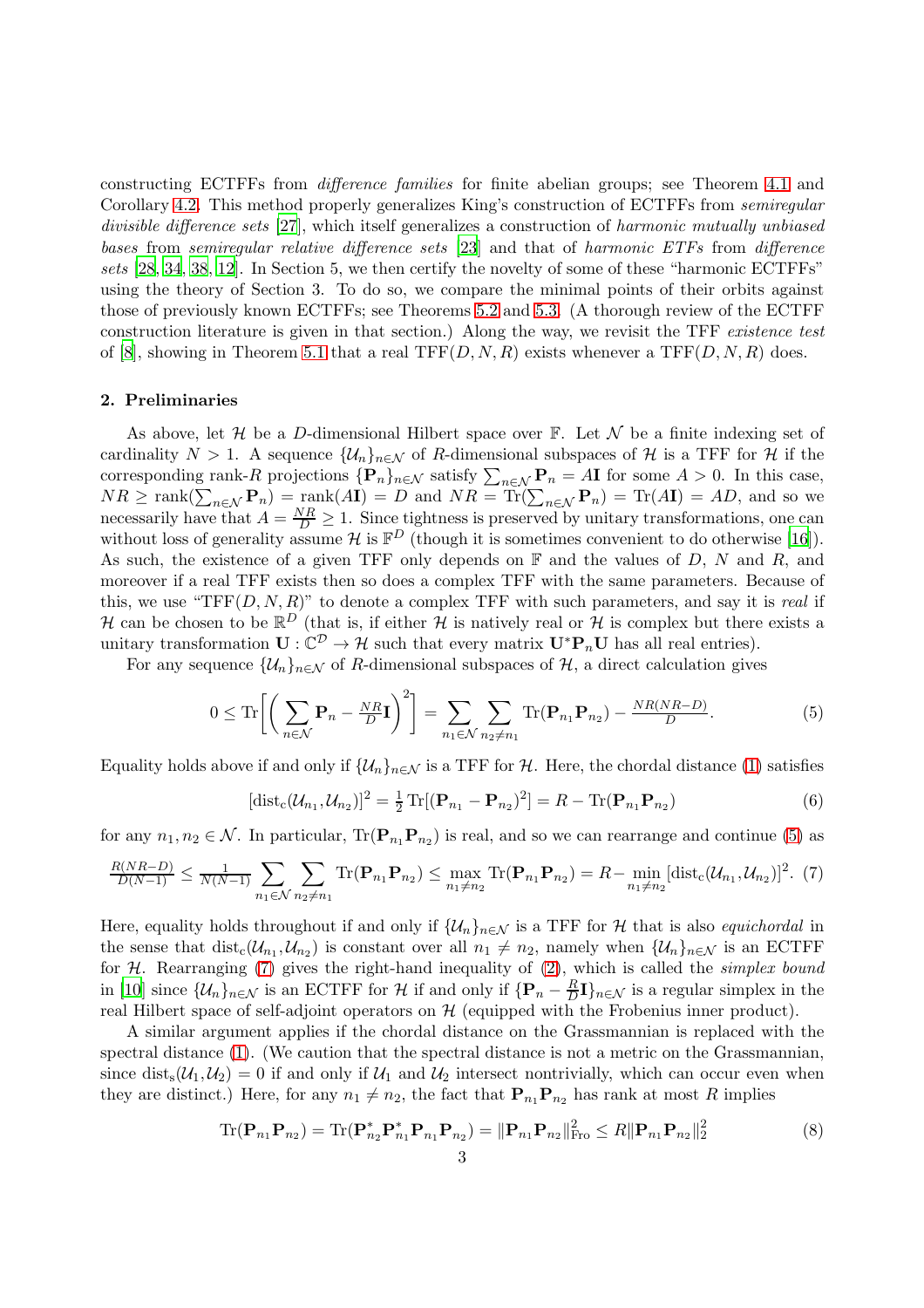where equality holds if and only if the R largest singular values of  $\mathbf{P}_{n_1}\mathbf{P}_{n_2}$  are equal, namely if and only if  $\mathcal{U}_{n_1}$  and  $\mathcal{U}_{n_2}$  are *isoclinic* in the sense that  $\mathbf{P}_{n_1}\mathbf{P}_{n_2}\mathbf{P}_{n_1} = \lambda_{n_1,n_2}\mathbf{P}_{n_1}$  for some  $\lambda_{n_1,n_2} \geq 0$ . Here, note that combining [\(1\)](#page-0-1), [\(6\)](#page-2-2) and [\(8\)](#page-2-3) gives  $dist_s(\mathcal{U}_{n_1}, \mathcal{U}_{n_2}) \leq R^{-\frac{1}{2}} dist_c(\mathcal{U}_{n_1}, \mathcal{U}_{n_2})$ , yielding the left-hand inequality of [\(2\)](#page-0-0). Moreover, [\(8\)](#page-2-3) provides an alternative way of continuing [\(5\)](#page-2-0)

<span id="page-3-0"></span>
$$
\frac{NR-D}{D(N-1)} \le \frac{1}{N(N-1)} \sum_{n_1 \in \mathcal{N}} \sum_{n_2 \ne n_1} \|\mathbf{P}_{n_1} \mathbf{P}_{n_2}\|_2^2 \le \max_{n_1 \ne n_2} \|\mathbf{P}_{n_1} \mathbf{P}_{n_2}\|_2^2 = 1 - \min_{n_1 \ne n_2} [\text{dist}_{\mathbf{s}}(\mathcal{U}_{n_1}, \mathcal{U}_{n_2})]^2. \tag{9}
$$

Equality holds throughout here (or equivalently, throughout [\(2\)](#page-0-0)) if and only if  $\{\mathcal{U}_n\}_{n\in\mathcal{N}}$  is an EITFF for  $H$ , namely a TFF for  $H$  which is equi-isoclinic (meaning any pair of these subspaces are isoclinic and  $\lambda_{n_1,n_2}$  is independent of  $n_1 \neq n_2$ ). Note that in this case [\(8\)](#page-2-3) becomes  $\text{Tr}(\mathbf{P}_{n_1}\mathbf{P}_{n_2}) = R\lambda$  for all  $n_1 \neq n_2$ , implying every EITFF for H is necessarily an ECTFF for H.

The spatial complement [\[8](#page-34-7)] of a TFF $(D, N, R)$   $\{U_n\}_{n\in\mathcal{N}}$  for H with  $D \neq R$  is the sequence  $\{\mathcal{U}_n^{\perp}\}_{n\in\mathcal{N}}$  of its orthogonal complements. It is a TFF $(D, N, D - R)$  for  $\mathcal{H}$  (and is real if  $\{\mathcal{U}_n\}_{n\in\mathcal{N}}$ is real) since its projections  $\{I - P_n\}_{n \in \mathcal{N}}$  satisfy  $\sum_{n \in \mathcal{N}} (I - P_n) = (N - \frac{NR}{D})I$ . The spatial complement of an  $\mathrm{ECTFF}(D, N, R)$  for  $H$  with  $D \neq R$  is an  $\mathrm{ECTFF}(D, N, D - R)$  for  $H$  since

$$
[\text{dist}_{\mathbf{c}}(\mathcal{U}_{n_1}^{\perp}, \mathcal{U}_{n_2}^{\perp})]^2 = \frac{1}{2} ||(\mathbf{I} - \mathbf{P}_{n_1}) - (\mathbf{I} - \mathbf{P}_{n_2})||_{\text{Fro}}^2 = \frac{1}{2} ||\mathbf{P}_{n_1} - \mathbf{P}_{n_2}||_{\text{Fro}}^2 = [\text{dist}_{\mathbf{c}}(\mathcal{U}_{n_1}, \mathcal{U}_{n_2})]^2.
$$

In contrast, the spatial complement of an  $EITFF(D, N, R)$  is only an EITFF in the special case where  $D = 2R$ ; to see this fact, and also understand the Naimark complement of a TFF, it helps to first discuss some traditional finite frame theory.

Equip  $\mathbb{F}^{\mathcal{N}} := {\mathbf{x} : \mathcal{N} \to \mathbb{F}}$  with the inner product  $\langle \mathbf{x}_1, \mathbf{x}_2 \rangle := \sum_{n \in \mathcal{N}} \overline{\mathbf{x}_1(n)} \mathbf{x}_2(n)$ . Throughout, our complex inner products are conjugate-linear in their first arguments. In the special case where  $\mathcal{N} = [N] := \{n \in \mathbb{Z} : 1 \leq n \leq N\},\$ we denote  $\mathbb{F}^{\mathcal{N}}$  as simply  $\mathbb{F}^N$ , as usual. Let  $\{\boldsymbol{\delta}_n\}_{n \in \mathcal{N}}$  denote the standard basis for  $\mathbb{F}^{\mathcal{N}}$ , having  $\delta_n(n) := 1$  and  $\delta_n(n) := 0$  when  $n \neq n'$ . When  $\mathcal{D}$  and  $\mathcal{N}$  are both finite sets, we identify a linear map  $\mathbf{A} : \mathbb{F}^{\mathcal{N}} \to \mathbb{F}^{\mathcal{D}}$  with a " $\mathcal{D} \times \mathcal{N}$  matrix"  $\mathbf{A} \in \mathbb{F}^{\mathcal{D} \times \mathcal{N}}$  (and vice versa) in the usual way, having  $\mathbf{A}(d, n) = \langle \delta_d, \mathbf{A}\delta_n \rangle$  for all  $d \in \mathcal{D}, n \in \mathcal{N}$ .

We sometimes regard a vector  $\varphi \in \mathcal{H}$  as the operator  $\varphi : \mathbb{F} \to \mathcal{H}$ ,  $\varphi(x) = x\varphi$  whose adjoint is the linear functional  $\varphi^* : \mathcal{H} \to \mathbb{F}$ ,  $\varphi^* \mathbf{y} = \langle \varphi, \mathbf{y} \rangle$ . The synthesis operator of a sequence  $\{\varphi_n\}_{n \in \mathcal{N}}$  of vectors in H is  $\Phi: \mathbb{F}^{\mathcal{N}} \to \mathcal{H}, \Phi := \sum_{n \in \mathcal{N}} \varphi_n \delta_n^*$ . Its adjoint is the *analysis operator*  $\Phi^*: \mathcal{H} \to \mathbb{F}^{\mathcal{N}}$ ,  $\mathbf{\Phi}^* = \sum_{n \in \mathcal{N}} \delta_n \varphi_n^*$ . Composing them gives the *frame operator*  $\mathbf{\Phi} \mathbf{\Phi}^* : \mathcal{H} \to \mathcal{H}$ ,  $\mathbf{\Phi} \mathbf{\Phi}^* = \sum_{n \in \mathcal{N}} \varphi_n \varphi_n^*$ and the Gram matrix  $\mathbf{\Phi}^* \mathbf{\Phi} = \sum_{n_1 \in \mathcal{N}} \sum_{n_2 \in \mathcal{N}} \delta_{n_1} \langle \varphi_{n_1}, \varphi_{n_2} \rangle \delta_{n_2}^*$ , namely the  $\mathcal{N} \times \mathcal{N}$  matrix with  $(n_1, n_2)$ th entry  $(\Phi^*\Phi)(n_1, n_2) = \langle \varphi_{n_1}, \varphi_{n_2} \rangle$ . In the special case where  $\mathcal{H} = \mathbb{F}^{\mathcal{D}}$  for some finite set  $\mathcal{D}, \Phi$  is the  $\mathcal{D} \times \mathcal{N}$  matrix which has  $\varphi_n$  as its nth column,  $\Phi^*$  is its  $\mathcal{N} \times \mathcal{D}$  conjugate (Hermitian) transpose, and  $\mathbf{\Phi}\mathbf{\Phi}^*$  and  $\mathbf{\Phi}^*\mathbf{\Phi}$  are their  $\mathcal{D}\times\mathcal{D}$  and  $\mathcal{N}\times\mathcal{N}$  products, respectively. In general, every nontrivial positive semidefinite  $\mathcal{N} \times \mathcal{N}$  matrix is the Gram matrix of some sequence  $\{\varphi_n\}_{n\in\mathcal{N}}$  of vectors which is unique up to unitary transformations on its span.

A sequence  $\{\varphi_n\}_{n\in\mathcal{N}}$  of vectors in H is a *tight frame* for H if  $\Phi\Phi^* = A\mathbf{I}$  for some  $A > 0$ . When this occurs,  $\frac{1}{A}\Phi^*\Phi$  is an  $\mathcal{N}\times\mathcal{N}$  rank-D projection. In this case, a sequence  $\{\psi_n\}_{n\in\mathcal{N}}$  of vectors in some Hilbert space K is a Naimark complement of  $\{\varphi_n\}_{n\in\mathcal{N}}$  if its Gram matrix  $\Psi^*\Psi$ is a positive scalar multiple of the complementary projection  $I - \frac{1}{A} \Phi^* \Phi$ . When  $N \neq D$ , such a sequence  $\{\psi_n\}_{n\in\mathcal{N}}$  exists, is unique up to nonzero scalar multiples and unitary transformations, and is a tight frame for its  $(N-D)$ -dimensional span. In the special case where  $\mathcal{H} = \mathbb{F}^{\mathcal{D}}, \{\varphi_n\}_{n \in \mathcal{N}}$ is a tight frame for H if and only if the rows of the  $\mathcal{D} \times \mathcal{N}$  matrix  $\Phi$  are nonzero, equal-norm and mutually orthogonal. In this case, we can complete these rows to an equal-norm orthogonal basis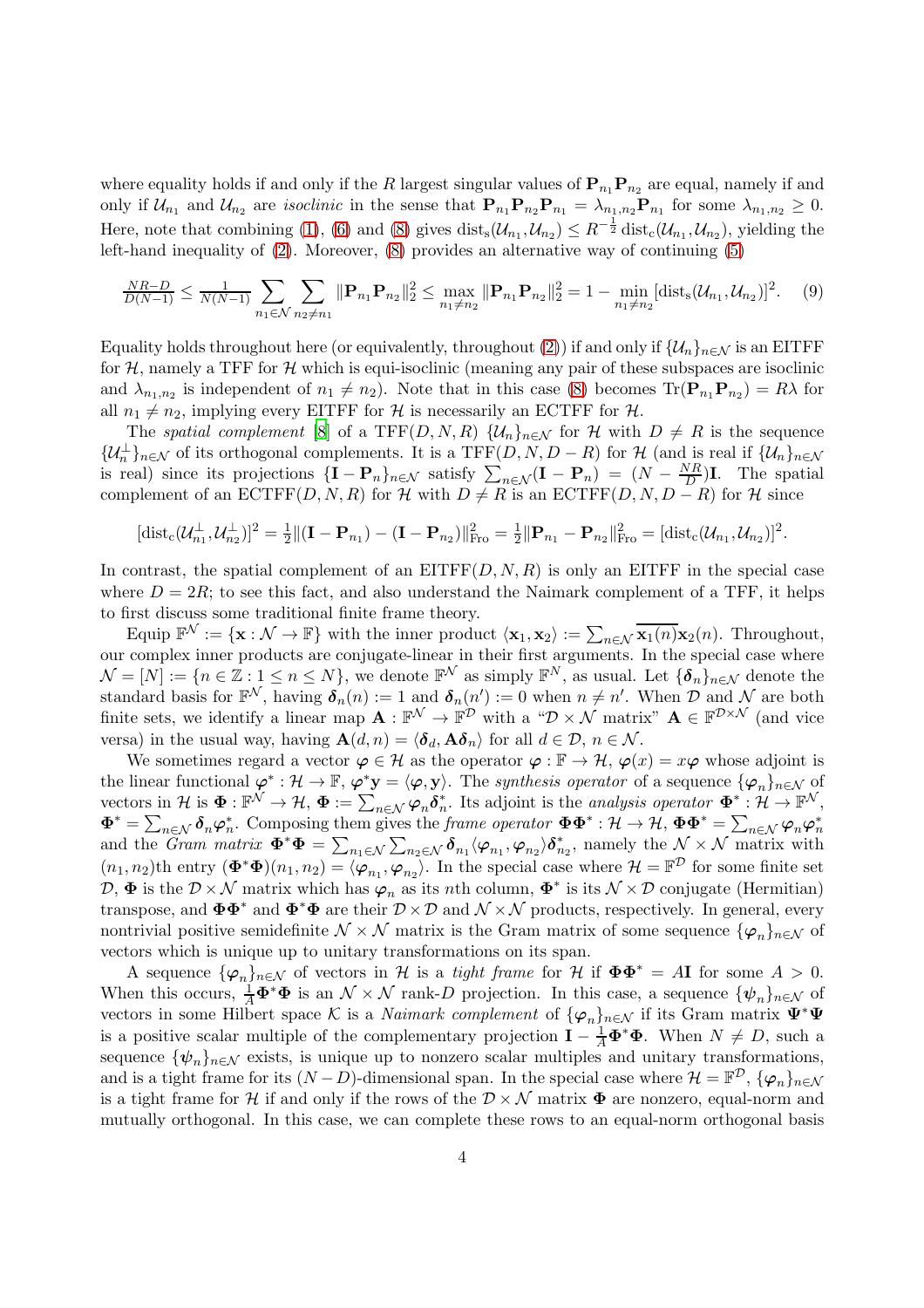for  $\mathbb{F}^{\mathcal{N}}$ , that is, find a matrix  $\Psi$  such that  $\left[\frac{\Phi}{\Psi}\right]$  is a scalar multiple of a unitary. Here, the columns  ${\{\psi_n\}_{n\in\mathcal{N}}}$  of  $\Psi$  form a Naimark complement of  ${\{\varphi_n\}_{n\in\mathcal{N}}}$ .

Note that a sequence  $\{\varphi_n\}_{n\in\mathcal{N}}$  of unit-norm vectors in H is a tight frame for H if and only if the corresponding rank-1 projections  $\{\varphi_n\varphi_n^*\}_{n\in\mathcal{N}}$  sum to a multiple of the identity. From this perspective, tight fusion frames are generalizations of unit-norm tight frames. But they can also be regarded as special cases of them, and this leads to the notion of the Naimark complement of a TFF. To elaborate, let  $\{\mathcal{U}_n\}_{n\in\mathcal{N}}$  be a TFF $(D, N, R)$  for H with corresponding projections  $\{\mathbf{P}_n\}_{n\in\mathcal{N}}$ . Fix some R-element index set R. For each  $n \in \mathcal{N}$ , let  $\{\varphi_{n,r}\}_{r \in \mathcal{R}}$  be any orthonormal basis (ONB) for  $\mathcal{U}_n$ , and let  $\Phi_n : \mathbb{F}^{\mathcal{R}} \to \mathcal{H}$  be its synthesis operator, implying  $\mathbf{P}_n = \Phi_n \Phi_n^* = \sum_{r \in \mathcal{R}} \varphi_{n,r} \varphi_{n,r}^*$ . Then the concatenation  $\{\varphi_{n,r}\}_{(n,r)\in\mathcal{N}\times\mathcal{R}}$  of these N subspace-ONBs is a (traditional) tight frame for H:

$$
\mathbf{\Phi}\mathbf{\Phi}^* = \sum_{(n,r)\in\mathcal{N}\times\mathcal{R}} \boldsymbol{\varphi}_{n,r}\boldsymbol{\varphi}_{n,r}^* = \sum_{n\in\mathcal{N}}\sum_{r\in\mathcal{R}} \boldsymbol{\varphi}_{n,r}\boldsymbol{\varphi}_{n,r}^* = \sum_{n\in\mathcal{N}} \mathbf{\Phi}_n\mathbf{\Phi}_n^* = \sum_{n\in\mathcal{N}} \mathbf{P}_n = \frac{N R}{D} \mathbf{I}.
$$

As such, the  $(\mathcal{N} \times \mathcal{R}) \times (\mathcal{N} \times \mathcal{R})$  Gram matrix  $\mathbf{\Phi}^* \mathbf{\Phi}$  of  $\{\varphi_{n,r}\}_{(n,r)\in\mathcal{N}\times\mathcal{R}}$  is a rank-D projection scaled by a factor of  $\frac{NR}{D} \geq 1$ . At the same time,  $\Phi^*\Phi$  is naturally regarded as an  $\mathcal{N} \times \mathcal{N}$  array whose  $(n_1, n_2)$ th block is the  $\mathcal{R} \times \mathcal{R}$  cross-Gram matrix  $\mathbf{\Phi}_{n_1}^* \mathbf{\Phi}_{n_2}$ :

$$
(\mathbf{\Phi}^*\mathbf{\Phi})((n_1,r_1),(n_2,r_2))=\langle\boldsymbol{\varphi}_{n_1,r_1},\boldsymbol{\varphi}_{n_2,r_2}\rangle=\langle\mathbf{\Phi}_{n_1}\boldsymbol{\delta}_{r_1},\mathbf{\Phi}_{n_2}\boldsymbol{\delta}_{r_2}\rangle=(\mathbf{\Phi}_{n_1}^*\mathbf{\Phi}_{n_2})(r_1,r_2).
$$

In particular, since each sequence  $\{\varphi_{n,r}\}_{r \in \mathcal{R}}$  is orthonormal, every diagonal block of this "fusion" Gram" matrix is an  $\mathcal{R} \times \mathcal{R}$  identity. (We caution that since  $\{\varphi_{n,r}\}_{r \in \mathcal{R}}$  may be any ONB for  $\mathcal{U}_n$ , its synthesis operator  $\Phi_n$  is only unique up to right unitaries. Thus, while the fusion frame operator  $\Phi \Phi^* = \sum_{n \in \mathcal{N}} \Phi_n \Phi_n^* = \sum_{n \in \mathcal{N}} \mathbf{P}_n$  is invariant with respect to one's choices of bases, the "fusion Gram" matrix  $\mathbf{\Phi}^*\mathbf{\Phi}$  is not.) Since  $\{\varphi_{n,r}\}_{(n,r)\in\mathcal{N}\times\mathcal{R}}$  is an NR-vector tight frame for the D-dimensional space H, it has a Naimark complement  ${\psi_{n,r}}_{(n,r)\in\mathcal{N}\times\mathcal{R}}$  which is a tight frame for some  $(NR - D)$ -dimensional Hilbert space K, provided  $NR \neq D$ . We elect to scale this Naimark complement so that the diagonal blocks of its Gram matrix  $\Psi^*\Psi$  are  $\mathcal{R}\times\mathcal{R}$  identities, letting

<span id="page-4-0"></span>
$$
\mathbf{\Psi}^* \mathbf{\Psi} = \frac{NR}{NR-D} (\mathbf{I} - \frac{D}{NR} \mathbf{\Phi}^* \mathbf{\Phi}), \text{ i.e., } \mathbf{\Psi}_{n_1}^* \mathbf{\Psi}_{n_2} = \begin{cases} \mathbf{I}, & n_1 = n_2, \\ -\frac{D}{NR-D} \mathbf{\Phi}_{n_1}^* \mathbf{\Phi}_{n_2}, & n_1 \neq n_2. \end{cases}
$$
(10)

Because of this,  $\{\psi_{n,r}\}_{(n,r)\in\mathcal{N}\times\mathcal{R}}$  is a tight frame for K with the property that, for every n,  ${\psi_{n,r}}_{r\in\mathcal{R}}$  is orthonormal. Defining  ${\psi_n}_{n\in\mathcal{N}}$  by  $\mathcal{V}_n := \text{span}{\{\psi_{n,r}\}_{r\in\mathcal{R}}}$  for each n thus yields a TFF( $NR - D, N, R$ ) for K. Here, if  $\{\mathcal{U}_n\}_{n \in \mathcal{N}}$  is real,  $\{\mathcal{V}_n\}_{n \in \mathcal{N}}$  can be chosen to be real.

In this context, for any  $n_1, n_2 \in \mathcal{N}$ , the fact that  $\|\mathbf{\Phi}_{n_1}^* \mathbf{\Phi}_{n_2}\|_2 \leq \|\mathbf{\Phi}_{n_1}\|_2 \|\mathbf{\Phi}_{n_2}\|_2 = 1$  implies that the singular values of  $\Phi_{n_1}^* \Phi_{n_2}$  can be expressed as  $\{\cos(\theta_{n_1,n_2,r})\}_{r=1}^R$  for some increasing sequence  $\{\theta_{n_1,n_2,r}\}_{r=1}^R$  of principal angles in  $[0, \frac{\pi}{2}]$ <sup> $\frac{\pi}{2}$ </sup>. Here since  $\text{Tr}(\mathbf{P}_{n_1}\mathbf{P}_{n_2}) = \text{Tr}(\mathbf{\Phi}_{n_1}\mathbf{\Phi}_{n_1}^* \mathbf{\Phi}_{n_2} \mathbf{\Phi}_{n_2}^*) =$  $\|\Phi_{n_1}^*\Phi_{n_2}\|_{\text{Fro}}^2 = \sum_{r=1}^R \cos^2(\theta_{n_1,n_2,r}), \ \{\mathcal{U}_n\}_{n \in \mathcal{N}}$  is equichordal if and only if its off-diagonal cross-Gram matrices all have the same Frobenius norm. In light of [\(10\)](#page-4-0), this implies that the Naimark complement of any  $\text{ECTFF}(D, N, R)$  with  $D \neq NR$  is an  $\text{ECTFF}(NR - D, N, R)$ . Meanwhile,  $\{\mathcal{U}_n\}_{n\in\mathcal{N}}$  is equi-isoclinic if and only if there exists  $\lambda \geq 0$  such that

$$
\boldsymbol{\Phi}_{n_1}\boldsymbol{\Phi}_{n_1}^*\boldsymbol{\Phi}_{n_2}\boldsymbol{\Phi}_{n_2}^*\boldsymbol{\Phi}_{n_1}\boldsymbol{\Phi}_{n_1}^*=\mathbf{P}_{n_1}\mathbf{P}_{n_2}\mathbf{P}_{n_1}=\lambda\mathbf{P}_{n_1}=\lambda\boldsymbol{\Phi}_{n_1}\boldsymbol{\Phi}_{n_1}^*
$$

for all  $n_1 \neq n_2$ . Since  $\mathbf{\Phi}_n^* \mathbf{\Phi}_n = \mathbf{I}$  for all n, this equates to having  $\mathbf{\Phi}_{n_1}^* \mathbf{\Phi}_{n_2} \mathbf{\Phi}_{n_2}^* \mathbf{\Phi}_{n_1} = \lambda \mathbf{I}$  for all  $n_1 \neq n_2$ , namely to  $\theta_{n_1,n_2,r}$  being some constant  $\theta$  over all  $n_1 \neq n_2$  and r. That is,  $\{\mathcal{U}_n\}_{n\in\mathcal{N}}$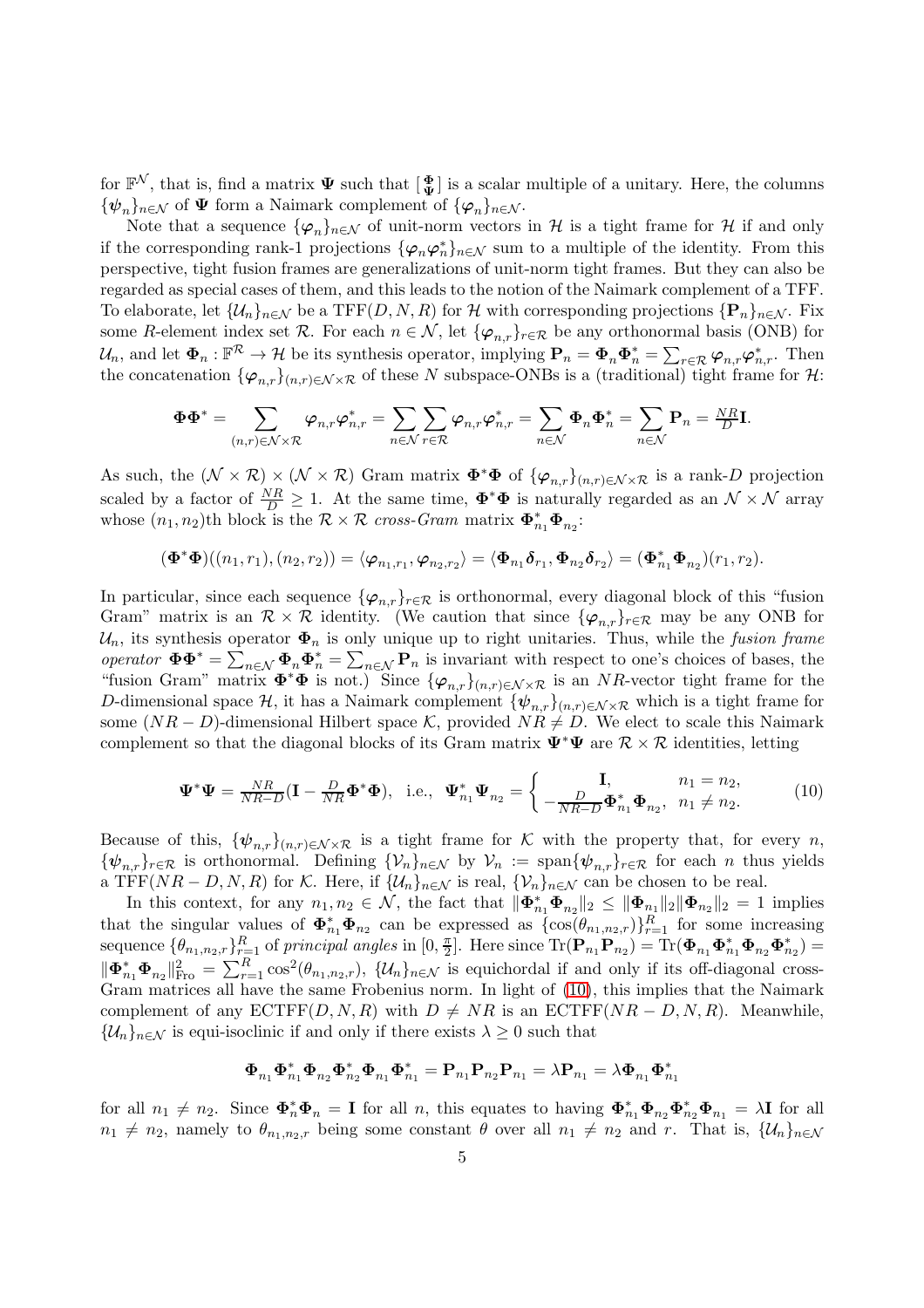is equi-isoclinic if and only if each of its off-diagonal cross-Gram matrices is a common scalar multiple of some unitary. (In particular, when  $\{\mathcal{U}_n\}_{n\in\mathcal{N}}$  is an EITFF $(D, N, R)$ , we have equality throughout [\(9\)](#page-3-0) and so this scalar is necessarily  $\cos(\theta) = \left[\frac{NR-D}{D(N-1)}\right]^{\frac{1}{2}}$ .) Together with [\(10\)](#page-4-0) this implies that the Naimark complement of an EITFF(D, N, R) with  $D \neq NR$  is an EITFF( $NR - D, N, R$ ).

Notably, the spatial complement of an EITFF $(D, N, R)$  with  $D \neq R$  is only an EITFF when  $D = 2R$ . Indeed, any TFF(D, N, R)  $\{\mathcal{U}_n\}_{n \in \mathcal{N}}$  with  $R < D < 2R$  cannot be equi-isoclinic, since in this case any two subspaces  $\mathcal{U}_{n_1}$  and  $\mathcal{U}_{n_2}$  intersect nontrivially, implying their smallest principal angle  $\theta_{n_1,n_2,1}$  satisfies  $\cos^2(\theta_{n_1,n_2,1}) = ||\mathbf{P}_{n_1}\mathbf{P}_{n_2}||_2^2 = 1 > \frac{NR-D}{D(N-1)}$ . To precisely determine how spatial complements affect principal angles, for each n let  $\Xi_n$  be the synthesis operator for an ONB  $\{\boldsymbol{\xi}_s\}_{s\in\mathcal{S}}$  for  $\mathcal{U}_n^{\perp}$ , and so  $\boldsymbol{\Phi}_n \boldsymbol{\Phi}_n^* + \boldsymbol{\Xi}_n \boldsymbol{\Xi}_n^* = \mathbf{I}$ ,  $\boldsymbol{\Phi}_n^* \boldsymbol{\Phi}_n = \mathbf{I}$ ,  $\boldsymbol{\Xi}_n^* \boldsymbol{\Xi}_n = \mathbf{I}$  and  $\boldsymbol{\Phi}_n^* \boldsymbol{\Xi}_n = \mathbf{0}$ . Note that

$$
\begin{aligned} \mathbf{I} - (\pmb{\Phi}_{n_1}^* \pmb{\Phi}_{n_2}) (\pmb{\Phi}_{n_1}^* \pmb{\Phi}_{n_2})^* &= \mathbf{I} - \pmb{\Phi}_{n_1}^* (\mathbf{I} - \pmb{\Xi}_{n_2} \pmb{\Xi}_{n_2}^*) \pmb{\Phi}_{n_1} = (\pmb{\Phi}_{n_1}^* \pmb{\Xi}_{n_2}) (\pmb{\Phi}_{n_1}^* \pmb{\Xi}_{n_2})^*, \\ \mathbf{I} - (\pmb{\Xi}_{n_1}^* \pmb{\Xi}_{n_2})^* (\pmb{\Xi}_{n_1}^* \pmb{\Xi}_{n_2}) &= \mathbf{I} - \pmb{\Xi}_{n_2}^* (\mathbf{I} - \pmb{\Phi}_{n_1} \pmb{\Phi}_{n_1}^*) \pmb{\Xi}_{n_2} = (\pmb{\Phi}_{n_1}^* \pmb{\Xi}_{n_2})^* (\pmb{\Phi}_{n_1}^* \pmb{\Xi}_{n_2}). \end{aligned}
$$

As such, the spectra of  $\mathbf{I}-(\boldsymbol{\Phi}_{n_1}^*\boldsymbol{\Phi}_{n_2})(\boldsymbol{\Phi}_{n_1}^*\boldsymbol{\Phi}_{n_2})^*$  and  $\mathbf{I}-(\boldsymbol{\Xi}_{n_1}^*\boldsymbol{\Xi}_{n_2})^*(\boldsymbol{\Xi}_{n_1}^*\boldsymbol{\Xi}_{n_2})$  are zero-padded versions of each other, which in turn implies that the sequences of singular values of  $\Phi_{n_1}^* \Phi_{n_2}$  and  $\Xi_{n_1}^* \Xi_{n_2}$ are 1-padded versions of each other, and so the sequences of principal angles between  $\mathcal{U}_{n_1}$  and  $\mathcal{U}_{n_2}$ and those between  $\mathcal{U}_{n_1}^{\perp}$  and  $\mathcal{U}_{n_2}^{\perp}$  are 0-padded versions of each other. In the special case where  $D = 2R$ , this implies that if  $\{U_n\}_{n \in \mathcal{N}}$  is equi-isoclinic then  $\{U_n^{\perp}\}_{n \in \mathcal{N}}$  is as well.

In general, the rank-R projections  ${\bf P}_n$ <sub>n∈N</sub> of any sequence  $\{\mathcal{U}_n\}_{n\in\mathcal{N}}$  of R-dimensional subspaces of  $H$  lie in the real Hilbert space of self-adjoint operators over  $H$ . The Gram matrix of these projections (not to be confused with the aforementioned "fusion Gram" matrix of a concatenation of orthonormal bases for these spaces) has  $(n_1, n_2)$ th entry  $\langle \mathbf{P}_{n_1}, \mathbf{P}_{n_2} \rangle_{\text{Fro}} = \text{Tr}(\mathbf{P}_{n_1} \mathbf{P}_{n_2})$ . When  $\{\mathcal{U}_n\}_{n\in\mathcal{N}}$  is equichordal and nonidentical, this Gram matrix is of the form  $R\mathbf{I} + C(\mathbf{J} - \mathbf{I})$  where  $0 < C < R$  and **J** is an all-ones  $\mathcal{N} \times \mathcal{N}$  matrix. Such a Gram matrix is invertible, implying  ${P_n}_{n\in\mathbb{N}}$  is linearly independent. This yields *Gerzon's bound* on the number N of equichordal nonidentical subspaces of a Hilbert space of dimension D:

<span id="page-5-1"></span>
$$
N \le \dim\{\mathbf{A} : \mathcal{H} \to \mathcal{H} \mid \mathbf{A}^* = \mathbf{A}\} = \begin{cases} \frac{1}{2}D(D+1), & \mathbb{F} = \mathbb{R}, \\ D^2, & \mathbb{F} = \mathbb{C}. \end{cases}
$$
(11)

In general, for any sequence  $\{\mathcal{U}_n\}_{n\in\mathcal{N}}$  of R-dimensional subspaces of  $\mathcal H$  the fact that  $\Phi_n^*\Phi_n = \mathbf{I}$ for all n implies that  $\|\mathbf{P}_{n_1}\mathbf{P}_{n_2}\|_2 = \|\mathbf{\Phi}_{n_1}\mathbf{\Phi}_{n_1}\mathbf{\Phi}_{n_2}\mathbf{\Phi}_{n_2}^*\|_2 = \|\mathbf{\Phi}_{n_1}^*\mathbf{\Phi}_{n_2}\|_2$  for all  $n_1, n_2$ , converting [\(9\)](#page-3-0) into the following lower bound on the block coherence [\[13](#page-34-2), [7](#page-34-5)] of  $\{\varphi_{n,r}\}_{(n,r)\in\mathcal{N}\times\mathcal{R}}$ :

<span id="page-5-0"></span>
$$
\max_{n_1 \neq n_2} \|\mathbf{\Phi}_{n_1}^* \mathbf{\Phi}_{n_2}\|_2 \ge \left[\frac{NR - D}{D(N - 1)}\right]^{\frac{1}{2}}.
$$
\n(12)

When  $R = 1$ , each  $\Phi_n$  is the synthesis operator of a single arbitrary unit vector  $\varphi_n \in \mathcal{U}_n$ . In this special case, each cross-Gram matrix  $\Phi_{n_1}^* \Phi_{n_2}$  is a  $1 \times 1$  matrix with entry  $\varphi_{n_1}^* \varphi_{n_2} = \langle \varphi_{n_1}, \varphi_{n_2} \rangle$ , and so  $\|\mathbf{P}_{n_1}\mathbf{P}_{n_2}\|_{\text{Fro}}^2 = \text{Tr}(\mathbf{P}_{n_1}\mathbf{P}_{n_2}) = \|\hat{\mathbf{\Phi}}_{n_1}^* \tilde{\mathbf{\Phi}}_{n_2}\|_{\text{Fro}}^2 = |\langle \varphi_{n_1}, \varphi_{n_2} \rangle|^2 = \|\mathbf{\Phi}_{n_1}^* \mathbf{\Phi}_{n_2}\|_2^2 = \|\mathbf{P}_{n_1}\mathbf{P}_{n_2}\|_2^2.$ In this context,  $\{\mathcal{U}_n\}_{n\in\mathcal{N}}$  is equichordal if and only if it is equi-isoclinic, and this occurs if and only if  $\{\varphi_n\}_{n\in\mathcal{N}}$  is equiangular, that is,  $|\langle\varphi_{n_1},\varphi_{n_2}\rangle|$  is constant over all  $n_1\neq n_2$ . Here, [\(12\)](#page-5-0) reduces to the Welch bound, and  $\{\varphi_n\}_{n\in\mathcal{N}}$  achieves equality in it if and only if it is an ETF for H. For this reason, we sometimes refer to an  $\mathrm{ECTFF}(D, N, 1)$  as an "ETF $(D, N)$ ". In particular, every  $ETF(D, N)$  with  $D < N$  has a Naimark complement which is an  $ETF(N - D, N)$ , but the spatial complement of an  $ETF(D, N)$  with  $D > 1$  is an  $ECTFF(D, N, D - 1)$ . (In light of [\(11\)](#page-5-1), the latter can only be an ETF when  $D = 2$  and  $N \in \{2, 3, 4\}$ .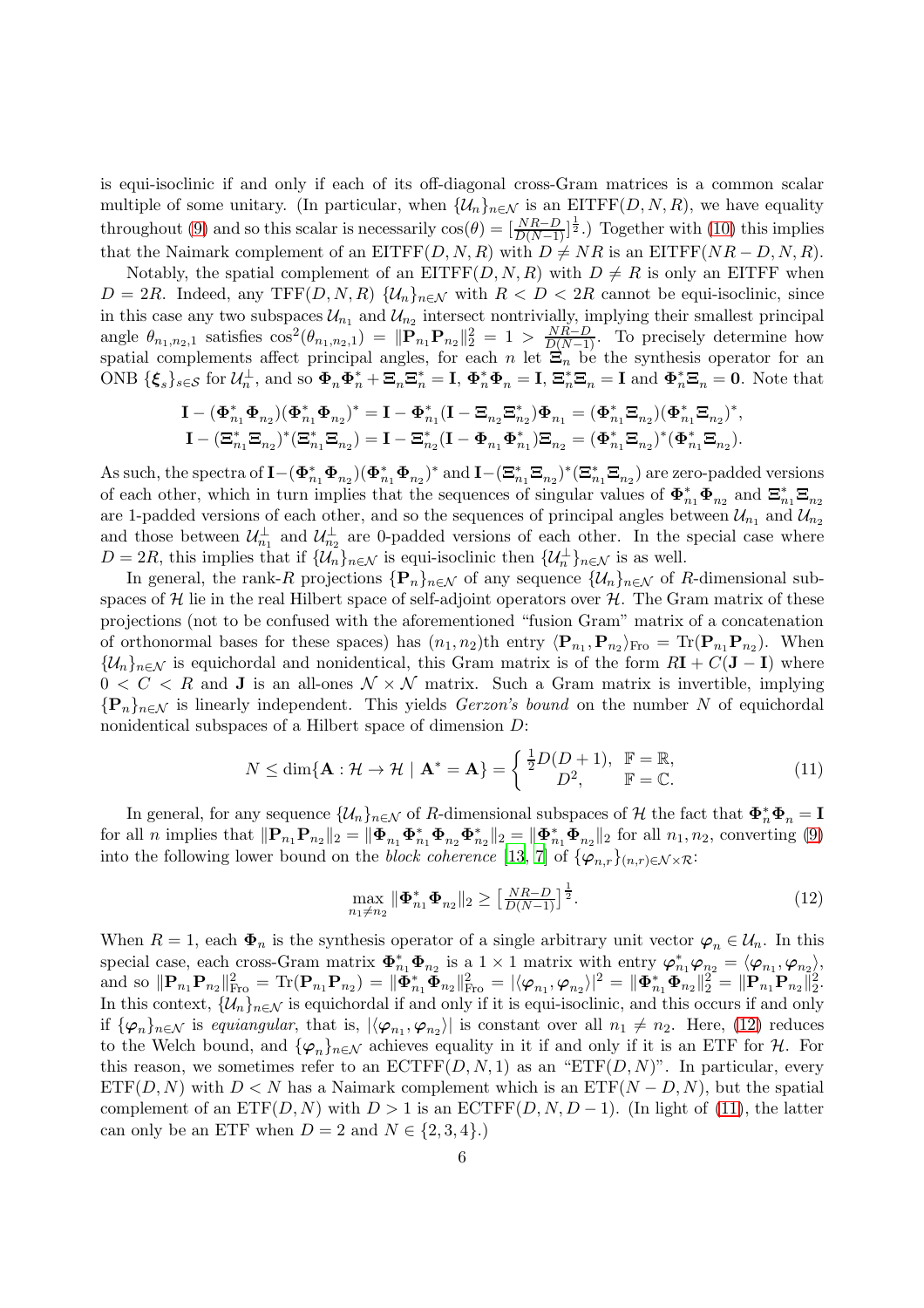We need two trivial TFF constructions for our work in the next section. Any  $TF(D, N, R)$  for H with  $D = R$  necessarily consists of N copies of the entire space H. Meanwhile, the synthesis operator  $\Phi : \mathbb{F}^{\mathcal{N}\times\mathcal{R}} \to \mathcal{H}$  of a (concatenation of orthonormal bases for the subspaces of a) TFF $(D, N, R)$ for H with  $D = NR$  necessarily satisfies  $\mathbf{\Phi} \mathbf{\Phi}^* = \frac{NR}{D}$  $\frac{\partial R}{\partial D}$ **I** = **I** where dim( $\mathbb{F}^{\mathcal{N}\times\mathcal{R}}$ ) =  $NR = D = \dim(\mathcal{H}),$ implying that such a transformation  $\Phi$  is necessarily unitary. Any such TFF $(D, N, R)$  thus consists of the N respective spans of any partition of an ONB for  $H$  into R-element subsequences. In either of these two trivial cases, these constructions in fact yield an  $EIFF(D, N, R)$ , and can moreover always be chosen to be real by, for example, letting  $\mathcal{H} = \mathbb{R}^D$ .

#### 3. Naimark-spatial orbits of equichordal tight fusion frames

In the previous section we reviewed a number of previously known facts about TFFs, including: if a TFF(D, N, R) exists then  $R \leq D \leq NR$ ; any TFF(D, N, R) with  $D \neq NR$  has a Naimark complement that is a  $TF(NR-D, N, R)$  and that is real and/or equichordal and/or equi-isoclinic if the original TFF is as well; any TFF $(D, N, R)$  with  $D \neq R$  has a spatial complement that is a TFF( $D - R, N, R$ ) and that is real and/or equichordal if the original TFF is too. Remarkably, it turns out that taking alternating Naimark and spatial complements of any  $TFF(D, N, R)$  with either  $N \geq 5$  or  $N = 4$ ,  $D \neq 2R$  yields an infinite sequence of TFFs with distinct parameters.

For example, four copies of the scalar 1 form a trivial  $\text{ETF}(1, 4)$  for  $\mathcal{H} = \mathbb{R}$ , and so a real EITFF(1, 4, 1). Though this ECTFF does not have a spatial complement (since  $D = 1 = R$ ), its Naimark complement is a real EITFF(3, 4, 1). Geometrically, each of the four lines that comprise this ECTFF(3, 4, 1) contains one of the four vertices of a regular tetrahedron centered at the origin. Though the Naimark complement of this  $EITFF(3, 4, 1)$  is just our original  $EITFF(1, 4, 1)$ (up to unitary transformations and nonzero scalar multiples), its spatial complement is a real ECTFF(3, 4, 2). Taking alternating Naimark and spatial complements in this fashion yields an infinite sequence of real ECTFFs with the following  $(D, N, R)$  parameters:

$$
(\mathbf{1},\mathbf{4},\mathbf{1}) \underset{N}{\leftrightarrow} (\mathbf{3},\mathbf{4},\mathbf{1}) \underset{s}{\leftrightarrow} (\mathbf{3},\mathbf{4},\mathbf{2}) \underset{N}{\leftrightarrow} (\mathbf{5},\mathbf{4},\mathbf{2}) \underset{s}{\leftrightarrow} (\mathbf{5},\mathbf{4},\mathbf{3}) \underset{N}{\leftrightarrow} (\mathbf{7},\mathbf{4},\mathbf{3}) \underset{s}{\leftrightarrow} (\mathbf{7},\mathbf{4},\mathbf{4}) \underset{N}{\leftrightarrow} \cdots .
$$

For another example, consider the real EITFF $(4, 4, 1)$  comprised of the four canonical axes of  $\mathbb{R}^4$ . Though this EITFF has no Naimark complement (since  $D = 4 = NR$ ), its spatial complement is a real ECTFF(4, 4, 3), and moreover taking alternating Naimark and spatial complements yields an infinite sequence of real ECTFFs with the following  $(D, N, R)$  parameters:

$$
(\mathbf{4},\mathbf{4},\mathbf{1})\underset{\mathrm{s}}{\leftrightarrow}(\mathbf{4},\mathbf{4},\mathbf{3})\underset{\mathrm{N}}{\leftrightarrow}(\mathbf{8},\mathbf{4},\mathbf{3})\underset{\mathrm{s}}{\leftrightarrow}(\mathbf{8},\mathbf{4},\mathbf{5})\underset{\mathrm{N}}{\leftrightarrow}(\mathbf{12},\mathbf{4},\mathbf{5})\underset{\mathrm{s}}{\leftrightarrow}(\mathbf{12},\mathbf{4},\mathbf{7})\underset{\mathrm{N}}{\leftrightarrow}(\mathbf{16},\mathbf{4},\mathbf{7})\underset{\mathrm{s}}{\leftrightarrow}\cdots.
$$

Such sequences can also be bi-infinite: an  $ETF(3, 7)$  exists [\[20](#page-35-12)], and taking alternating Naimark and spatial complements of this  $EITFF(3, 7, 1)$  yields distinct parameters depending on which complement is applied first:

<span id="page-6-0"></span>
$$
\cdots \leftrightarrow_{N} (11,7,9) \leftrightarrow_{s} (11,7,2) \leftrightarrow_{N} (3,7,2) \leftrightarrow_{s} (3,7,1) \leftrightarrow_{N} (4,7,1) \leftrightarrow_{s} (4,7,3) \leftrightarrow_{N} (17,7,3) \leftrightarrow_{s} \cdots
$$
 (13)

To discuss such sequences in general, it helps to formally define some related concepts in terms of the Naimark and spatial involutions mentioned in the introduction: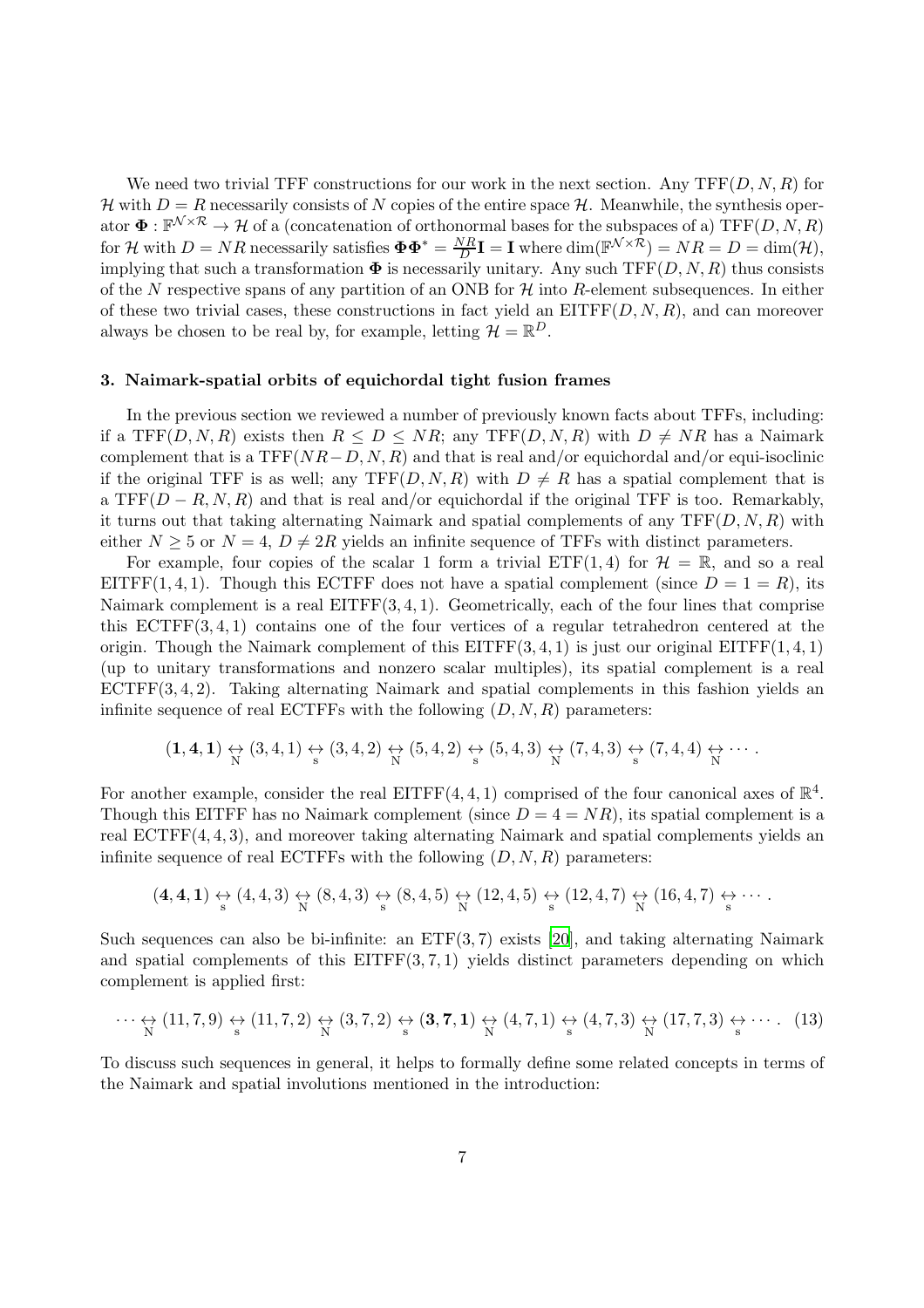<span id="page-7-0"></span>**Definition 3.1.** Let  $\nu, \sigma : \mathbb{R}^3 \to \mathbb{R}^3$ ,  $\nu(D, N, R) := (NR - D, N, R), \sigma(D, N, R) := (D, N, D - R)$ . The *Naimark-spatial sequence* of  $(D, N, R) \in \mathbb{Z}^3$  with  $N > 1$  is the doubly infinite sequence  $\{(D^{(K)}, N, R^{(K)})\}_{K=-\infty}^{\infty}$  with  $(D^{(0)}, N, R^{(0)}) = (D, N, R)$  and

$$
\nu(D^{(2J+1)},N,R^{(2J+1)})=(D^{(2J)},N,R^{(2J)})=\sigma(D^{(2J-1)},N,R^{(2J-1)}),\quad \forall J\in\mathbb{Z}.
$$

The (Naimark-spatial) orbit of  $(D, N, R)$  is its orbit of  $(D, N, R)$  under the action of the group generated by  $\nu$  and  $\sigma$ , namely the set  $Orb(D, N, R) := \{ (D^{(K)}, N, R^{(K)}) : K \in \mathbb{Z} \}.$ 

Here, since  $\nu$  and  $\sigma$  are involutions (that is, are their own inverses), the above definition of the Naimark-spatial sequence of  $(D, N, R)$  is simply a succinct way of stating that it is the sequence of all triples obtained by iteratively applying the Naimark and spatial involutions to it in an alternating fashion, beginning with either one:

<span id="page-7-2"></span>
$$
\cdots (D^{(-3)}, N, R^{(-3)}) = \sigma(\nu(\sigma(D, N, R))),
$$
  
\n
$$
(D^{(-2)}, N, R^{(-2)}) = \nu(\sigma(D, N, R)),
$$
  
\n
$$
(D^{(-1)}, N, R^{(-1)}) = \sigma(D, N, R),
$$
  
\n
$$
(D^{(0)}, N, R^{(0)}) = (D, N, R),
$$
  
\n
$$
(D^{(1)}, N, R^{(1)}) = \nu(D, N, R),
$$
  
\n
$$
(D^{(2)}, N, R^{(2)}) = \sigma(\nu(D, N, R)),
$$
  
\n
$$
(D^{(3)}, N, R^{(3)}) = \nu(\sigma(\nu(D, N, R))), \cdots.
$$
 (14)

(Though the middle parameter of this sequence remains constant, we do not discard it since it is used to evaluate  $\nu$ .) From this, it immediately follows that  $Orb(D, N, R)$  is indeed the orbit of  $(D, N, R)$  under the action of the group generated by  $\nu$  and  $\sigma$ .

When a TFF(D, N, R) exists, a Naimark or spatial complement of it has parameters  $\nu(D, N, R)$ or  $\sigma(D, N, R)$ , respectively. As such, in this case  $Orb(D, N, R)$  contains the parameter triples of any TFF that can be obtained from it in the Naimark-spatial way, that is, via an arbitrary finite number of iterated alternating Naimark and spatial complements, beginning with either type. We caution however that since a  $TF(D, N, R)$  only has a Naimark or spatial complement when  $D \neq NR$  or  $D \neq R$ , respectively,  $Orb(D, N, R)$  might contain triples that are not the parameters of any TFF. For example,  $(1,4,0) \in Orb(1,4,1)$  but no TFF $(1,4,0)$  exists. Rather, a TFF $(D', N, R')$  exists for every  $(D', N, R') \in Orb(D, N, R)$  only if  $Orb(D, N, R)$  is contained in  $\{(D', N, R') \in \mathbb{Z}^3 : 0 < R' < D' < NR'\}$ . Since  $Orb(D, N, R)$  is invariant under  $\nu$  and  $\sigma$ , this occurs if and only if it is contained in  $\{(D', N, R') \in \mathbb{Z}^3 : D' > 0, R' > 0\}.$ 

As mentioned in the introduction, the key to understanding Naimark-spatial orbits and their implications for (real and/or equichordal and/or equi-isoclinic) TFFs is the function [\(3\)](#page-1-0), which is invariant with respect to both the Naimark and spatial involutions. For any positive integer  $N$ , this function is a quadratic form of  $(D, R)$ :

<span id="page-7-1"></span>
$$
f_N: \mathbb{R}^2 \to \mathbb{R}, \quad f_N(D, R) := f(D, N, R) = DNR - D^2 - NR^2 = \begin{bmatrix} D & R \end{bmatrix} \begin{bmatrix} -1 & \frac{N}{2} \\ \frac{N}{2} & -N \end{bmatrix} \begin{bmatrix} D \\ R \end{bmatrix}.
$$
 (15)

This  $2 \times 2$  matrix has characteristic polynomial

$$
\begin{vmatrix} \lambda+1 & -\frac{N}{2} \\ -\frac{N}{2} & \lambda+N \end{vmatrix} = (\lambda+1)(\lambda+N) - \frac{N^2}{4} = \lambda^2 + (N+1)\lambda - \frac{N(N-4)}{4},
$$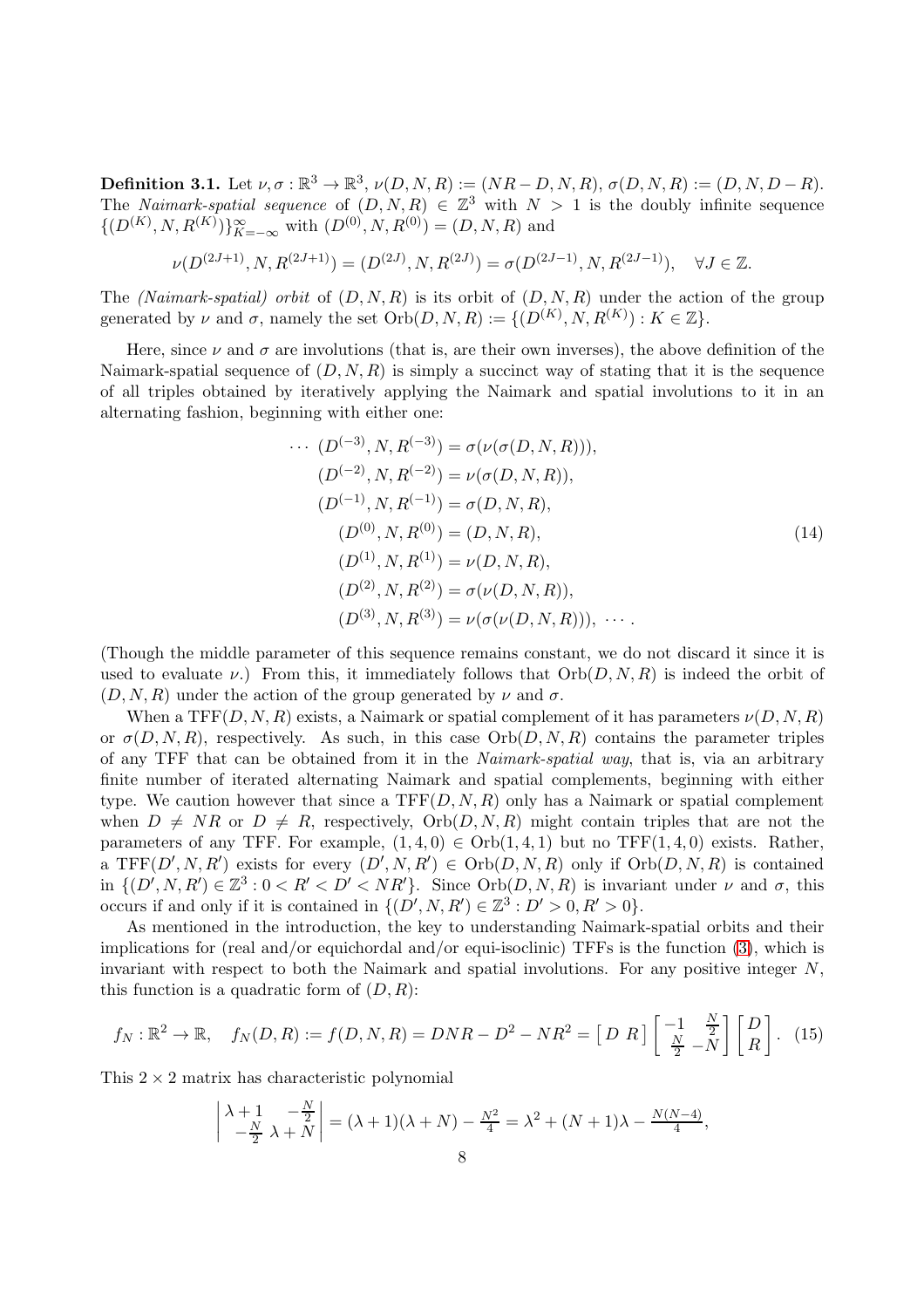and so has eigenvalues  $\lambda = \frac{1}{2}$  $\frac{1}{2}\{-(N+1)\pm[(N+1)^2+N(N-4)]^{\frac{1}{2}}\}$ . In particular, its lesser eigenvalue is negative, while its greater eigenvalue is negative, zero or positive depending on whether  $N < 4$ ,  $N = 4$  or  $N > 4$ , respectively. In these three cases, a level set  $\{(D, R) \in \mathbb{R}^2 : f_N(D, R) = C\}$  is an ellipse, either one line or two parallel lines, or a hyperbola, respectively. Taking a Naimark or spatial involution corresponds to moving horizontally or vertically, respectively, from one point on such a level set to another (which might be the same point if  $D = NR - D$  or  $R = D - R$ ). Taking alternating Naimark and spatial involutions thus corresponds to moving along such a level set via an alternating sequence of horizontal and vertical steps. When  $N < 4$  such paths only contain a finite number of distinct points. Meanwhile, when  $N \geq 4$ , the nature of such a path depends on whether  $C = 0, C < 0$  or  $C > 0$ . In particular, when  $C < 0$ , it infinitely bounces back and forth between either two parallel lines (when  $N = 4$ ) or the two connected components of a hyperbola (when  $N > 4$ ). When  $C > 0$  (and so necessarily  $N > 4$ ), it instead infinitely weaves itself along a single connected component of a hyperbola that lies in the first quadrant. As such, we now rigorously analyze  $Orb(D, N, R)$  for  $(D, N, R) \in \mathbb{Z}^3$ ,  $D > 0$ ,  $N > 1$ ,  $R > 0$  in four distinct cases: (i)  $N \in \{2,3\}$ , (ii)  $N \ge 4$ ,  $f(D, N, R) = 0$ , (iii)  $N \ge 4$ ,  $f(D, N, R) < 0$  and (iv)  $f(D, N, R) > 0$ .

# 3.1. Naimark-spatial orbits when  $N \in \{2,3\}$

When  $N \in \{2,3\}$ , the orbit of any  $(D, N, R)$  under  $\nu$  and  $\sigma$  is relatively simple. For instance, when  $N = 2$ , such an orbit consists of at most eight distinct points:

<span id="page-8-1"></span>
$$
\cdots \underset{\sigma}{\leftrightarrow} (D,2,R) \underset{\nu}{\leftrightarrow} (2R-D,2,R) \underset{\sigma}{\leftrightarrow} (2R-D,2,R-D) \underset{\nu}{\leftrightarrow} (-D,2,R-D)
$$
  

$$
\underset{\sigma}{\leftrightarrow} (-D,2,-R) \underset{\nu}{\leftrightarrow} (D-2R,2,-R) \underset{\sigma}{\leftrightarrow} (D-2R,2,D-R) \underset{\nu}{\leftrightarrow} (D,2,D-R)
$$
  

$$
\underset{\sigma}{\leftrightarrow} (D,2,R) \underset{\nu}{\leftrightarrow} \cdots
$$
 (16)

Here note that when a  $TFF(D, 2, R)$  exists, a  $TFF(-D, 2, -R)$  does not. In this case,  $Orb(D, 2, R)$ thus properly contains the set of triples that arise in the Naimark-spatial way from a  $TFF(D, 2, R)$ . A similar phenomenon occurs when  $N = 3$ : for any  $(D, R) \in \mathbb{R}^2$ ,  $Orb(D, 3, R)$  consists of at most twelve distinct points, one of which is  $(-D, 3, -R)$ :

<span id="page-8-2"></span>
$$
\cdots \underset{\sigma}{\leftrightarrow} (D,3,R) \underset{\nu}{\leftrightarrow} (3R-D,3,R) \underset{\sigma}{\leftrightarrow} (3R-D,3,2R-D) \underset{\nu}{\leftrightarrow} (3R-2D,3,2R-D)
$$
\n
$$
\underset{\sigma}{\leftrightarrow} (3R-2D,3,R-D) \underset{\nu}{\leftrightarrow} (-D,3,R-D) \underset{\sigma}{\leftrightarrow} (-D,3,-R) \underset{\nu}{\leftrightarrow} (D-3R,3,-R)
$$
\n
$$
\underset{\sigma}{\leftrightarrow} (D-3R,3,D-2R) \underset{\nu}{\leftrightarrow} (2D-3R,3,D-2R) \underset{\sigma}{\leftrightarrow} (2D-3R,3,D-R) \underset{\nu}{\leftrightarrow} (D,3,D-R)
$$
\n
$$
\underset{\sigma}{\leftrightarrow} (D,3,R) \underset{\nu}{\leftrightarrow} \cdots \qquad (17)
$$

It is therefore not surprising that there is little freedom in the parameters of such TFFs:

<span id="page-8-0"></span>Theorem 3.2. Let D and R be positive integers.

- (a) A TFF(D, 2, R) exists if and only if  $R \in \{\frac{D}{2}, D\}$ . Such TFFs are necessarily equi-isoclinic, and can be chosen to be real.
- (b) A TFF(D, 3, R) exists if and only if  $R \in \{\frac{D}{3}, \frac{D}{2}\}$  $\frac{D}{2}$ ,  $\frac{2D}{3}$  $\{\frac{3D}{3}, D\}$ . Such TFFs are necessarily equiisoclinic when  $R \in \{\frac{D}{3}, \frac{D}{2}\}$  $(\frac{D}{2}, D)$ , equichordal when  $R = \frac{2D}{3}$ , and can be chosen to be real.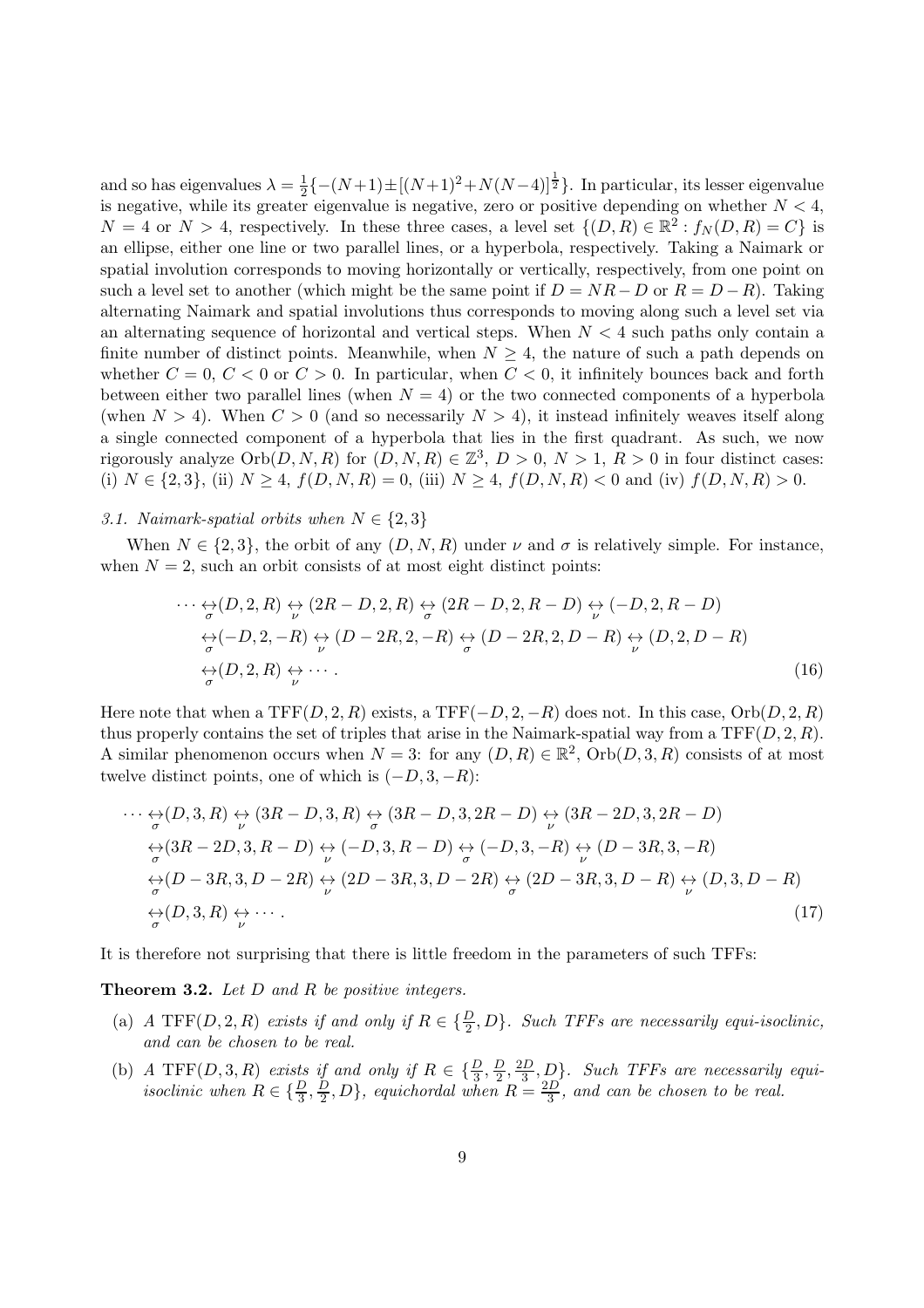*Proof.* Throughout, recall from Section 2 that any TFF $(D, N, R)$  with  $R \in \{\frac{D}{N}, D\}$  is necessarily equi-isoclinic, and conversely that a trivial real EITFF $(D, N, R)$  exists whenever  $(D, N, R) \in \mathbb{Z}^3$ satisfies  $D > 0, N > 1$  and  $R \in {\frac{D}{N}, D}$ .

In light of this fact, for (a) it suffices to show that  $R \in \{\frac{D}{2}, D\}$  for any TFF(D, 2, R). Here recall from Section 2 that such a TFF equates to two rank-R projections  $P_1$  and  $P_2$  on a D-dimensional Hilbert space that satisfy  $P_1 + P_2 = \frac{2R}{D}$  $\frac{2R}{D}$ **I**. Here,  $P_1 = \frac{2R}{D}$  $\frac{2R}{D}I - P_2$ , and so  $\frac{2R}{D}I - P_2$  has 1 as an eigenvalue, implying  $1 \in \{\frac{2R}{D} - 1, \frac{2R}{D}\}$  $\{\frac{2R}{D}\}$ . Solving for R in both cases indeed gives  $R \in \{\frac{D}{2}, D\}$ .

For (b), we begin by proving the following claim: if a TFF $(D, 3, R)$  exists then either  $R = \frac{D}{3}$ 3 or  $R \geq \frac{D}{2}$ . Here, the rank-R projections  $\{P_1, P_2, P_3\}$  of any such subspaces  $\{U_1, U_2, U_3\}$  satisfy  $\mathbf{P}_1 + \mathbf{P}_2 + \mathbf{P}_3 = \frac{3R}{D}\mathbf{I}$ . Since  $\mathbf{P}_1 + \mathbf{P}_2 = \frac{3R}{D}\mathbf{I} - \mathbf{P}_3$ , the operator  $\mathbf{P}_1 + \mathbf{P}_2$  has eigenvalues  $\frac{3R}{D} - 1$ and  $\frac{3R}{D}$  with multiplicities R and  $D - R$ , respectively. If  $\mathcal{U}_1 \subseteq \mathcal{U}_2^{\perp}$  then  $\mathbf{P}_1 + \mathbf{P}_2$  is the projection onto  $\mathcal{U}_1 + \mathcal{U}_2$ , implying its greatest eigenvalue is  $\frac{3R}{D} = 1$  and so  $R = \frac{D}{3}$  $\frac{D}{3}$ . If there instead exists  $y_1 \in \mathcal{U}_1, y_2 \in \mathcal{U}_2$  such that  $\langle y_1, y_2 \rangle \neq 0$  then the greatest eigenvalue of  $P_1 + P_2$  is strictly greater than 1. We now exploit a well-known fact from matrix analysis: the eigenvalues  $\{a_d\}_{d=1}^D$  of any self-adjoint operator  $A: \mathcal{H} \to \mathcal{H}$  obtained by adding a rank-1 projection to any other self-adjoint operator  $\mathbf{B} : \mathcal{H} \to \mathcal{H}$  interlace with the eigenvalues  ${b_d}_{d=1}^D$  of **B**, that is,

$$
a_1 \ge b_1 \ge a_2 \ge b_2 \ge \ldots \ge a_{d-1} \ge b_{d-1} \ge a_d \ge b_d.
$$

In particular, in our current situation where the greatest eigenvalue of  $P_1 + P_2$  is strictly greater than that of  $P_1$ , its multiplicity  $D - R$  is at most the rank of  $P_2$ , namely R. Thus,  $D - R \leq R$ and so  $R \geq \frac{D}{2}$  $\frac{D}{2}$ , as claimed.

Having the claim, note that if a TFF $(D, 3, R)$  exists then either  $R \in \{\frac{D}{3}, \frac{D}{2}\}$  $\frac{D}{2}, D$  or  $\frac{D}{2} < R < D$ . In the latter case this TFF's Naimark complement is a TFF $(D, 3, D-R)$  where  $D-R < D-\frac{D}{2} = \frac{D}{2}$ and so, by the claim,  $D - R = \frac{D}{3}$ , that is,  $R = \frac{2D}{3}$ . Moreover, as mentioned at the beginning of this  $\frac{D}{3}$ , that is,  $R = \frac{2D}{3}$  $\frac{3}{3}$ . Moreover, as mentioned at the beginning of this proof, any TFF $(D, 3, R)$  with  $R\{\frac{D}{3}\}$  $\{\frac{D}{3}, D\}$  is necessarily equi-isoclinic. This also holds when  $R = \frac{D}{2}$ . any TFF $(D, 3, \frac{D}{2})$  $\frac{D}{2}$ ) is the Naimark complement of a TFF $(\frac{D}{2}, 3, \frac{D}{2})$  $(\frac{D}{2})$ , which has equal "D" and "R" parameters and so is necessarily equi-isoclinic. Meanwhile, any  $TFF(D, 3, R)$  with  $R = \frac{2D}{3}$  $rac{2D}{3}$  cannot be equi-isoclinic since  $\frac{D}{2} < R < D$  but, as noted above, is the spatial complement of a (necessarily equi-isoclinic and so also equichordal) TFF $(D, 3, \frac{D}{3})$  $\frac{1}{3}$ ). Conversely, a trivial real TFF $(D, 3, R)$  exists whenever  $R \in {\{\frac{D}{3}, D\}}$ , and taking the Naimark complement of a trivial real TFF $(\frac{D}{2}, 3, \frac{D}{2})$  $(\frac{D}{2})$  or the spatial complement of a trivial real TFF $(D, 3, \frac{D}{3})$  $\frac{D}{3}$ ) yields real TFF(D, 3, R) with  $R = \frac{D}{2}$  $\frac{D}{2}$  and  $R = \frac{2D}{3}$  $\Box$  $\frac{3D}{3}$ , respectively.

From this result, we see that only ever at most a small portion of an orbit of the form [\(16\)](#page-8-1) or [\(17\)](#page-8-2) will correspond to actual TFFs. In particular, the parameters of any  $TFF(D, 2, R)$  appear in one of two types of "Naimark-spatial paths" of length two:

<span id="page-9-0"></span>
$$
(R,2,R) \underset{\mathcal{N}}{\leftrightarrow} (R,2,R), \qquad (2R,2,R) \underset{\mathcal{S}}{\leftrightarrow} (2R,2,R). \tag{18}
$$

 $(A TFF(R, 2, R)$  has no spatial complement, while a  $TFF(2R, 2, R)$  has no Naimark complement.) Similarly, the parameters of any  $TF(D, 3, R)$  appear in a path of length four, either of the form

<span id="page-9-2"></span>
$$
(3R,3,R) \underset{\text{s}}{\leftrightarrow} (3R,3,2R) \underset{\text{N}}{\leftrightarrow} (3R,3,2R) \underset{\text{s}}{\leftrightarrow} (3R,3,R) \tag{19}
$$

when  $R \in \{\frac{D}{3}, \frac{2D}{3}$  $\frac{3D}{3}$  (where a TFF(3R, 3, R) has no Naimark complement), or of the form

<span id="page-9-1"></span>
$$
(R,3,R) \underset{\text{N}}{\leftrightarrow} (2R,3,R) \underset{\text{s}}{\leftrightarrow} (2R,3,R) \underset{\text{N}}{\leftrightarrow} (R,3,R) \tag{20}
$$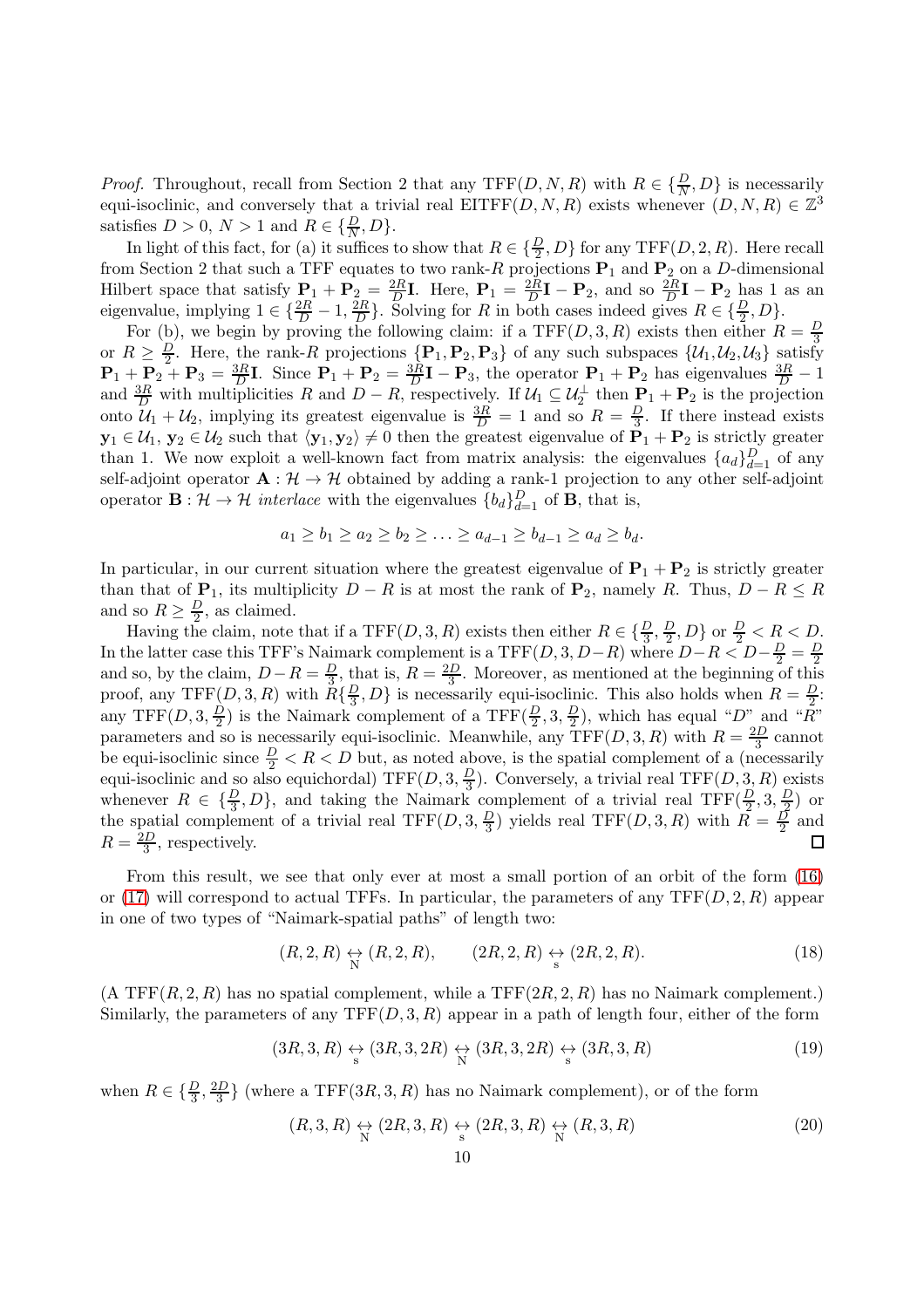when  $R \in \{\frac{D}{2}, D\}$  (where a TFF(R, 3, R) has no spatial complement). All in all, we see that the orbit formalism of Definition [3.1](#page-7-0) is not particularly helpful in the study of  $TFF(D, N, R)$  with  $N < 4$ . The same will be true for  $TFF(D, N, R)$  with  $f(D, N, R) = 0$ . However, orbits will prove invaluable in the study of those with either  $f(D, N, R) > 0$  or  $N > 4$  and  $f(D, N, R) < 0$ .

3.2. Naimark-spatial orbits when  $f(D, N, R) = 0$ 

As we now explain,  $TFF(D, N, R)$  with  $f(D, N, R) = 0$  are rare:

<span id="page-10-1"></span>**Theorem 3.3.** If  $f(D, N, R) := DNR - D^2 - NR^2 = 0$  for some  $(D, N, R) \in \mathbb{Z}^3$  with  $D > 0$ ,  $N > 1$  and  $R > 0$  then  $N = 4$  and  $D = 2R$ . In this case,  $Orb(D, N, R)$  is a singleton set.

*Proof.* Recall that for any positive integer N, quadratic form  $f_N$  of [\(15\)](#page-7-1) arises from a negative definite matrix whenever  $N < 4$ . Here since  $(D, N, R) \in \mathbb{Z}^3$  satisfies  $f_N(D, R) = f(D, N, R) = 0$ where  $D > 0$ ,  $N > 1$  and  $R > 0$  we thus have  $N \geq 4$ . By the quadratic formula, the zero set of  $f_N$  is the union of the two lines in the  $(D, R)$ -plane with slopes  $\frac{1}{2}[1 \pm (\frac{N-4}{N})^{\frac{1}{2}}]$ . Here if  $N > 4$ then  $\left(\frac{N-4}{N}\right)^{\frac{1}{2}} = \frac{1}{N^2} [N(N-4)]^{\frac{1}{2}}$  is irrational since  $N(N-4) = (N-2)^2 - 4$  whereas 4 and 0 are the only perfect squares whose difference is 4. This contradicts the fact that both D and R are positive integers. Thus,  $N = 4$ , and the two aforementioned lines are equal, both having slope  $\frac{1}{2}$ . Altogether, we see that  $(D, N, R) = (2R, 4, R)$ . Moreover, any such point is fixed by both  $\nu$  and  $\sigma$ :

$$
\nu(2R, 4, R) = (4R - 2R, 4, R) = (2R, 4, R), \quad \sigma(2R, 4, R) = (2R, 4, 2R - R) = (2R, 4, R).
$$

 $\Box$ 

Thus,  $Orb(D, N, R) = Orb(2R, 4, R) = {(2R, 4, R)}$  is a singleton set.

From this result, we see that if a (real and/or equichordal and/or equi-isoclinic)  $TF(D, N, R)$ with  $f(D, N, R) = 0$  exists, then both its Naimark and spatial complements exist, and are themselves (real and/or equichordal and/or equi-isoclinic)  $TF(D, N, R)$ . Later on in Theorem [5.4,](#page-32-0) we combine results from the existing literature with some new analysis to fully characterize when a (real and/or equichordal and/or equi-isoclinic) TFF $(2R, 4, R)$  exists: a (complex) EITFF $(2R, 4, R)$ and real  $ECTFF(2R, 4, R)$  exist for any positive integer R, but a real  $EITFF(2R, 4, R)$  exists if and only if  $R$  is even.

### 3.3. Naimark-spatial orbits when  $N \geq 4$  and  $f(D, N, R) < 0$

When  $N \ge 4$  and  $C < 0$ , a level set of the form  $\{(D, R) \in \mathbb{R}^2 : f_N(D, R) = C\}$  consists of the two connected components of either a hyperbola or a union of two parallel lines, depending on whether  $N > 4$  or  $N = 4$ , respectively. Applying  $\nu$  or  $\sigma$  to any  $(D, N, R)$  for which  $f_N(D, R) = C$ corresponds to jumping horizontally or vertically, respectively, from one of these two connected components to the other. Applying  $\nu$  and  $\sigma$  in an iterative, alternating fashion yields an infinite "staircase" of  $(D, R)$  pairs of arbitrarily large positive and negative values. Clearly, those pairs in this staircase with a nonpositive entry do not correspond to the parameters of any  $TFF(D, N, R)$ . Remarkably, as we now explain, the remaining "positive pairs" in this staircase do correspond to TFFs if and only if the minimal such pair  $(D_0, R_0)$  equates to a trivial TFF $(D_0, N, R_0)$ , namely if and only if either  $D_0 = R_0$  or  $D_0 = NR_0$ .

<span id="page-10-0"></span>**Theorem 3.4.** If  $f(D, N, R) := DNR - D^2 - NR^2 < 0$  for some  $(D, N, R) \in \mathbb{Z}^3$  with  $D > 0, N \ge 4$ and  $R > 0$  then  $Orb^{+}(D, N, R) := \{(D', N, R') \in Orb(D, N, R) : D' > 0, R' > 0\}$  is an infinite proper subset of  $Orb(D, N, R)$ , and contains no  $(D_0, N, R_0)$  that satisfies [\(4\)](#page-1-1), but does contain a unique point  $(D_0, N, R_0)$  such that  $D_0 \leq D'$  and  $R_0 \leq R'$  for all  $(D', N, R') \in \text{Orb}^+(D, N, R)$ .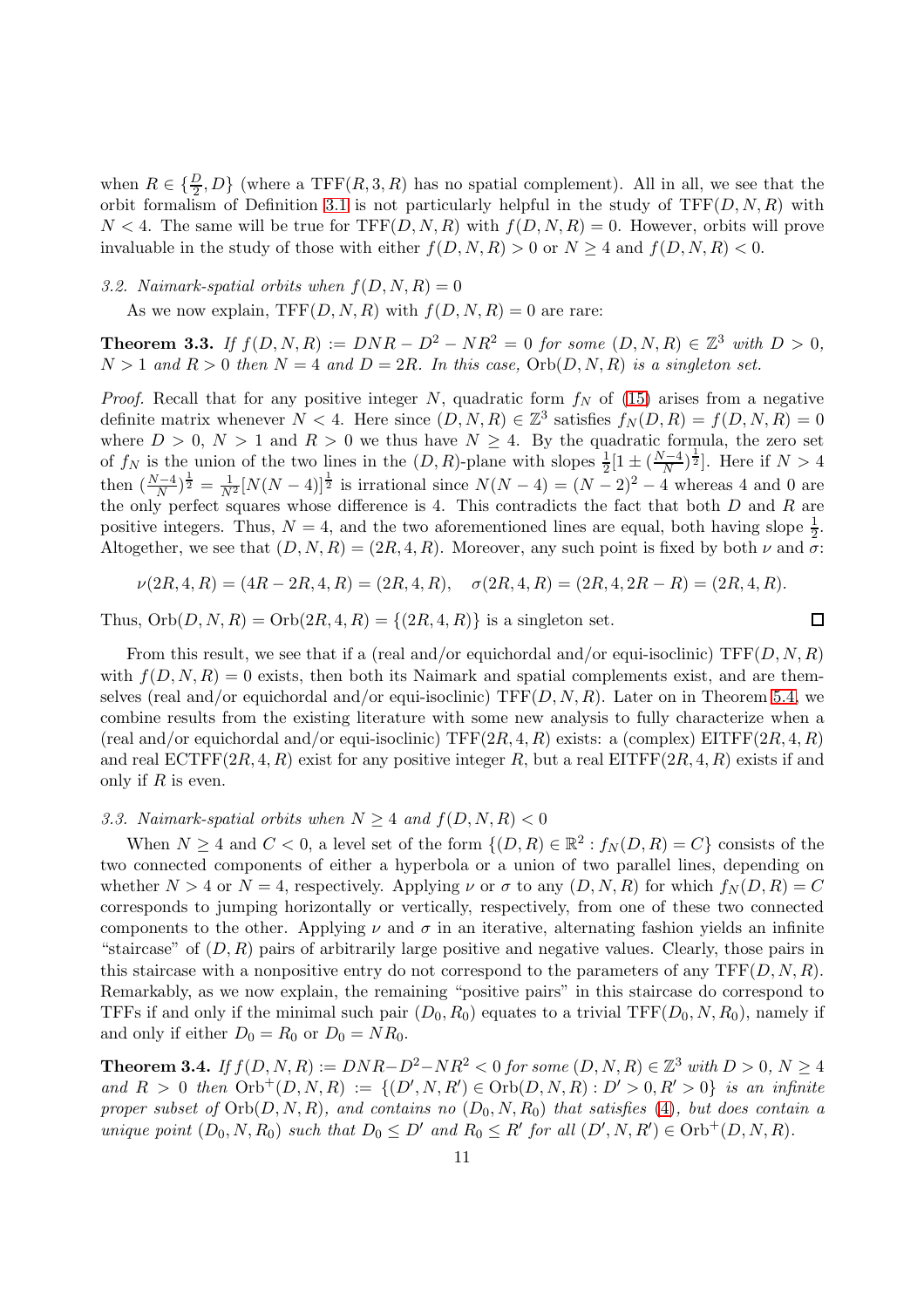If  $R_0 \notin \{\frac{D_0}{N}\}$  $\{D_0, D_0\}$  then no  $\text{TFF}(D', N, R')$  exists for any  $(D', N, R') \in \text{Orb}(D, N, R)$ . If instead  $R_0 \in \{\frac{D_0}{N}, D_0\}$  then a  $\text{TFF}(D_0, N, R_0)$  exists, and  $\text{Orb}^+(D, N, R)$  is the set of  $(D', N, R')$  for which there exists a  $TFF(D', N, R')$  that can be obtained from it via iterated alternating Naimark and spatial complements. In this case, any such  $TFF(D', N, R')$  is necessarily equichordal, but can only be equi-isoclinic if  $R' = R_0$  and  $D' \in \{D_0, NR_0 - D_0\}$ . Moreover, in this case  $(D_0, N, R_0)$  is the only point  $(D', N, R') \in \text{Orb}^+(D, N, R)$  with  $R' \in {\frac{D'}{N}, D'}$ .

*Proof.* We begin by claiming that if  $(D, N, R) \in \mathbb{R}^3$  satisfies  $N \ge 4$  and  $f(D, N, R) < 0$  then either

<span id="page-11-0"></span>
$$
(D < NR - D \text{ and } R > D - R) \text{ or } (D > NR - D \text{ and } R < D - R). \tag{21}
$$

Indeed, since  $N \geq 4$  and  $f(D, N, R) < 0$ ,

$$
(NR - 2D)(D - 2R) = DNR - 2D^2 - 2NR^2 + 4DR
$$
  
= (DNR - D<sup>2</sup> - NR<sup>2</sup>) - (D<sup>2</sup> - 4DR + NR<sup>2</sup>)  
= f(D, N, R) - (D - 2R)<sup>2</sup> - (N - 4)R<sup>2</sup>  
< 0,

and so one of the two quantities  $NR - 2D$  and  $D - 2R$  is positive while the other is negative. Now fix any  $(D, N, R) \in \mathbb{Z}^3$  with  $N \geq 4$  and  $f(D, N, R) < 0$ . By applying  $\nu$  if necessary, we assume without loss of generality that  $D \le NR - D$ , and so by [\(21\)](#page-11-0) that  $D \le NR - D$ . That is, we assume that the Naimark-spatial sequence  $\{(D^{(K)}, N, R^{(K)})\}_{K=-\infty}^{\infty}$  of  $(D, N, R)$  (see Definition [3.1\)](#page-7-0) satisfies  $D^{(0)} < D^{(1)}$ . (Replacing  $(D, N, R)$  with  $\nu(D, N, R)$  shifts and reverses  $\{(D^{(K)}, N, R^{(K)})\}_{K=-\infty}^{\infty}$ , but leaves  $Orb(D, N, R) = \{(D^{(K)}, N, R^{(K)}) : K \in \mathbb{Z}\}\$ unchanged.) Since  $f(D^{(K)}, N, R^{(K)}) = f(D, N, R) < 0$  for all K, combining this assumption with [\(21\)](#page-11-0) gives that

$$
D^{(2J-1)} = D^{(2J)} < D^{(2J+1)}, \quad R^{(2J-1)} < R^{(2J)} = R^{(2J+1)}, \quad \forall J \in \mathbb{Z}.
$$

(We leave a formal inductive proof to the interested reader.) In particular, both  $\{D^{(K)}\}_{K=-\infty}^{\infty}$  and  ${R^{(K)}}_{K=-\infty}^{\infty}$  are nondecreasing and unbounded both above and below. Now define

$$
K_0 := \min\{K : D^{(K)} > 0 \text{ and } R^{(K)} > 0\}, \quad D_0 := D^{(K_0)}, \quad R_0 := R^{(K_0)}.
$$

Clearly,  $Orb^{+}(D, N, R) := \{(D', N, R') \in Orb(D, N, R): D' > 0, R' > 0\}$  can be reexpressed as  $\mathrm{Orb}^+(D, N, R) = \{ (D^{(K)}, N, R^{(K)}) : K \geq K_0 \},$  and so is an infinite proper subset of  $\mathrm{Orb}(D, N, R)$ . It is also clear that  $(D_0, N, R_0) \in \text{Orb}^+(D, N, R)$  satisfies  $D_0 \le D'$  and  $R_0 \le R'$  for all  $(D', N, R') \in$  $Orb^{+}(D, N, R)$ , and that such a point is necessarily unique. We caution however that  $(D_0, N, R_0)$ is not "minimal" in the sense of [\(4\)](#page-1-1): indeed, for any  $(D_0, N, R_0) \in \text{Orb}(D, N, R)$  we have  $N \geq 4$ and  $f(D_0, N, R_0) = f(D, N, R) < 0$ , implying via [\(21\)](#page-11-0) a contradiction of [\(4\)](#page-1-1).

Continuing, note that since  $(D_0, N, R_0)$  lies in  $Orb^+(D, N, R)$  while  $(D(K_0-1), N, R(K_0-1))$  does not, we have both  $D_0 > 0$  and  $R_0 > 0$  while either  $D^{(K_0-1)} \leq 0$  or  $R^{(K_0-1)} \leq 0$ . The ramifications of this fact depend on whether  $K_0$  is even or odd. If  $K_0$  is even,

$$
(D^{(K_0-1)}, N, R^{(K_0-1)}) = \sigma(D^{(K_0)}, N, R^{(K_0)}) = \sigma(D_0, N, R_0) = (D_0, N, D_0 - R_0),
$$

implying  $D^{(K_0-1)} = D_0 > 0$  and so  $D_0 - R_0 = R^{(K_0-1)} \leq 0$ . If instead  $K_0$  is odd,

$$
(D^{(K_0-1)}, N, R^{(K_0-1)}) = \nu(D^{(K_0)}, N, R^{(K_0)}) = \nu(D_0, N, R_0) = (NR_0 - D_0, N, R_0),
$$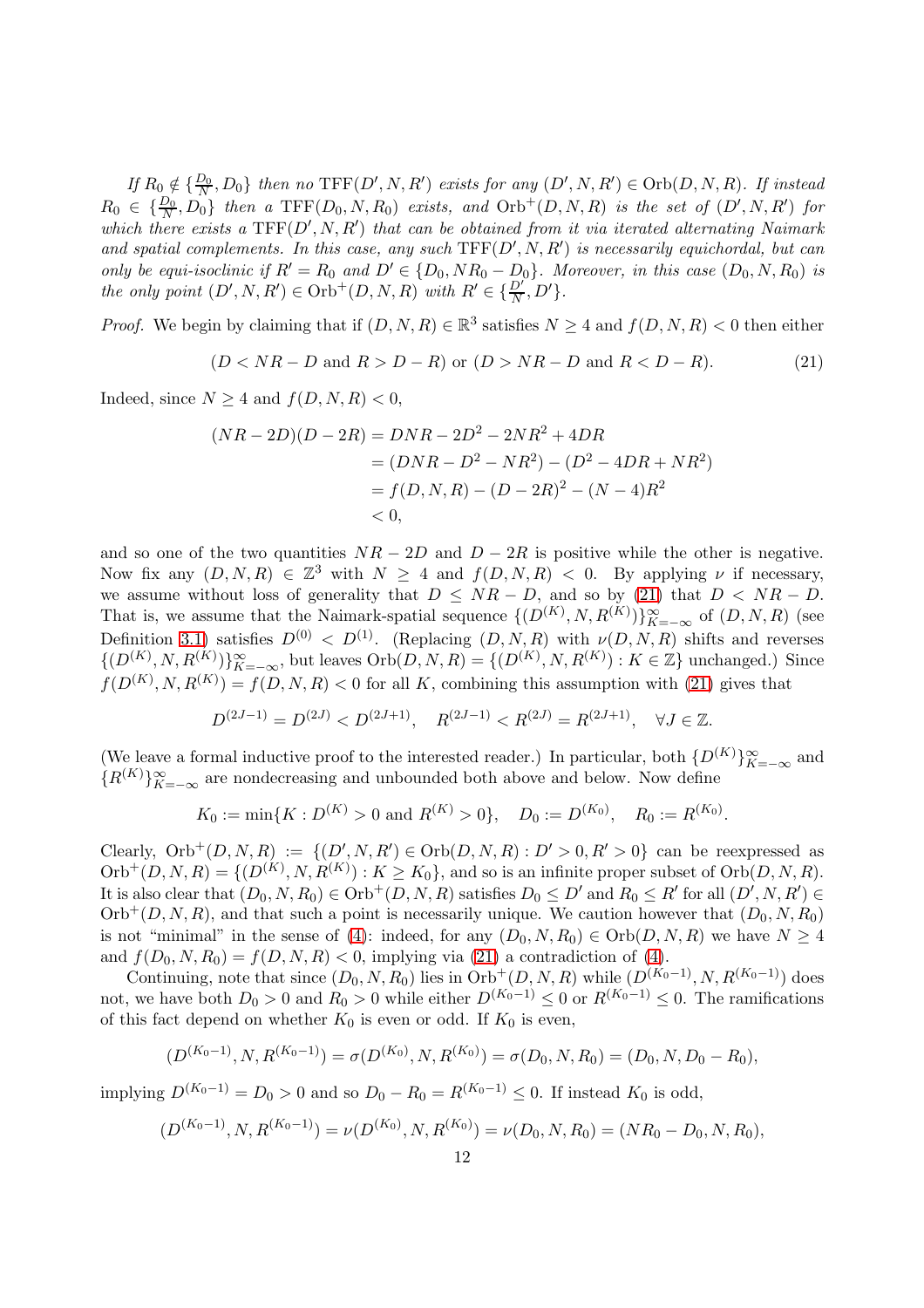implying  $R^{(K_0-1)} = R_0 > 0$  and so  $NR_0 - D_0 = D^{(K_0-1)} \leq 0$ . Thus, in general, either  $D_0 \leq R_0$  or  $NR_0 \leq D_0$ . Note that both of these inequalities cannot hold simultaneously: since  $R_0 > 0$ , having  $NR_0 \leq D_0 \leq R_0$  implies  $N \leq 1$ , a contradiction. In particular, any TFF $(D_0, N, R_0)$  has either a Naimark or spatial complement but not the other.

Note that if a  $TFF(D_0, N, R_0)$  exists then the parameters of any  $TFF(D', N, R')$  constructed from it via iterated alternating Naimark and spatial complements satisfy  $D' > 0$ ,  $R' > 0$  and  $(D', N, R') \in \text{Orb}(D, N, R)$ , that is,  $(D', N, R') \in \text{Orb}^+(D, N, R)$ . Conversely, if a TFF $(D_0, N, R_0)$ exists then for any  $(D', N, R') \in \text{Orb}^+(D, N, R)$ , a TFF $(D', N, R')$  can be constructed from it in this way. To be precise, writing  $(D', N, R') = (D^{(K_1)}, N, R^{(K_1)})$  where  $K_1 \geq K_0$ , a TFF $(D', N, R')$ arises from a TFF( $D_0, N, R_0$ ) via  $K_1 - K_0$  such complements in total, beginning with a Naimark complement when  $K_0$  is even and with a spatial complement when  $K_0$  is odd. Note that by the same logic, if a  $TFF(D', N, R')$  exists for some  $(D', N, R') \in \mathrm{Orb}^+(D, N, R)$  then a  $TFF(D_0, N, R_0)$ can be constructed from it by applying these same complements in the reverse order.

Now note that if  $R_0 \notin \{\frac{D_0}{N}\}$  $\frac{D_0}{N}, D_0$ } then since  $D_0 \le R_0$  or  $NR_0 \le D_0$  in general, either  $D_0 < R_0$ or  $NR_0 < D_0$ . In either case, recall from Section 2 that a  $TFF(D_0, N, R_0)$  does not exist. This in turn implies that no  $TFF(D', N, R')$  exists for any  $(D', N, R') \in Orb(D, N, R)$ : such a TFF is nonsensical if either  $D' \leq 0$  or  $R' \leq 0$ , while if  $D' > 0$  and  $R' > 0$  then  $(D', N, R') \in \mathrm{Orb}^+(D, N, R)$ , and so the existence of a  $TFF(D', N, R')$  would imply that a  $TFF(D_0, R, N_0)$  exists, a contradiction.

If instead  $R_0 \in {\frac{D_0}{N}, D_0}$ , as we assume to be the case for the remainder of this proof, recall from Section 2 that a TFF $(D_0, N, R_0)$  exists, and that any such TFF is necessarily equi-isoclinic. In this case, as already noted above,  $Orb^+(D, N, R)$  is the set of  $(D', N, R')$  for which there exists a  $TF(D', N, R')$  that can be obtained from it via iterated alternating Naimark and spatial complements, and so any such  $TFF(D', N, R')$  is necessarily equichordal.

Next, we show that if  $(D', N, R') \in \text{Orb}^+(D, N, R)$  satisfies  $R' \in {\{D', D'\}}$  then necessarily  $(D', N, R') = (D_0, N, R_0)$ . If  $D' = NR'$  then both  $\sigma(D', N, R') = (NR', N, (N - 1)R')$  and  $(D', N, R')$  have all positive entries while  $\nu(D', N, R') = (0, N, R')$  does not. In this case,  $(D', N, R')$ is necessarily the minimally-indexed member of  $\{(D^{(K)}, N, R^{(K)})\}_{K=-\infty}^{\infty}$  that has all-positive entries, that is,  $(D', N, R') = (D^{(K_0)}, N, R^{(K_0)}) = (D_0, N, R_0)$ . Similarly, if  $D' = R'$  then both  $\nu(D',N,R') = ((N-1)R',N,R')$  and  $(D',N,R')$  have all positive entries while  $\sigma(D',N,R') =$  $(R', N, 0)$  does not, and so  $(D', N, R') = (D^{(K_0)}, N, R^{(K_0)}) = (D_0, N, R_0)$ .

To conclude, fix any  $(D', N, R') \in \text{Orb}^+(D, N, R)$  for which an EITFF $(D', N, R')$  exists. We will show that  $R' = R_0$  and  $D' \in \{D_0, NR_0 - D_0\}$ . If  $D' = NR'$ , then as noted above,  $(D', N, R') =$  $(D_0, N, R_0)$  and so  $R' = R_0$  and  $D' = D_0 \in \{D_0, NR_0 - D_0\}$ . If instead  $D' < NR'$  then this  $EITFF(D', N, R')$  has a Naimark complement, and at least one of these two Naimark complementary TFFs is an EITFF $(D'', N, R')$  where  $D'' \in \{D', NR' - D'\}$  and  $D'' \le NR' - D''$ . In fact, since  $(D'', N, R') \in Orb(D, N, R)$  we have  $f(D'', N, R') = f(D, N, R) < 0$  and so [\(21\)](#page-11-0) gives  $D'' < NR' - D''$  and  $R' > D'' - R'$ . Now recall from Section 2 that any such EITFF( $D'', N, R'$ ) with  $D'' < 2R'$  necessarily has  $D'' = R'$ . Since  $(D'', N, R') \in \text{Orb}^+(D, N, R)$  satisfies  $D'' = R'$  recall from above that  $(D'', N, R') = (D_0, N, R_0)$ . Thus,  $R' = R_0$  and  $D_0 = D'' \in \{D', NR' - D'\} =$  $\{D', NR_0 - D'\},\$  that is,  $D' \in \{D_0, NR_0 - D_0\}.$ 

Taken together, Theorems [3.2](#page-8-0) and [3.4](#page-10-0) fully characterize the existence of all (real and/or equichordal and/or equi-isoclinic) TFF $(D, N, R)$  with  $f(D, N, R) < 0$ . We caution that some of the nonexistence implications of Theorem [3.4](#page-10-0) are subtle, ruling out the existence of certain TFF(D, N, R) that satisfy the basic requirement that  $R \leq D \leq NR$ . For example, no TFF(7, 4, 2) exists despite the fact that  $2 \le 7 \le (4)(2)$ , since if one did then its Naimark complement would be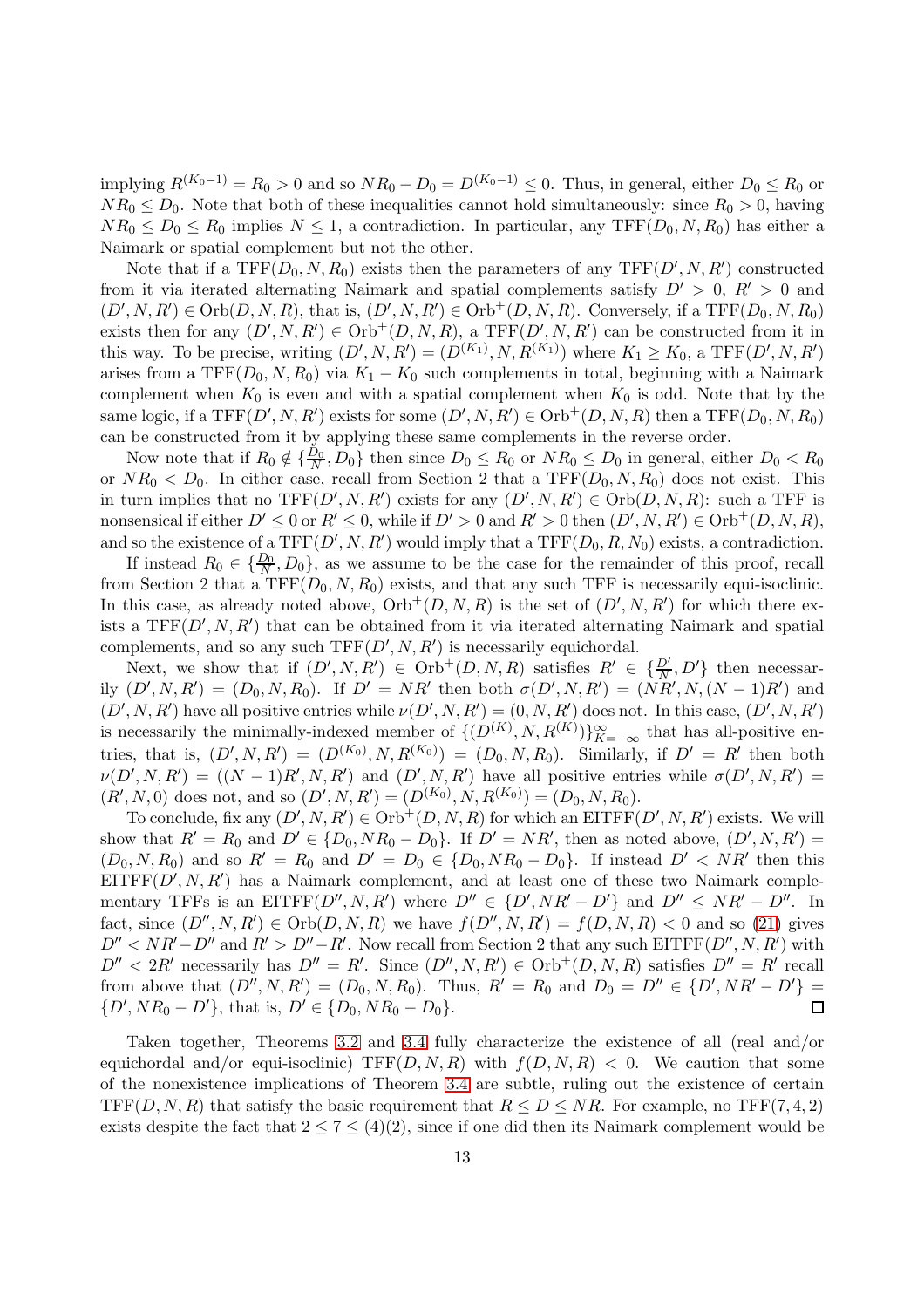a TFF $(1, 4, 2)$  where  $1 < 2$ . Similarly, no TFF $(5, 4, 4)$  exists despite the fact that  $4 \leq 5 \leq (4)(4)$ since if one did then its spatial complement would be a TFF $(5, 4, 1)$  where  $5 > (4)(1)$ . Such concerns lie at the heart of the TFF existence test of [\[8\]](#page-34-7). Here, we have bypassed this issue: having  $f(D, N, R) < 0$  neither implies that a TFF $(D, N, R)$  exists nor that it does not, but in either case, it does imply that existence problem is already settled. In Section 5, we briefly revisit the TFF existence test of [\[8](#page-34-7)] from this new perspective.

#### 3.4. Naimark-spatial orbits when  $f(D, N, R) > 0$

Due to the importance of this case in the study of still-open problems regarding the existence of (real and/or equichordal and/or equi-isoclinic) TFFs, we begin with an example. For the aforementioned EITFF $(3, 7, 1)$  considered in  $(13)$ ,

$$
f_7(3,1) = f(3,7,1) = (3)(7)(1) - (3)^2 - (7)(1)^2 = 5 > 0.
$$

In this case the corresponding level set  $\{(D, R) \in \mathbb{R}^2 : f_7(D, R) = 7DR - D^2 - 7R^2 = 5\}$  of the quadratic form  $f_7$  is a hyperbola that contains  $(3, 1)$ . As depicted in Figure [1,](#page-14-0) one of the two connected components of this hyperbola is contained in the subset  $\{(D, R) \in \mathbb{R}^2 : 0 < R < D < 7R\}$ of the first quadrant of the  $(D, R)$ -plane. (Its other connected component is the negation of this one.) As such, any  $\mathrm{ECTFF}(D, 7, R)$  whose  $(D, R)$  parameters lie on this hyperbola has both a Naimark and spatial complement. Their  $(D', R')$  parameters are obtained by moving horizontally or vertically, respectively, from  $(D, R)$  to another point on this hyperbola. Interestingly, the path from  $(3,1)$  to  $(4,1)$  to  $(4,3)$  to  $(17,3)$ , etc., (alternating complements, beginning with Naimark) "interweaves" with that from  $(3,1)$  to  $(3,2)$  to  $(11,2)$  to  $(11,9)$ , etc., (alternating complements, beginning with spatial). From this graph, it is clear that  $Orb(3, 7, 1)$  is infinite and moreover contains a unique point  $(D_0, 7, R_0)$  such that  $D_0 \leq D$  and  $R_0 \leq R$  for all  $(D, 7, R) \in Orb(3, 7, 1)$ , namely  $(D_0, 7, R_0) = (3, 7, 1)$ . It is also clear that  $(3, 7, 1)$  is also the only point of  $Orb(3, 7, 1)$  that lies both below and to the left of its spatial and Naimark-complementary cousins, namely that satisfies [\(4\)](#page-1-1). In the next result, we formally state and prove these and other claims in general.

<span id="page-13-0"></span>**Theorem 3.5.** If  $f(D, N, R) := DNR - D^2 - NR^2 > 0$  for some  $(D, N, R) \in \mathbb{Z}^3$  with  $D > 0, N > 1$ and  $R > 0$  then  $N > 4$  and  $Orb(D, N, R)$  is an infinite subset of  $\{(D', N, R') \in \mathbb{Z}^3 : D' > 0, R' > 0\}$ that contains a unique point  $(D_0, N, R_0)$  that satisfies [\(4\)](#page-1-1). Moreover,  $D_0 \leq D'$  and  $R_0 \leq R'$  for all  $(D', N, R') \in \text{Orb}(D, N, R)$ .

Here, if a  $TF(D, N, R)$  exists then  $Orb(D, N, R)$  is the set of  $(D', N, R')$  for which there exists a  $TFF(D', N, R')$  that can be obtained from it via iterated alternating Naimark and spatial complements. Any such  $TFF(D', N, R')$  can only be equi-isoclinic if  $R' = R_0$  and  $D' \in \{D_0, NR_0 - D_0\}$ .

*Proof.* Recall that the matrix that gives rise to the quadratic form  $f_N$  of [\(15\)](#page-7-1) is negative semidefinite when  $N \in \{2, 3, 4\}$ . As such, if  $f(D, N, R) > 0$  for some  $(D, N, R) \in \mathbb{Z}^3$  with  $N > 1$  then  $N > 4$ . Accordingly, for the remainder of the proof let  $N > 4$  be a fixed integer. As noted in the proof of Theorem [3.3,](#page-10-1) for such N, the zero set of  $f_N$  is the union of the two (distinct) lines in the  $(D, R)$ -plane with slopes  $\frac{1}{2} [1 \pm (\frac{N-4}{N})^{\frac{1}{2}}]$ . These slopes are bounded above by 1 and below by  $\frac{1}{N}$ . since  $N(N-4) < (N-2)^{\frac{2}{2}}$  we have  $\left(\frac{N-4}{N}\right)^{\frac{1}{2}} < \frac{N-2}{N} = 1 - \frac{2}{N}$  $\frac{2}{N}$ , and so  $\frac{1}{N} < \frac{1}{2}$  $\frac{1}{2}[1-(\frac{N-4}{N})^{\frac{1}{2}}]$ . Note  $f_N$ is negative at nonzero points of these bounding lines:

<span id="page-13-1"></span>
$$
f_N(D, \frac{D}{N}) = DN\frac{D}{N} - D^2 - N(\frac{D}{N})^2 = -\frac{D^2}{N} < 0,
$$
  
\n
$$
f_N(D, D) = DND - D^2 - ND^2 = -D^2 < 0,
$$
\n(22)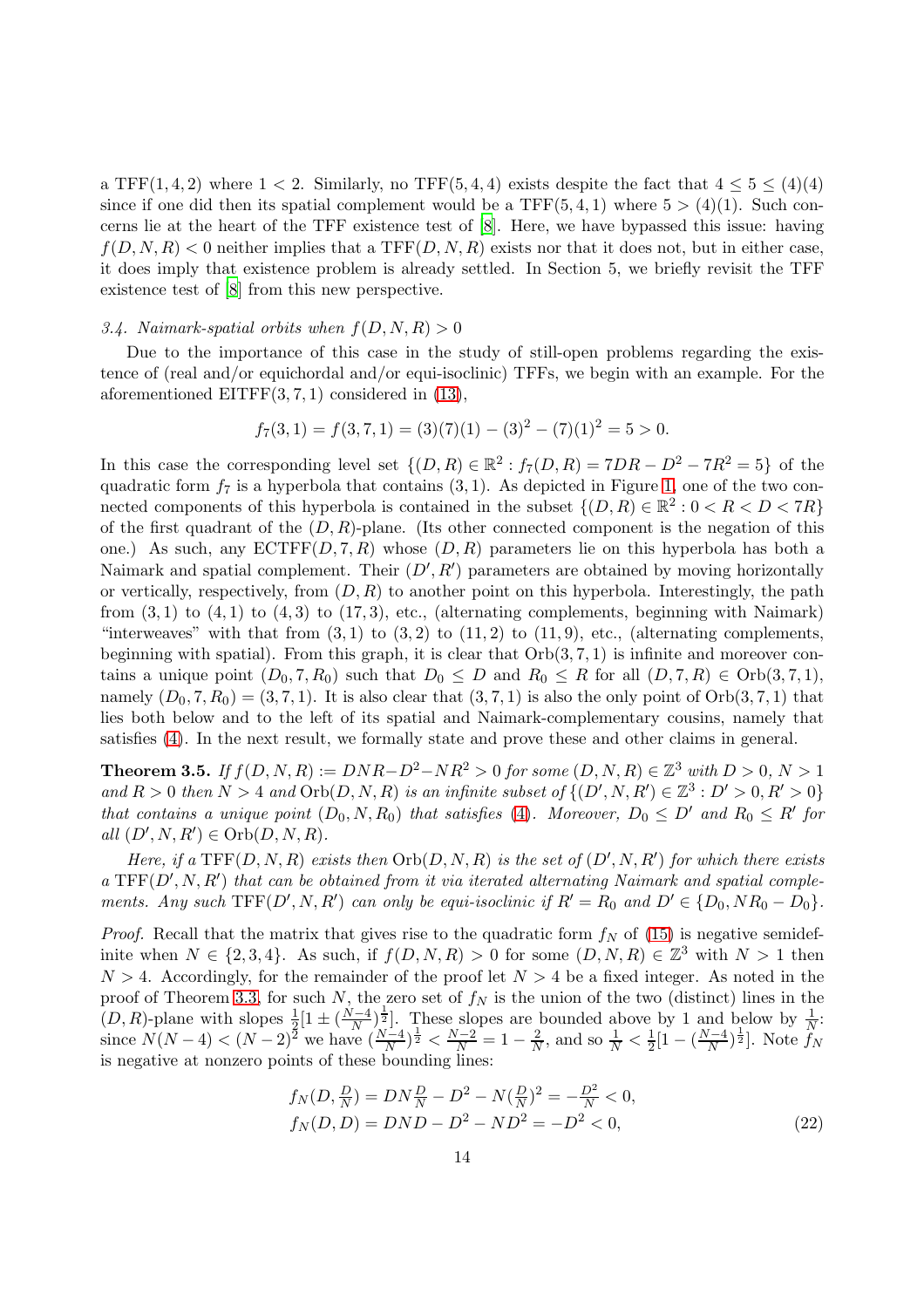

<span id="page-14-0"></span>Figure 1: The Naimark-spatial orbit of an  $ETF(3, 7)$ , regarded as an  $EITFF(3, 7, 1)$ . Each node indicates the  $(D, R)$  parameters of an ECTFF $(D, 7, R)$  that can be obtained from the EITFF $(3, 7, 1)$  via iterated alternating Naimark and spatial complements; see [\(13\)](#page-6-0). The hyperbola on which they lie is a level set of the quadratic form  $f_7(D,R) = f(D,7,R) = 7DR - D^2 - 7R^2$  of [\(15\)](#page-7-1) at "elevation"  $f_7(3,1) = 5 > 0$ . Here, since the function f of [\(3\)](#page-1-0) is invariant under the Naimark and spatial involutions of Definition [3.1,](#page-7-0) taking a Naimark or spatial complement of one of these ECTFFs corresponds to traversing horizontally or vertically, respectively, from one node on this hyperbola to another. Since  $f_7(3,1) = 5 > 0$ , this component of this hyperbola lies between the lines with slopes  $\frac{1}{2} [1 \pm (\frac{N-4}{N})^{\frac{1}{2}}]$ that form the zero set of this quadratic form. These two slopes are themselves between  $\frac{1}{N}$  and 1, meaning any  $ECTFF(D, 7, R)$  whose  $(D, R)$  parameters lie on this hyperbola has both a Naimark and spatial complement. From this graph, it is intuitively obvious that this orbit is infinite and contains exactly one point  $(D_0, R_0) = (3, 1)$  that lies both below and to the left of its nearest neighbors, that is, is minimal in the sense of [\(4\)](#page-1-1). This point is also minimal in the sense that both  $D_0 \leq D$  and  $R_0 \leq R$  for all other nodes  $(D, R)$ . To be clear, however, there are points on this component of this hyperbola with lesser values of  $D$  and  $R$ . In Theorem [3.5,](#page-13-0) we verify that these phenomena occur in general whenever  $f(D, N, R) > 0$ . In Section 5, we exploit this theory of minimal points to certify the novelty of certain ECTFFs constructed in Section 4.

for all  $D \neq 0$ . Meanwhile it is positive at the nonzero points on the line of slope  $\frac{1}{2}$ .

$$
f_N(D, \frac{D}{2}) = DN \frac{D}{2} - D^2 - N(\frac{D}{2})^2 = (\frac{N}{4} - 1)D^2 > 0,
$$

for all  $D \neq 0$ . In particular,  $\{(D, R) \in \mathbb{R}^2 : f_N(D, R) > 0\}$  is a subset of the union of the first and third quadrants, with its first-quadrant component lying within the cone  $0 < \frac{D}{N} < R < D$ , that is,

<span id="page-14-2"></span>
$$
\{(D, R) \in \mathbb{R}^2 : D > 0, \ R > 0, \ f_N(D, R) > 0\} \subseteq \{(D, R) \in \mathbb{R}^2 : 0 < R < D < NR\}.\tag{23}
$$

At this stage, fix positive integers D and R such that  $f(D, N, R) > 0$ , let  $C = f(D, N, R)$ , and define  $Orb(D, N, R)$  as in Definition [3.1.](#page-7-0) Note that  $(D, N, R)$  is a point in the set

<span id="page-14-1"></span>
$$
\{(D', N, R') \in \mathbb{Z}^3 : D' > 0, R' > 0, f(D', N, R') = C\}.
$$
\n(24)

To show that  $Orb(D, N, R)$  is contained in  $\{(D', N, R') \in \mathbb{Z}^3 : D > 0, R > 0\}$  as claimed it thus suffices to show that [\(24\)](#page-14-1) is invariant under both  $\nu$  and  $\sigma$ . To see this, note that if  $(D', N, R') \in \mathbb{Z}^3$ then  $\nu(D', N, R') = (NR' - D', N, R')$  and  $\sigma(D', N, R') = (D', N, D' - R')$  lie in  $\mathbb{Z}^3$  and satisfy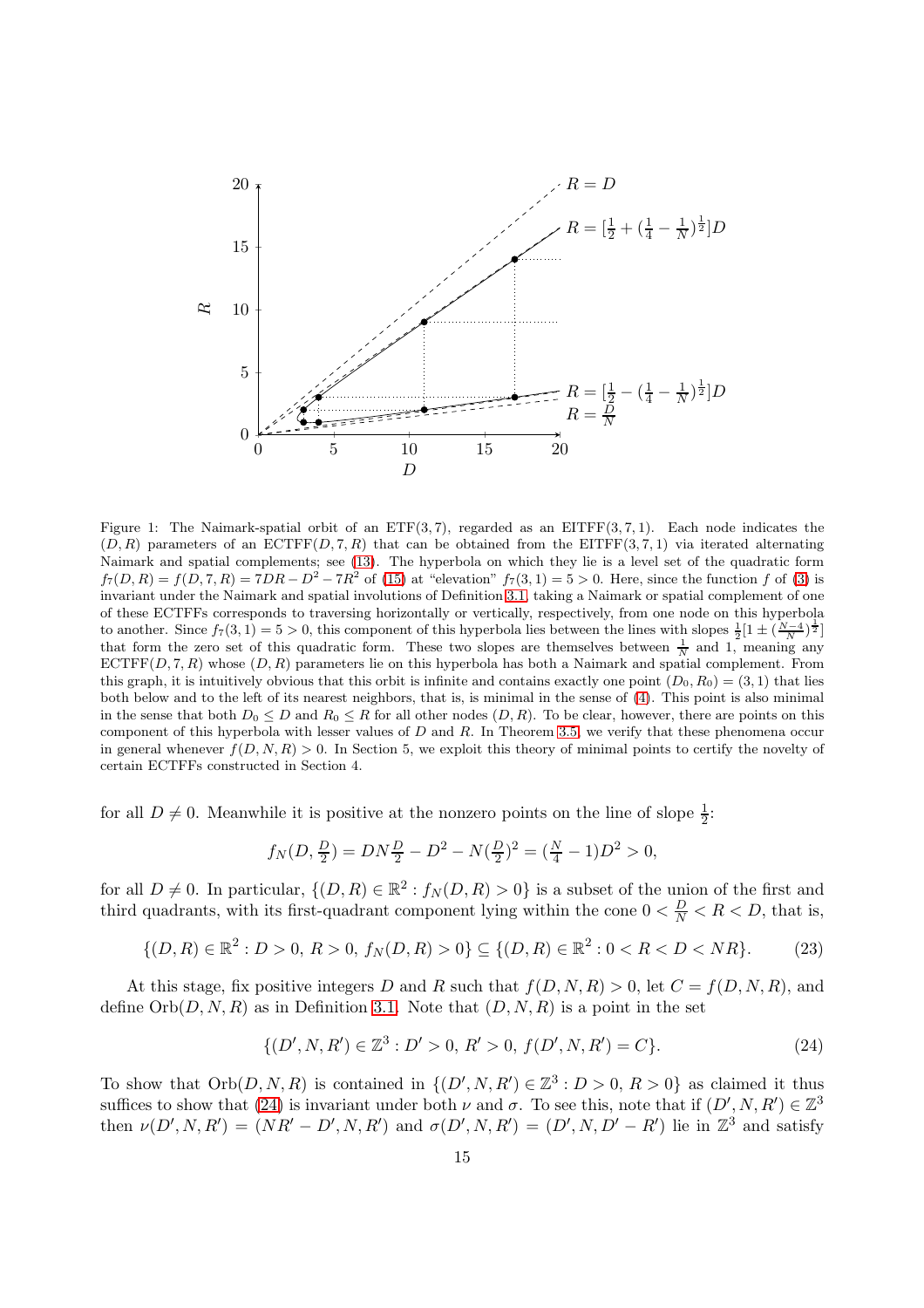$f(\nu(D', N, R')) = f(\sigma(D', N, R')) = f(D', N, R') = C$ . Moreover, by [\(23\)](#page-14-2),  $0 < R' < D' < NR'$ and so all entries of both  $\nu(D', N, R')$  and  $\sigma(D', N, R')$  are positive.

We next show that  $Orb(D, N, R)$  contains a point  $(D_0, N, R_0)$  that is minimal in the sense of [\(4\)](#page-1-1). Let  $R_0 := \min\{R' : (D', N, R') \in \text{Orb}(D, N, R)\}$ . (This is well-defined since  $\text{Orb}(D, N, R)$ ) is contained in  $\{(D', N, R') \in \mathbb{Z}^3 : D > 0, R > 0\}$ .) Take  $D_0$  such that  $(D_0, N, R_0) \in \text{Orb}(D, N, R)$ . By applying  $\nu$  if necessary, we may assume without loss of generality that  $0 < D_0 \le NR_0 - D_0$ , namely that  $(D_0, N, R_0)$  satisfies the first condition of [\(4\)](#page-1-1). At the same time, note that since  $(D_0, N, D_0 - R_0) = \sigma(D_0, N, R_0) \in Orb(D, N, R)$ , the definition of  $R_0$  gives  $0 < R_0 \le D_0 - R_0$ , namely that  $(D_0, N, R_0)$  also satisfies the second condition of [\(4\)](#page-1-1).

As we now explain,  $(D_0, N, R_0)$  is also a minimal point of  $Orb(D, N, R)$  in the traditional sense, that is, satisfies  $D_0 \leq D'$  and  $R_0 \leq R'$  for all  $(D', N, R') \in \text{Orb}(D, N, R)$ . To see this, let  $\{(D^{(K)}, N, R^{(K)})\}_{K=-\infty}^{\infty}$  be the Naimark spatial sequence of  $(D_0, N, R_0)$  as defined by [\(14\)](#page-7-2) when  $(D^{(0)}, N, R^{(0)}) := (D_0, N, R_0)$ . (We caution that since  $(D_0, N, R_0)$  is not necessarily equal to  $(D, N, R)$ , their respective Naimark-spatial sequences might not be equal. That said, since  $(D_0, N, R_0) \in \text{Orb}(D, N, R)$ , each of these two sequences can be obtained by shifting and/or reversing the other, and  $Orb(D_0, N, R_0) = Orb(D, N, R)$  regardless.)

To proceed, we formally prove something evidenced in graphs of such orbits, such as Figure [1:](#page-14-0) when  $N > 4$ , any rightwards move in  $Orb(D, N, R)$  is followed by one upwards, while any upwards move is followed by one rightwards. To be precise, if  $(D', N, R') \in Orb(D, N, R)$  and  $D' \le NR'-D'$ (that is, if the first entry of  $(D', N, R')$  is no more than that of  $\nu(D', N, R')$ ), then since  $N > 4$  $\text{(and so } \frac{N}{2} < N - 2),$ 

$$
D' \le \frac{N}{2}R' < (N-2)R' = (N-1)R' - R', \quad \text{i.e.,} \quad R' < (N-1)R' - D',
$$

namely that the third entry of  $\nu(D',N,R')$  is less than that of

<span id="page-15-2"></span>
$$
\sigma(\nu(D', N, R')) = \sigma(NR' - D', N, R') = (NR' - D', (N - 1)R' - D').
$$
\n(25)

Similarly, if  $(D', N, R') \in \text{Orb}(D, N, R)$  and  $R' \leq D' - R'$  (that is, if the third entry of  $(D', N, R')$ ) is no more than that of  $\sigma(D',N,R')$  then

$$
NR' \leq \frac{N}{2}D' < (N-2)D' = (N-1)D' - D', \quad \text{i.e.,} \quad D' < (N-1)D' - NR',
$$

namely that the first entry of  $\sigma(D',N,R')$  is less than that of

<span id="page-15-3"></span>
$$
\nu(\sigma(D', N, R')) = \nu(D', N, D' - R') = ((N - 1)D' - NR', D' - R').
$$
\n(26)

In particular, since  $D_0 \le NR_0 - D_0$ , iteratively applying these facts to the positively-indexed portion of the Naimark-spatial sequence [\(14\)](#page-7-2) of  $(D_0, N, R_0)$  gives

<span id="page-15-1"></span><span id="page-15-0"></span>
$$
D_0 = D^{(0)} \le D^{(1)} = D^{(2)} < D^{(3)} = D^{(4)} < D^{(5)} = \cdots,
$$
\n
$$
R_0 = R^{(0)} = R^{(1)} < R^{(2)} = R^{(3)} < R^{(4)} = R^{(5)} < \cdots,
$$
\n
$$
(27)
$$

where  $D^{(2J-1)} = D^{(2J)} < D^{(2J+1)}$  and  $R^{(2J-1)} < D^{(2J)} = D^{(2J+1)}$  for all  $J \ge 1$ . Since  $R_0 \le D-R_0$ , iteratively applying these same facts to the negatively-indexed portion of this sequence also gives

$$
D_0 = D^{(0)} = D^{(-1)} < D^{(-2)} = D^{(-3)} < D^{(-4)} = D^{(-5)} < \cdots,
$$
\n
$$
R_0 = R^{(0)} \le R^{(-1)} = R^{(-2)} < R^{(-3)} = R^{(-4)} < R^{(-5)} = \cdots,
$$
\n
$$
(28)
$$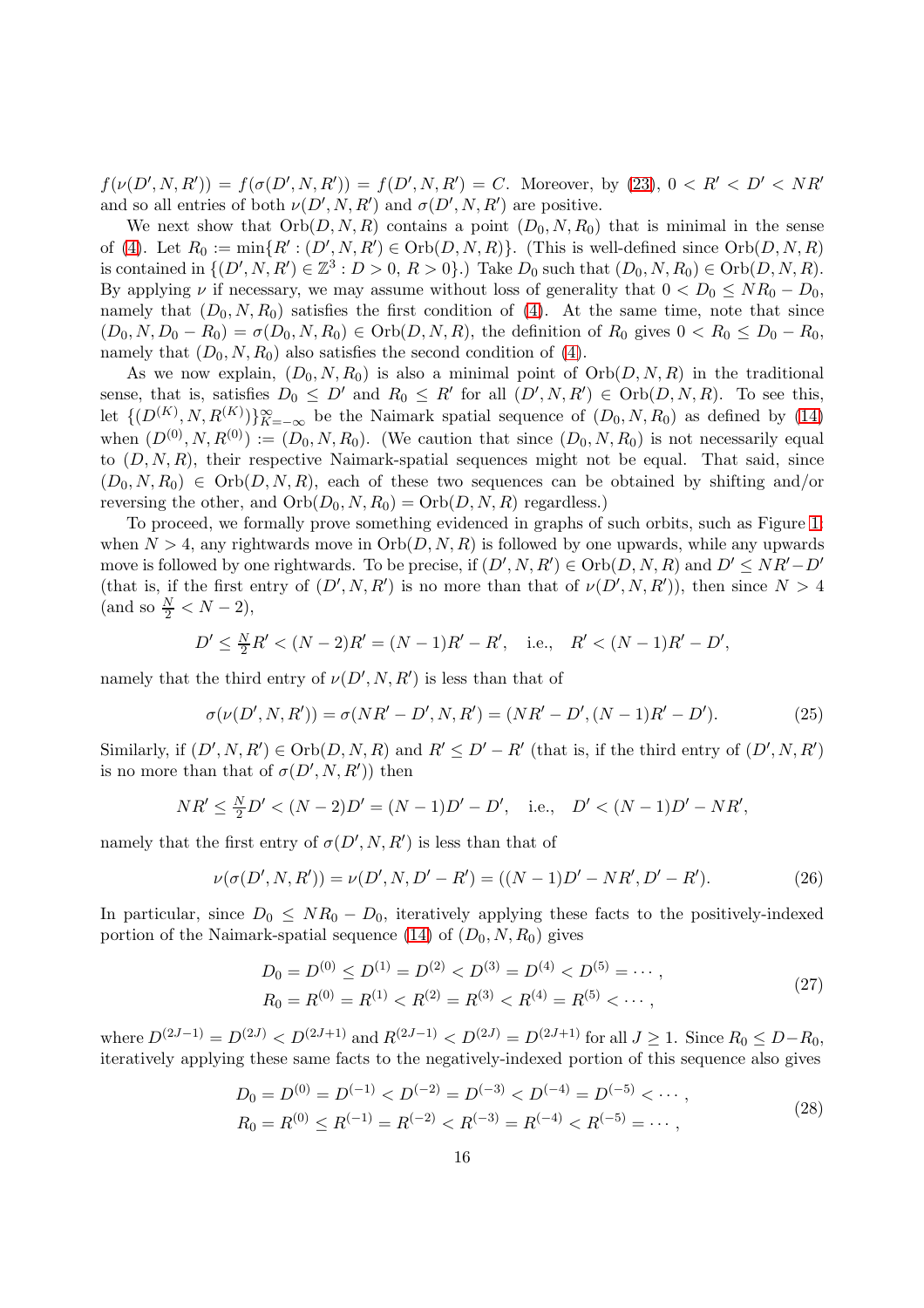where  $D^{(-2J+1)} < D^{(-2J)} = D^{(-2J-1)}$  and  $R^{(-2J+1)} = D^{(-2J)} < D^{(-2J-1)}$  for all  $J > 1$ . (We leave formal inductive proofs of these facts to the interested reader.) In particular,  $Orb(D, N, R)$ has infinite cardinality, and both  $D_0 \leq D'$  and  $R_0 \leq R'$  for all  $(D', N, R') \in \text{Orb}(D, N, R)$ . In fact, our argument implies that any  $(D_0, N, R_0) \in Orb(D, N, R)$  that satisfies [\(4\)](#page-1-1) necessarily has  $D_0 = \min\{D' : (D', N, R') \in \text{Orb}(D, N, R)\}\$ and  $R_0 = \min\{R' : (D', N, R') \in \text{Orb}(D, N, R)\}\$ , and so such a point  $(D_0, N, R_0)$  is necessarily unique.

To prove the final parts of this result, recall that since  $f(D, N, R) > 0$ ,  $Orb(D, N, R)$  is contained in  $\{(D', N, R') \in \mathbb{Z}^3 : D' > 0, R' > 0\}$ , and so any  $TFF(D', N, R')$  with  $(D', N, R') \in$  $Orb(D, N, R)$  has both a Naimark and spatial complement. Moreover, since any member of  $Orb(D, N, R)$  can be obtained from any other via iterated alternating Naimark and spatial involutions, if a (real and/or equichordal)  $TFF(D', N, R')$  exists for any  $(D', N, R') \in Orb(D, N, R)$  then one exists for all  $(D', N, R') \in Orb(D, N, R)$ . In this case,  $Orb(D, N, R)$  is the set of  $(D', N, R')$ for which there exists a  $TFF(D', N, R')$  that can be obtained from a  $TFF(D, N, R)$  in this manner. Only a scant few of these might be equi-isoclinic. To see this, assume an  $EITFF(D', N, R')$  exists for some  $(D', N, R') \in \text{Orb}(D, N, R)$ . By taking its Naimark complement if necessary, we then have that an EITFF( $D'', N, R'$ ) exists for some  $(D'', N, R') \in Orb(D, N, R)$  that satisfies  $D'' \le NR'-D''$ where  $D'' \in \{D', NR' - D'\}$ . From Section 2, recall that an EITFF $(D'', N, R')$  can only exist if either  $2R' \le D''$  or  $D'' = R'$ . The latter case cannot happen here since [\(22\)](#page-13-1) gives  $f(D'', N, D'') < 0$ whereas the invariance of f over  $Orb(D, N, R)$  guarantees  $f(D'', N, R') = f(D, N, R) > 0$ . Thus,  $2R' \leq D''$ . Since  $(D'', N, R') \in \text{Orb}(D, N, R)$  satisfies both  $D'' \leq NR' - D''$  and  $2R' \leq D''$ , it is minimal [\(4\)](#page-1-1), implying  $R' = R_0$  and  $D'' = D_0$  (and so  $D' \in \{D_0, NR_0 - D_0\}$ ), as claimed.

As we have just seen, when  $f(D, N, R) > 0$ , there are only ever at most two choices of triples in the infinite orbit of  $(D, N, R)$  for which a corresponding EITFF might exist (and at most one such choice when  $D_0 = NR_0 - D_0$ , namely those corresponding to the lowest point(s)  $\{(D_0, R_0), (NR_0 - D_0, R_0)\}\$  on the "Naimark-spatial path" on its associated hyperbola. We remark that more generally, by combining [\(27\)](#page-15-0) and [\(28\)](#page-15-1) with the facts from Section 2 about how the singular values of cross-Gram matrices evolve with respect to Naimark and spatial complements, one finds that for any  $J > 1$ , there are at least J distinct principal angles between any two subspaces of any  $TFF(D^{(K)}, N, R^{(K)})$  when either  $K \geq 2J$  or  $K \leq -2J - 1$  (under the assumptions and notation of Theorem [3.5](#page-13-0) and its above proof).

We also remark that when  $f(D, N, R) > 0$ , [\(27\)](#page-15-0) and [\(28\)](#page-15-1) imply that  $(D_0, N, R_0)$  is the only point  $(D', N, R')$  of  $Orb(D, N, R)$  that might be a fixed point of either  $\nu$  or  $\sigma$ , that is, have either  $D' = NR' - D'$  or  $R' = D - R'$ . Here, unlike in Theorem [3.3,](#page-10-1) it cannot be a fixed point of both: if  $D_0 = NR_0 - D_0$  and  $R_0 = D_0 - R_0$  then  $4R_0 = 2D_0 = NR_0$  implying  $N_0 = 4$  and  $D_0 = 2R_0$ , and so  $f(D, N, R) = f(D_0, N, R_0) = f(2R_0, 4, R_0) = 0$ , a contradiction. In such cases, the graph of the orbit is not "braided" like that of Figure [1,](#page-14-0) but rather appears as two copies of the same path emanating from  $(D_0, R_0)$ . For context, note that in the proof of Theorem [3.4](#page-10-0) we showed that no point  $(D, N, R)$  with  $N \geq 4$  and  $f(D, N, R) < 0$  can be a fixed point of either  $\nu$  or  $\sigma$ .

We further note that the mapping  $(D, R) \rightarrow (NR-D, (N-1)R-D)$  essentially seen in [\(25\)](#page-15-2) is a linear transformation whose inverse is the mapping  $(D, R) \rightarrow ((N - 1)D - NR, D - R)$ , cf. [\(26\)](#page-15-3). It turns out that its  $2 \times 2$  matrix representation is diagonalizable provided  $N > 4$ . This permits one to derive explicit closed-form expressions for all members of a Naimark-spatial sequence in terms of  $(D, N, R)$  and K. We do not do so here, since in our opinion, their technical nature only serves to obscure the delicate yet elementary arguments we have used up to this point.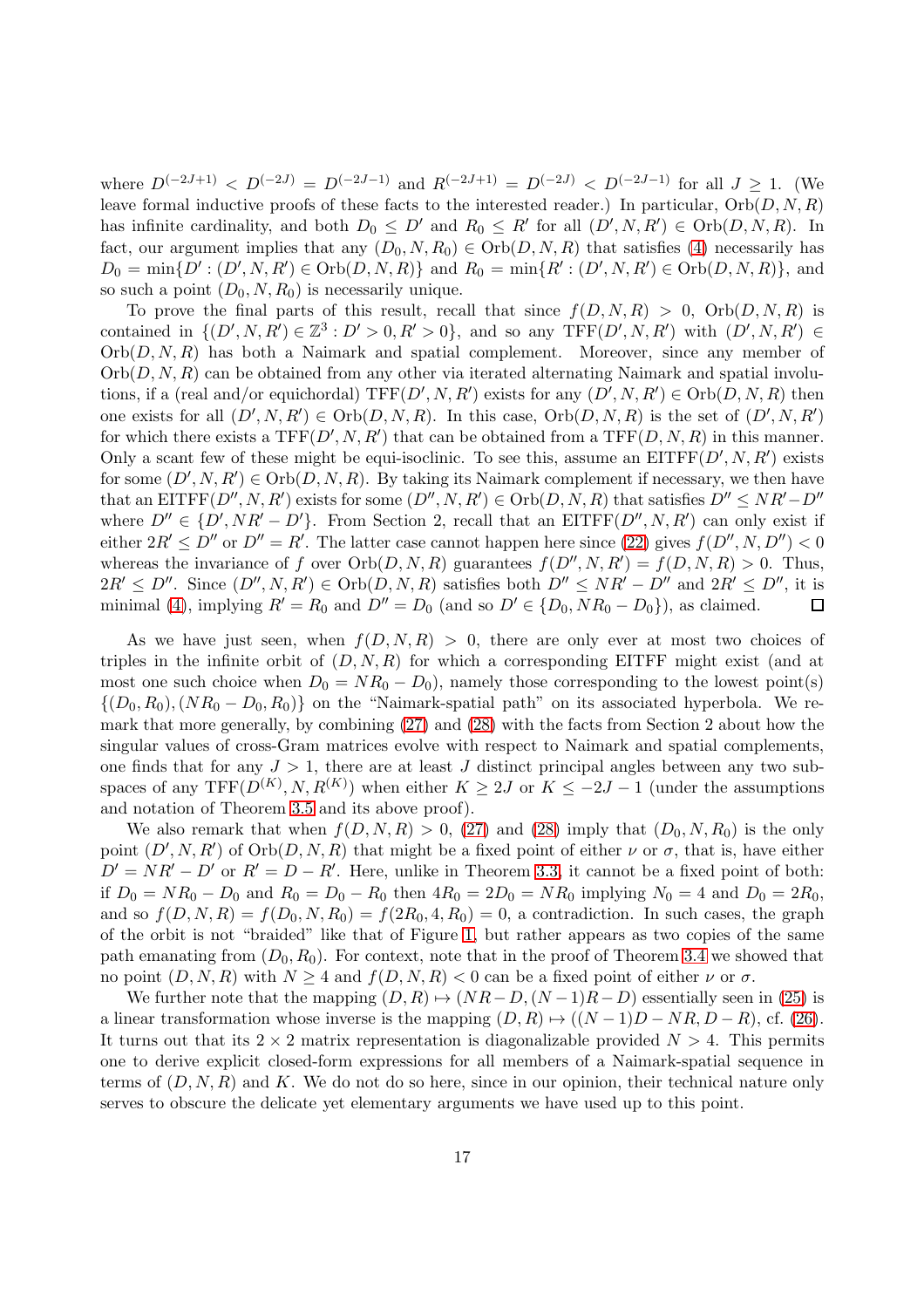# 3.5. A Naimark-spatial necessary condition on the existence of tight fusion frames

We conclude this section with a result that summarizes the ramifications of the previous ones in regards to the existence of (real and/or equichordal and/or equi-isoclinic) TFFs:

<span id="page-17-0"></span>**Theorem 3.6.** If a TFF $(D, N, R)$  exists then it can be obtained via iterated alternating Naimark and spatial complements from either:

- (i) a TFF( $D_0, N, R_0$ ) with  $R_0 \in \{\frac{D_0}{N}, D_0\}$ , which is necessarily equi-isoclinic, or
- (ii) a TFF $(D_0, N, R_0)$  where  $(D_0, N, R_0)$  satisfies [\(4\)](#page-1-1),

depending on whether  $f(D, N, R) := DNR - D^2 - NR^2$  is negative or nonnegative, respectively. In either case,  $(D_0, N, R_0)$  is unique, and this TFF(D, N, R) can only be equi-isoclinic if  $R = R_0$ and  $D \in \{D_0, NR_0 - D_0\}$ . Any such  $TFF(D_0, N, R_0)$  is real and/or equichordal if and only if this  $TFF(D, N, R)$  is as well.

*Proof.* Fix any TFF $(D, N, R)$  where  $(D, N, R) \in \mathbb{Z}^3$  satisfies  $D > 0$ ,  $N > 1$  and  $R > 0$ . We usually assume  $N > 1$  by convention to avoid dividing by 0 in [\(2\)](#page-0-0). That said, if one wishes to more generally consider TFFs for H that consist of a single subspace  $U$ , note that necessarily  $U = H$ . This  $TF(D, 1, D)$  has neither a Naimark or spatial complement, but is vacuously equi-isoclinic, and  $(D_0, N, R_0) = (D, 1, D)$  satisfies  $R_0 = D \in \{D\} = \{\frac{D_0}{N}\}$  $\frac{D_0}{N}, D_0$ . That is, (i) applies even in this degenerate case.

Now for the moment assume that this TFF $(D, N, R)$  arises from a TFF $(D_0, N, R_0)$  via iterated alternating Naimark and spatial complements. Clearly, if one of these two TFFs is real and/or equichordal then the other is as well. Further recall that since f is invariant with respect to  $\nu$ and  $\sigma$ ,  $f(D, N, R) = f(D_0, N, R_0)$ . In this case, if  $R_0 \in {\mathcal{D}_0, D_0}$  then  $f(D, N, R) < 0$  since either  $f(D, N, R) = f(NR_0, N, R_0) = -NR_0^2$  or  $f(D, N, R) = f(R_0, N, R_0) = -R_0^2$ . If instead  $(D_0, N, R_0)$  satisfies [\(4\)](#page-1-1) then  $0 < 4R_0 \leq 2D_0 \leq NR_0$  and so  $N \geq 4$ , at which point Theorem [3.4](#page-10-0) implies that  $f(D_0, N, R_0) \geq 0$ . We now use Theorems [3.2](#page-8-0)[–3.5](#page-13-0) to show that this TFF(D, N, R) indeed arises in exactly one of these two ways.

If  $N = 2$  then  $f(D, N, R) < 0$  and recall that Theorem [3.2](#page-8-0) gives that  $R \in \{\frac{D}{2}, D\}$ , meaning that we can choose our desired  $TFF(D_0, N, R_0)$  be this  $TFF(D, N, R)$ . To be clear, in light of [\(18\)](#page-9-0), we are also free to choose our  $TFF(D_0, N, R_0)$  to be the spatial or Naimark complement of this TFF $(D, N, R)$  when  $R = \frac{D}{2}$  $\frac{D}{2}$  and  $R = D$ , respectively. Regardless,  $(D_0, N, R_0) = (D, N, R)$ . Here, the condition  $R = R_0, D \in \{D_0, NR_0 - D_0\}$  is automatically satisfied.

If  $N = 3$  then  $f(D, N, R) < 0$  and Theorem [3.2](#page-8-0) gives that R is  $\frac{D}{3}$ ,  $\frac{D}{2}$  $\frac{D}{2}$ ,  $\frac{2D}{3}$  $\frac{D}{3}$ , or D. When either  $R = \frac{D}{3}$  $\frac{D}{3}$  or  $R = D$  we can just let our desired TFF( $D_0, N, R_0$ ) be this TFF( $D, N, R$ ). If instead  $R = \frac{D}{2}$  $\frac{D}{2}$  then [\(20\)](#page-9-1) suggests we let our  $TFF(D_0, N, R_0)$  be the Naimark complement of this  $TFF(D, N, R)$ , implying  $(D_0, N, R_0) = \nu(D, 3, \frac{D}{2})$  $(\frac{D}{2})=(\frac{D}{2},3,\frac{D}{2})$  $(\frac{D}{2})$  and so  $R_0 = D_0$ . Similarly, if  $R =$ 2D  $\frac{dD}{dD}$  then [\(19\)](#page-9-2) suggests we let our TFF( $D_0, N, R_0$ ) be the spatial complement of this TFF( $D, N, R$ ), implying  $(D_0, N, R_0) = \sigma(D, 3, \frac{2D}{3})$  $(\frac{D}{3})=(D,3,\frac{D}{3})$  $\frac{D}{3}$ ) and so  $R_0 = \frac{D_0}{N}$  $\frac{D_0}{N}$ . In fact, by [\(19\)](#page-9-2) and [\(20\)](#page-9-1), when  $R$  is  $\frac{D}{3}, \frac{D}{2}$  $\frac{D}{2}$ ,  $\frac{2D}{3}$  $\frac{3D}{3}$  or D we must choose  $(D_0, N, R_0)$  to be

$$
(D, 3, \frac{D}{3}),
$$
  $(\frac{D}{2}, 3, \frac{D}{2}),$   $(D, 3, \frac{D}{3}),$   $(D, 3, D),$ 

respectively. To be clear, though there is a unique choice of  $(D_0, N, R_0)$  in each case, the corresponding TFF( $D_0, N, R_0$ ) is not necessarily unique. When  $R = \frac{D}{2}$  $\frac{D}{2}$  for example, both the Naimark complement of our given  $TFF(D, N, R)$  and the Naimark complement of its spatial complement are suitable TFF( $D_0, N, R_0$ ). In all but the third of these four cases,  $(D, N, R)$  satisfies  $R = R_0$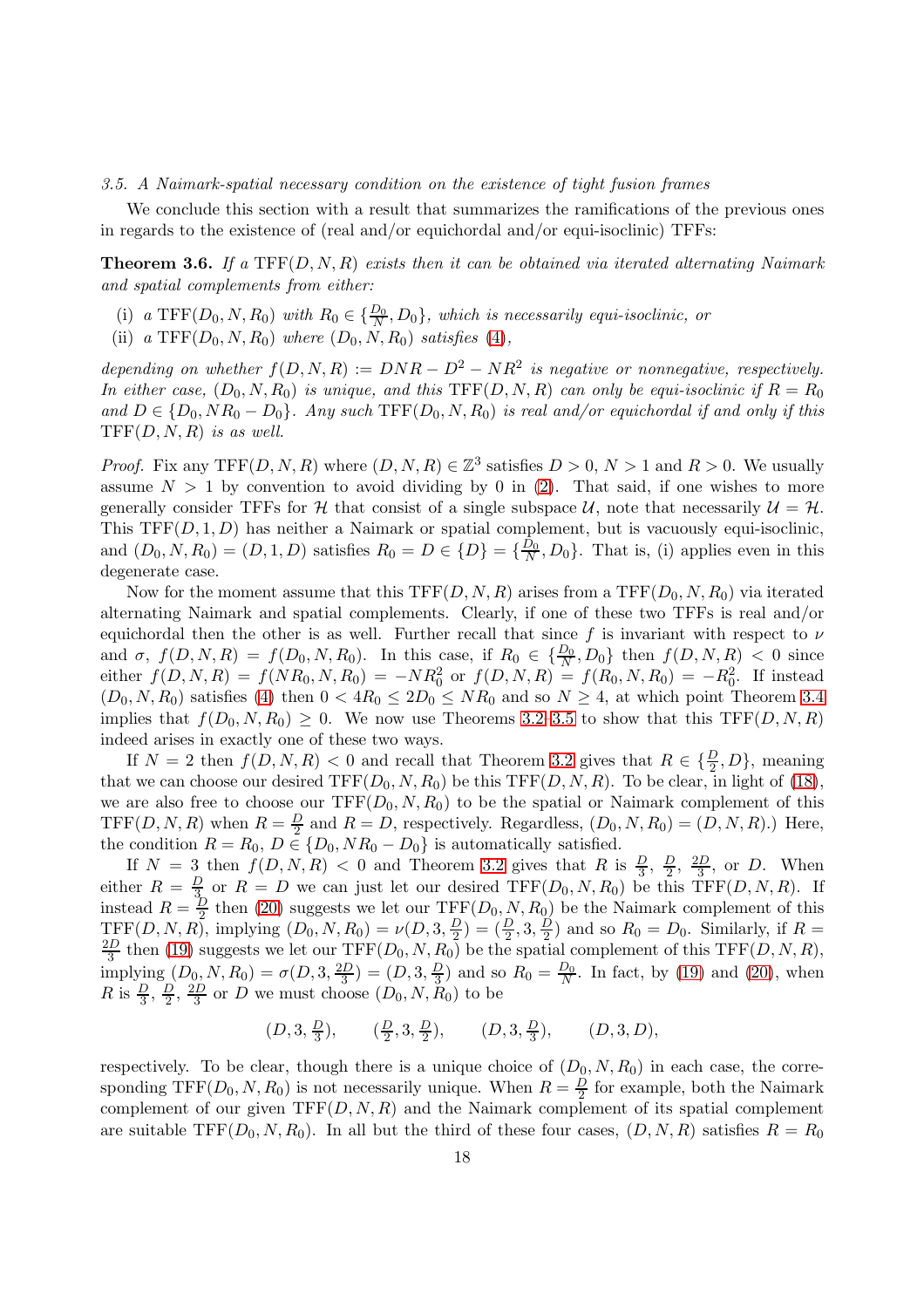and  $D \in \{D_0, NR_0 - D_0\}$ . Meanwhile, in the third case,  $R = \frac{2D}{3}$  $\frac{D}{3}$ , implying  $R < D < 2R$  and so no EITFF $(D, N, R)$  exists. Thus, when  $N = 3$ , if an EITFF $(D, N, R)$  exists then indeed  $R = R_0$ and  $D \in \{D_0, NR_0 - D_0\}$ , as needed.

Next consider the case where  $N > 4$  and  $f(D, N, R) < 0$ . Here, Theorem [3.4](#page-10-0) gives that this TFF(D, N, R) arises via iterated alternating Naimark complements from a TFF( $D_0$ , N,  $R_0$ ) with  $R_0 \in \{\frac{D_0}{N}, D_0\}$ . Such a TFF $(D_0, N, R_0)$  is necessarily equi-isoclinic. Theorem [3.4](#page-10-0) moreover gives that this  $(D_0, N, R_0)$  is unique: if  $(D', N, R') \in \text{Orb}^+(D, N, R)$  satisfies  $R' \in \{\frac{D'}{N}, D'\}$  then  $(D', N, R') = (D_0, N, R_0)$  where

 $D_0 = \min\{D' : (D', N, R') \in \text{Orb}^+(D, N, R)\}, \quad R_0 = \min\{R' : (D', N, R') \in \text{Orb}^+(D, N, R)\}.$ 

In fact, recalling from the proof of Theorem [3.4](#page-10-0) that no member of the Naimark-spatial sequence of  $(D, N, R)$  is a fixed point of either  $\nu$  or  $\sigma$ , our TFF $(D_0, N, R_0)$  is itself unique. Theorem [3.4](#page-10-0) further gives that this TFF(D, N, R) is equi-isoclinic only if  $R = R_0$  and  $D \in \{D_0, NR_0 - D_0\}$ .

Next, in the case where  $f(D, N, R) = 0$ , Theorem [3.3](#page-10-1) gives that  $N = 4$  and  $D = 2R$ . In this case, letting  $TFF(D_0, N, R_0)$  be this  $TFF(D, N, R)$  we have  $(D_0, N, R_0) = (D, N, R) = (2R, 4, R)$ which satisfies [\(4\)](#page-1-1). More generally, we could take  $TFF(D_0, N, R_0)$  to be any TFF obtained from this  $TF(D, N, R)$  via iterated alternating Naimark and spatial complements. Regardless,  $(D_0, N, R_0) = (2R, 4, R)$ . Here,  $R = R_0$  and the condition  $D \in \{D_0, NR_0 - D_0\}$  is automatically satisfied since  $D = 2R$  and  $\{D_0, NR_0 - D_0\} = \{2R\}.$ 

Finally, in the case where  $f(D, N, R) > 0$ , Theorem [3.5](#page-13-0) gives that this TFF $(D, N, R)$  arises via iterated alternating Naimark and spatial complements from a  $TFF(D_0, N, R_0)$  where  $(D_0, N, R_0)$ is the unique member of  $Orb(D, N, R)$  that satisfies [\(4\)](#page-1-1). (In fact, a careful analysis of the proof of Theorem [3.5](#page-13-0) reveals that this  $TFF(D_0, N, R_0)$  is itself unique when  $4R_0 < 2D_0 < NR_0$ , but in only unique up to spatial or Naimark complements when either  $2R_0 = D_0$  or  $2D_0 = NR_0$ , respectively.) Theorem [3.5](#page-13-0) moreover gives that this  $TFF(D, N, R)$  can only be equi-isoclinic if  $R = R_0$  and  $D \in \{D_0, NR_0 - D_0\}.$  $\Box$ 

#### 4. Equichordal tight fusion frames from difference families

In this section we introduce a method for constructing an ECTFF from a difference family for a finite abelian group. This method properly generalizes King's construction of an ECTFF from a semiregular divisible difference set [\[27](#page-35-7)]. Except in the most trivial cases, each  $\mathrm{ECTFF}(D, N, R)$ that results from this process has  $f(D, N, R) \geq 0$ . In the next section, we compare the minimal points of the orbits of these ECTFFs against those of previously known constructions, and certify that some of them are truly novel.

Let  $\mathcal G$  be a finite abelian group whose operation we denoted as addition. A *character* of  $\mathcal G$  is a homomorphism  $\gamma : \mathcal{G} \to \mathbb{T} := \{z \in \mathbb{C} : |z| = 1\}.$  The *(Pontryagin) dual*  $\tilde{\mathcal{G}}$  of  $\mathcal{G}$  is the set of all characters of  $G$ , which is itself an abelian group under pointwise multiplication. In fact it is well known that G is isomorphic to G in this setting. The *character table*  $\Gamma$  of G is the synthesis operator of the sequence  $\{\gamma\}_{\gamma \in \hat{\mathcal{G}}}$  of all characters of  $\mathcal{G}$  (with each  $\gamma$  serving as its own index), namely that  $\mathcal{G} \times \mathcal{G}$  matrix whose  $(g, \gamma)$ th entry is  $\Gamma(g, \gamma) = \gamma(g)$ . It is well known that the characters of  $\mathcal{G}$ form an equal-norm orthogonal basis for  $\mathbb{C}^{\mathcal{G}}$ , and so  $\Gamma$  is a complex Hadamard matrix, having  $\Gamma^{-1} = \frac{1}{6}$  $\frac{1}{G}\Gamma^*$  where G is the order of G. Here,  $\Gamma^*$  is the discrete Fourier transform (DFT) on G. Since  $\Gamma^*$  is the analysis operator of the characters, it satisfies  $(\Gamma^* y)(\gamma) = \langle \gamma, y \rangle$  for all  $y \in \mathbb{C}^{\mathcal{G}}$ .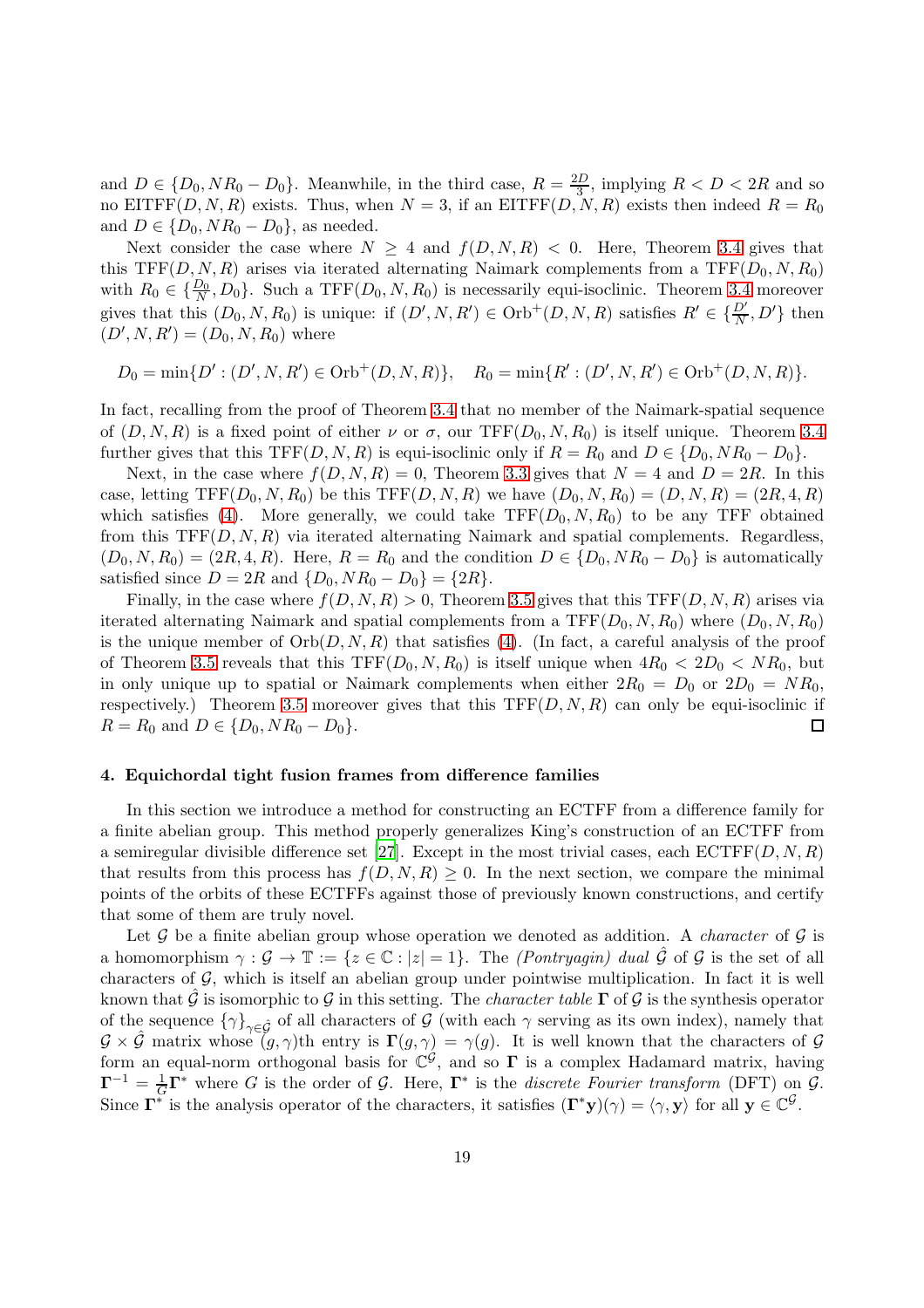For any nonempty subset  $D$  of  $G$ , the corresponding *harmonic frame* consists of the normalized restrictions of the characters of G to it, namely  $\{\varphi_{\gamma}\}_{\gamma \in \hat{\mathcal{G}}}, \varphi_{\gamma}(d) := D^{-\frac{1}{2}}\gamma(d)$  where  $D := \#(\mathcal{D})$ . Any such frame is unit norm and moreover tight: for any  $d_1, d_2 \in \mathcal{D}$ ,

$$
(\mathbf{\Phi}\mathbf{\Phi}^*)(d_1, d_2) = \sum_{\gamma \in \hat{\mathcal{G}}} \boldsymbol{\varphi}_{\gamma}(d_1) \overline{\boldsymbol{\varphi}_{\gamma}(d_2)} = \frac{1}{D} \sum_{\gamma \in \hat{\mathcal{G}}} \gamma(d_1) \overline{\gamma(d_2)} = \frac{1}{D} (\mathbf{\Gamma} \mathbf{\Gamma}^*)(d_1, d_2) = \frac{G}{D} \mathbf{I}(d_1, d_2).
$$

The entries of the Gram matrix of a harmonic frame are expressible in terms of the DFT of the characteristic function  $\chi_{\mathcal{D}}$  of  $\mathcal{D}$ :

<span id="page-19-3"></span>
$$
\langle \varphi_{\gamma_1}, \varphi_{\gamma_2} \rangle = \sum_{d \in \mathcal{D}} \overline{\varphi_{\gamma_1}(d)} \varphi_{\gamma_2}(d) = \frac{1}{D} \sum_{g \in \mathcal{G}} \overline{(\gamma_1 \gamma_2^{-1})(g)} \chi_{\mathcal{D}}(g) = \frac{1}{D} (\Gamma^* \chi_{\mathcal{D}}) (\gamma_1 \gamma_2^{-1}). \tag{29}
$$

To compute the modulus of such an entry, we exploit the well-known ways in which the DFT distributes over the *convolution*  $\mathbf{y}_1 * \mathbf{y}_2 \in \mathbb{C}^{\mathcal{G}}$  and *involution*  $\mathbf{\underline{y}} \in \mathbb{C}^{\mathcal{G}}$  of any  $\mathbf{y}_1, \mathbf{y}_2, \mathbf{y} \in \mathbb{C}^{\mathcal{G}}$ , defined by  $(\mathbf{y}_1 * \mathbf{y}_2)(g) := \sum_{g' \in \mathcal{G}} \mathbf{y}_1(g - g') \mathbf{y}_2(g')$  and  $\underline{\tilde{\mathbf{y}}(g) := \mathbf{y}(-g)}$ , respectively. Specifically,  $[\mathbf{\Gamma}^*(\mathbf{y}_1 * \mathbf{y}_2)](\gamma) = (\mathbf{\Gamma}^*\mathbf{y}_1)(\gamma)(\mathbf{\Gamma}^*\mathbf{y}_2)(\gamma)$  and  $(\mathbf{\Gamma}^*\tilde{\mathbf{y}})(\gamma) = (\mathbf{\Gamma}^*\mathbf{y})(\gamma)$  for all  $\gamma \in \hat{\mathcal{G}}$ . In particular, the DFT of the *autocorrelation*  $\tilde{\mathbf{y}} * \mathbf{y}$  of  $\mathbf{y} \in \mathbb{C}^{\mathcal{G}}$  satisfies  $[\mathbf{\Gamma}^*(\tilde{\mathbf{y}} * \mathbf{y})](\gamma) = |(\mathbf{\Gamma}^*\mathbf{y})(\gamma)|^2$  for all  $\gamma \in \hat{\mathcal{G}}$ , and so is the pointwise modulus-squared of the DFT of y. Thus, for a harmonic frame  ${\{\varphi_{\gamma}\}}_{\gamma \in \hat{G}}$ ,

<span id="page-19-2"></span>
$$
|\langle \varphi_{\gamma_1}, \varphi_{\gamma_2} \rangle|^2 = \frac{1}{D^2} |(\mathbf{\Gamma}^* \chi_{\mathcal{D}}) (\gamma_1 \gamma_2^{-1})|^2 = \frac{1}{D^2} \mathbf{\Gamma}^* (\tilde{\chi}_{\mathcal{D}} * \chi_{\mathcal{D}}) (\gamma_1 \gamma_2^{-1}). \tag{30}
$$

Here, for any  $g \in \mathcal{G}, (\tilde{\chi}_{\mathcal{D}} * \chi_{\mathcal{D}})(g)$  is both the cardinality of the intersection of  $\mathcal{D}$  with its gth shift, as well as the number of times g can be written as a difference of members of  $\mathcal{D}$ : since the mapping  $d \mapsto (d, d - g)$  is a bijection from  $\mathcal{D} \cap (g + \mathcal{D})$  onto  $\{(d_1, d_2) \in \mathcal{D} \times \mathcal{D} : g = d_1 - d_2\},\$ 

<span id="page-19-0"></span>
$$
(\tilde{\chi}_{\mathcal{D}} * \chi_{\mathcal{D}})(g) = \sum_{g' \in \mathcal{G}} \chi_{g+\mathcal{D}}(g') \chi_{\mathcal{D}}(g') = \#[\mathcal{D} \cap (g+\mathcal{D})] = \# \{(d_1, d_2) \in \mathcal{D} \times \mathcal{D} : g = d_1 - d_2\}. (31)
$$

From this, we can begin to see a connection between harmonic ETFs, ECTFFs, etc., and subsets  $D$  of finite abelian groups  $\mathcal G$  whose differences have various types of nice combinatorial properties.

For example,  $\mathcal D$  is a *divisible difference set* (DDS) for  $\mathcal G$  with respect to some subgroup  $\mathcal H$  of  $\mathcal G$ of order H if there exists constants  $\Lambda_1$ ,  $\Lambda_2$  such that

$$
#\{(d_1, d_2) \in \mathcal{D} \times \mathcal{D} : g = d_1 - d_2\} = \begin{cases} \Lambda_1, & g \in \mathcal{H}, g \neq 0, \\ \Lambda_2, & g \notin \mathcal{H}. \end{cases}
$$

Throughout, it will be clear from context whether a particular set  $\mathcal H$  is a Hilbert space or al-ternatively a subgroup of a finite abelian group. We follow [\[32](#page-35-13)] and denote such a set  $\mathcal D$  as a  $\text{DDS}(\frac{G}{H}, H, D, \Lambda_1, \Lambda_2)$ . By [\(31\)](#page-19-0), this equates to having

<span id="page-19-1"></span>
$$
\tilde{\chi}_{\mathcal{D}} * \chi_{\mathcal{D}} = (D - \Lambda_1)\boldsymbol{\delta}_0 + (\Lambda_1 - \Lambda_2)\chi_{\mathcal{H}} + \Lambda_2\chi_{\mathcal{G}}.
$$
\n(32)

To proceed, we use the Poisson summation formula (PSF), which is a type of projection slice theorem, and colloquially known in the signal processing community as the fact that "the DFT of a comb is a comb." Specifically, letting  $\mathcal{H}^{\perp} := \{ \gamma \in \hat{G} : \gamma(h) = 1, \forall h \in \mathcal{H} \}$  be the *annihilator* of  $\mathcal{H}$ , the PSF states that  $\Gamma^* \chi_{\mathcal{H}} = H \chi_{\mathcal{H}^{\perp}}$ , or equivalently, that  $\Gamma \chi_{\mathcal{H}^{\perp}} = \frac{G}{H} \chi_{\mathcal{H}}$ . Here,  $\mathcal{H}^{\perp}$  is a subgroup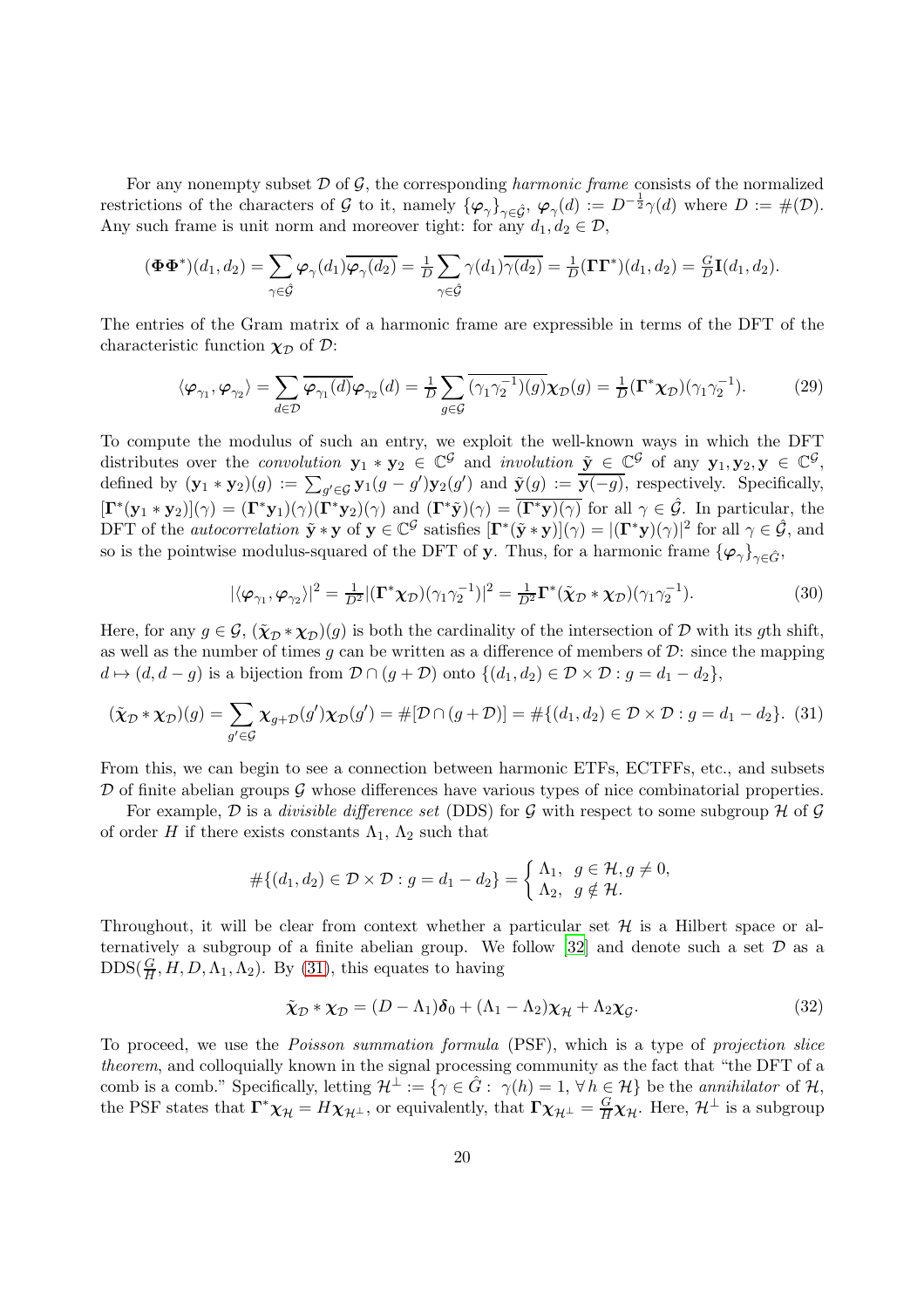of  $\hat{G}$  of order  $\frac{G}{H}$ . In fact,  $\gamma \mapsto ((g + H) \mapsto \gamma(g))$  is a well-defined isomorphism from  $H^{\perp}$  onto the dual of  $\mathcal{G}/\mathcal{H}$ . Applying the PSF to [\(32\)](#page-19-1) gives that it is equivalent to having

<span id="page-20-0"></span>
$$
|(\mathbf{\Gamma}^* \boldsymbol{\chi}_D)(\gamma)|^2 = (D - \Lambda_1) + H(\Lambda_1 - \Lambda_2) \boldsymbol{\chi}_{H^\perp}(\gamma) + G\Lambda_2 \boldsymbol{\delta}_1(\gamma), \quad \forall \ \gamma \in \hat{\mathcal{G}}.\tag{33}
$$

Here, evaluating the above equation at the identity character 1 gives a necessary relationship between the five parameters of a DDS:

<span id="page-20-1"></span>
$$
D^{2} = (D - \Lambda_{1}) + H(\Lambda_{1} - \Lambda_{2}) + G\Lambda_{2} = D + (H - 1)\Lambda_{1} + (G - H)\Lambda_{2}.
$$
 (34)

Combining it with [\(30\)](#page-19-2) and [\(33\)](#page-20-0), we see that  $D$  is a DDS for  $\mathcal G$  with respect to  $\mathcal H$  if and only if

<span id="page-20-2"></span>
$$
|\langle \varphi_{\gamma_1}, \varphi_{\gamma_2} \rangle|^2 = \frac{1}{D^2} |(\mathbf{\Gamma}^* \chi_{\mathcal{D}}) (\gamma_1 \gamma_2^{-1})|^2 = \frac{1}{D^2} \left\{ \begin{array}{ll} D^2 - G \Lambda_2, & \gamma_1 \mathcal{H}^{\perp} = \gamma_2 \mathcal{H}^{\perp}, \gamma_1 \neq \gamma_2, \\ D - \Lambda_1, & \gamma_1 \mathcal{H}^{\perp} \neq \gamma_2 \mathcal{H}^{\perp}. \end{array} \right. \tag{35}
$$

That is, D is a DDS if and only if the magnitude of the inner product of two distinct vectors in its corresponding harmonic frame depends solely on whether their indices lie in a common coset of  $\mathcal{H}^{\perp}$ . In at least four special cases, this theory leads to a useful class of harmonic frames.

The first case is when  $\mathcal{H} = \{0\}$ , namely when  $\mathcal D$  is a *difference set* for  $\mathcal G$ . Here, [\(34\)](#page-20-1) becomes  $\Lambda_2 = \frac{D(D-1)}{G-1}$  $\frac{(D-1)}{G-1}$  and  $\mathcal{H}^{\perp} = \hat{\mathcal{G}}$ , meaning [\(35\)](#page-20-2) holds if and only if  $|\langle \varphi_{\gamma_1}, \varphi_{\gamma_2} \rangle|^2 = \frac{G-\hat{D}}{D(G-1)}$  whenever  $\gamma_1 \neq \gamma_2$ , namely if and only if  $\{\varphi_\gamma\}_{\gamma \in \hat{\mathcal{G}}}$  is an ETF for  $\mathbb{C}^{\mathcal{D}}$ . This is the well-known equivalence between difference sets and harmonic ETFs [\[28](#page-35-9), [34](#page-35-2), [38](#page-35-10), [12](#page-34-8)]. In the next two cases,  $\mathcal{H} \neq \{0\}$  and  $D$  is either *semiregular* or a *relative difference set* (RDS) for  $G$ .

A DDS D is semiregular if  $D^2 = G\Lambda_2$  and  $D \neq \Lambda_1$ . By [\(34\)](#page-20-1) this equates to  $\Lambda_1 = \frac{D(DH-G)}{G(H-1)}$  and  $\emptyset \neq \mathcal{D} \neq \mathcal{G}$ . In this case, [\(35\)](#page-20-2) becomes

<span id="page-20-3"></span>
$$
|\langle \varphi_{\gamma_1}, \varphi_{\gamma_2} \rangle|^2 = \begin{cases} 0, & \gamma_1 \mathcal{H}^{\perp} = \gamma_2 \mathcal{H}^{\perp}, \gamma_1 \neq \gamma_2, \\ \frac{H(G-D)}{DG(H-1)}, & \gamma_1 \mathcal{H}^{\perp} \neq \gamma_2 \mathcal{H}^{\perp}. \end{cases}
$$
(36)

Here every subsequence  $\{\varphi_{\gamma'}\}_{\gamma'\in\gamma\mathcal{H}^{\perp}}$  of the harmonic frame that is indexed by a coset of  $\mathcal{H}^{\perp}$  is orthonormal. Since every harmonic frame is tight, this immediately implies that  $\{U_{\gamma\mu\perp}\}_{\gamma\mu\perp\in\hat{\mathcal{G}}/\mu}$ ,  $\mathcal{U}_{\gamma\mathcal{H}^{\perp}} := \text{span}\{\varphi_{\gamma'}\}_{\gamma'\in\gamma\mathcal{H}^{\perp}}\}$  defines a TFF $(D, H, \frac{G}{H})$  for  $\mathbb{C}^{\mathcal{D}}$ . In fact, as noted in [\[27\]](#page-35-7), it is an  $\mathop{\mathrm{ECTFF}}(D,H,\frac{G}{H})$  for  $\mathbb{C}^{\mathcal{D}}$  since whenever  $\gamma_1\mathcal{H}^\perp \neq \gamma_2\mathcal{H}^\perp$ , [\(35\)](#page-20-2) implies that every entry of the corresponding cross-Gram matrix  $\Phi_{\gamma_1\mathcal{H}^\perp}^* \Phi_{\gamma_2\mathcal{H}^\perp}$  has modulus  $\left[\frac{H(G-D)}{DG(H-1)}\right]^{\frac{1}{2}}$ , and so

$$
\|\boldsymbol{\Phi}_{\gamma_1\mathcal{H}^\perp}^*\boldsymbol{\Phi}_{\gamma_2\mathcal{H}^\perp}\|_{\text{Fro}}^2 = (\tfrac{G}{H})^2 \tfrac{H(G-D)}{DG(H-1)} = \tfrac{G(G-D)}{DH(H-1)}.
$$

As expected, this equals the constant  $\frac{R(NR-D)}{D(N-1)}$  from [\(7\)](#page-2-1) when  $(D, N, R) = (D, H, \frac{G}{H})$ .

Meanwhile, an RDS for G is a DDS for G with  $\Lambda_1 = 0$ , meaning no two distinct members of D differ by a member of H. In this case, [\(34\)](#page-20-1) and [\(35\)](#page-20-2) become  $\Lambda_2 = \frac{D(D-1)}{G-H}$  $\frac{H(D-1)}{G-H}$  and

<span id="page-20-4"></span>
$$
|\langle \varphi_{\gamma_1}, \varphi_{\gamma_2} \rangle|^2 = \begin{cases} \frac{G - DH}{D(G - H)}, & \gamma_1 \mathcal{H}^{\perp} = \gamma_2 \mathcal{H}^{\perp}, \gamma_1 \neq \gamma_2, \\ \frac{1}{D}, & \gamma_1 \mathcal{H}^{\perp} \neq \gamma_2 \mathcal{H}^{\perp}, \end{cases}
$$
(37)

respectively. In this case,  $\left[\frac{G-DH}{D(G-H)}\right]^{\frac{1}{2}}$  is the Welch bound for  $\#(\mathcal{H}^{\perp}) = \frac{G}{H}$  vectors in  $\mathbb{C}^{\mathcal{D}}$ , meaning every subsequence  $\{\varphi_{\gamma'}\}_{\gamma'\in\gamma\mathcal{H}^{\perp}}$  of the harmonic frame that is indexed by a coset of  $\mathcal{H}^{\perp}$  is an  $\text{ETF}(D, \frac{G}{H})$  for  $\mathbb{C}^{\mathcal{D}}$ . Such mutually unbiased ETFs were recently used to construct new ETFs [\[19\]](#page-35-14).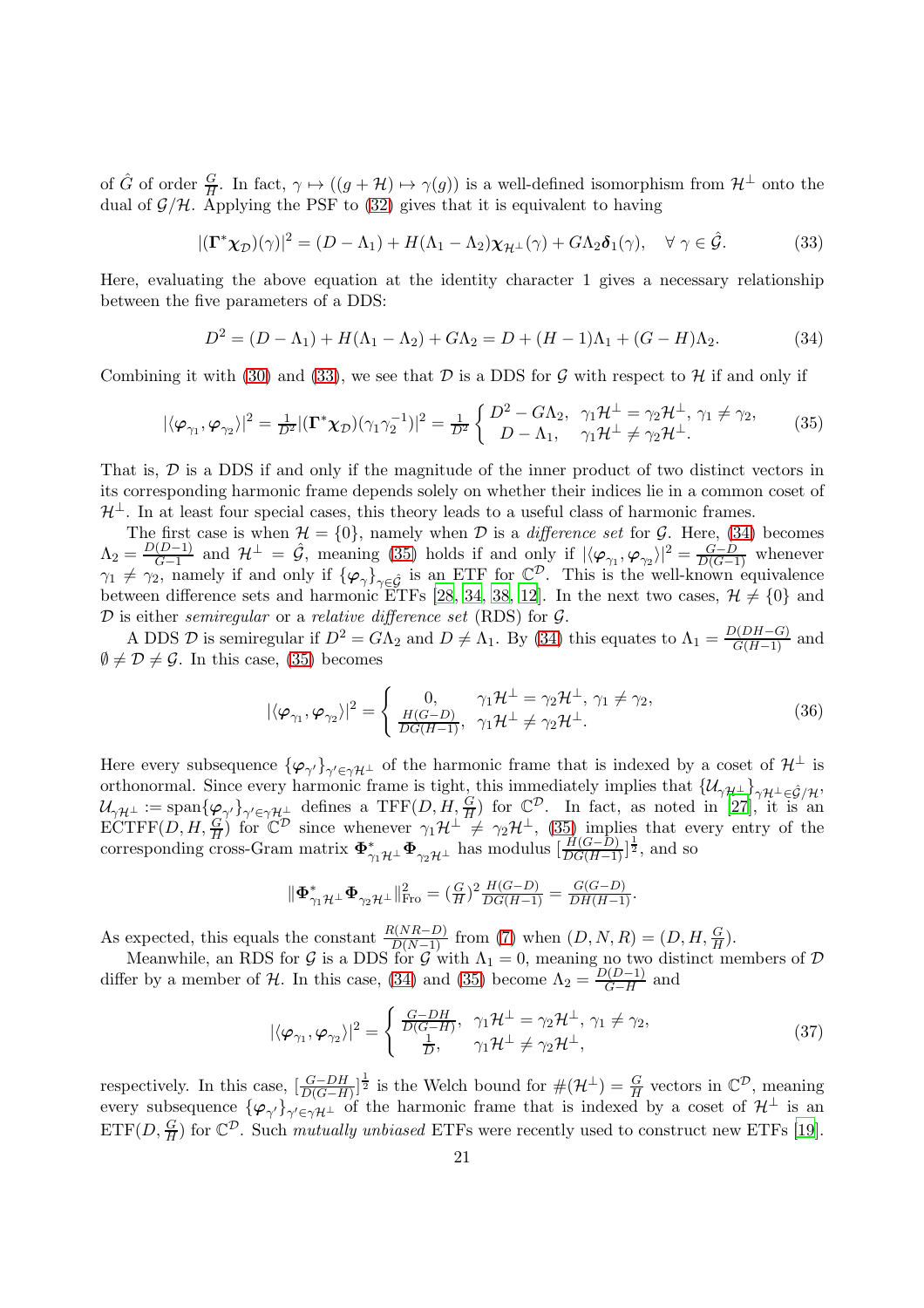The fourth case is the intersection of the previous two: comparing [\(36\)](#page-20-3) and [\(37\)](#page-20-4) reveals that a DDS  $D$  is both semiregular and an RDS if and only if  $G = DH$  where  $1 < D < G$ . As noted in [\[23](#page-35-8)], such a harmonic frame consists of H mutually unbiased bases for  $\mathbb{C}^{\mathcal{D}}$ .

We now give a new way to construct ECTFFs via harmonic frames. This method properly generalizes King's aforementioned construction of ECTFFs from semiregular DDSs [\[27](#page-35-7)]. In particular, we fully characterize when partitioning a harmonic frame's vectors according to the cosets of  $\mathcal{H}^{\perp}$ yields orthonormal bases for equichordal subspaces. Our approach here parallels that of [\[21](#page-35-15)], which refines some of the analysis of [\[18\]](#page-35-16) concerning harmonic ETFs that partition into regular simplices for their span. Like [\[21](#page-35-15)], our "harmonic ECTFF" characterization exploits a certain generalization of a difference set known as a difference family (DF). In this characterization, this DF is not for  $\mathcal G$ but rather for its subgroup  $H$ , and so we briefly discuss them using more general notation.

Let V be a finite abelian group of order V. A sequence  $\{\mathcal{D}_r\}_{r\in\mathcal{R}}$  of R subsets of V, each of cardinality K, is a  $DF(V, K, \Lambda)$  for V if

<span id="page-21-1"></span>
$$
\sum_{r \in \mathcal{R}} (\tilde{\chi}_{\mathcal{D}_r} * \chi_{\mathcal{D}_r})(v) = \sum_{r \in \mathcal{R}} \# \{ (d_1, d_2) \in \mathcal{D}_r : d_1 - d_2 = v \} = \Lambda, \quad \forall \ v \in \mathcal{V}, v \neq 0. \tag{38}
$$

That is, we sum (over r) the number of ways that  $v \neq 0$  can be written as a difference of members of  $\mathcal{D}_r$ . (We caution that this classical definition of a DF, given in [\[37](#page-35-17)] for example, is simpler and more restrictive than a common alternative [\[1](#page-34-9)] that permits "short blocks.") Note that summing [\(38\)](#page-21-1) over all  $v \neq 0$  gives  $\Lambda(V-1) = \sum_{r \in \mathcal{R}} \# \{(d_1, d_2) \in \mathcal{D}_r : d_1 - d_2 \neq 0\} = RK(K-1)$ , meaning that the number R of subsets of V that form a DF(V, K,  $\Lambda$ ) is necessarily  $R = \frac{\Lambda(V-1)}{K(K-1)}$ .

For example,  $\{\{1,3,9\},\{2,6,5\}\}\$ is a DF $(13,3,1)$  for  $\mathbb{Z}_{13}$  since every nonzero member of  $\mathbb{Z}_{13}$ appears exactly once in the difference tables of  $\{1, 3, 9\}$  and  $\{2, 6, 5\}$ , taken together:

$$
\begin{array}{c|ccccc}\n-1 & 3 & 9 & -2 & 6 & 5 \\
\hline\n1 & 0 & 11 & 5 & 2 & 0 & 9 & 10 \\
3 & 2 & 0 & 7 & 6 & 4 & 0 & 1 \\
9 & 8 & 6 & 0 & 5 & 3 & 12 & 0\n\end{array}
$$

.

This concept in hand, we give the following characterization of "harmonic ECTFFs":

<span id="page-21-0"></span>**Theorem 4.1.** Let  $\hat{\mathcal{G}}$  be the Pontryagin dual of a finite abelian group  $\mathcal G$  of order G. Let  $\mathcal D$  be a nonempty D-element subset of G, and define  $\{\varphi_{\gamma}\}_{{\gamma \in \hat{\mathcal{G}}}}$  by  $\varphi_{\gamma} \in \mathbb{C}^{\mathcal{D}}$ ,  $\varphi_{\gamma}(d) := D^{-\frac{1}{2}}\gamma(d)$ . For any subgroup H of G of order H, let  $H^{\perp}$  be its annihilator and define  $\mathcal{D}_g := \mathcal{H} \cap (\mathcal{D} - g)$  for any  $g \in \mathcal{G}$ .

Then  $\{\varphi_{\gamma'}\}_{\gamma'\in\gamma\mu\perp}$  is orthonormal for any or all  $\gamma\in\hat{\mathcal{G}}$  if and only if the cardinality of  $\mathcal{D}_g$  is independent of g. In this case,  $\{U_{\gamma\mu\perp}\}_{\gamma\mu\perp\in\hat{\mathcal{G}}/\mu\perp}$ ,  $U_{\gamma\mu\perp} := \text{span}\{\varphi_{\gamma'}\}_{\gamma'\in\gamma\mu\perp}$  is a TFF(D, H,  $\frac{G}{H}$ ) for  $\mathbb{C}^{\mathcal{D}}$  that is equichordal if and only if  $\{\mathcal{D}_g\}_{g+H\in\mathcal{G}/H}$  is a difference family for H, and is moreover equi-isoclinic if and only if each  $\mathcal{D}_q$  is a difference set of  $\mathcal{H}$ .

In particular, if  $D$  is a semiregular DDS for  $G$ , then  $\{D_g\}_{g+H\in G/H}$  is a difference family for  $H$ .

*Proof.* To simplify notation, for any  $\gamma \in \hat{\mathcal{G}}$  we re-index  $\{\varphi_{\gamma'}\}_{\gamma' \in \gamma \mathcal{H}^{\perp}}$  as  $\{\varphi_{\gamma\eta}\}_{\eta \in \mathcal{H}^{\perp}}$ , and let  $\Phi_{\gamma}$  be its  $\mathcal{D} \times \mathcal{H}^{\perp}$  synthesis operator. That is, we index the subsequence of the harmonic frame  $\{\varphi_{\gamma}\}_{\gamma \in \hat{G}}$ corresponding to the  $\gamma$ th coset  $\gamma$ H<sup>⊥</sup> of H<sup>⊥</sup> by H<sup>⊥</sup> rather than by its coset. Doing so simply permutes its vectors, and so has no effect on its orthonormality, its span  $\mathcal{U}_{\gamma\mathcal{H}^{\perp}}$ , or the singular values of its cross-Gram matrix with another such subsequence. For any  $\gamma_1, \gamma_2 \in \hat{\mathcal{G}}$ , the latter is the  $\mathcal{H}^{\perp} \times \mathcal{H}^{\perp}$  matrix  $\Phi_{\gamma_1}^* \Phi_{\gamma_2}$  which by [\(29\)](#page-19-3) has an  $(\eta_1, \eta_2)$ th entry of

$$
(\boldsymbol{\Phi}_{\gamma_1}^* \boldsymbol{\Phi}_{\gamma_2}) (\eta_1, \eta_2) = \langle \boldsymbol{\varphi}_{\gamma_1 \eta_1}, \boldsymbol{\varphi}_{\gamma_2 \eta} \rangle = \frac{1}{D} (\boldsymbol{\Gamma}^* \boldsymbol{\chi}_{\mathcal{D}}) (\gamma_1 \gamma_2^{-1} \eta_1 \eta_2^{-1}).
$$
  
22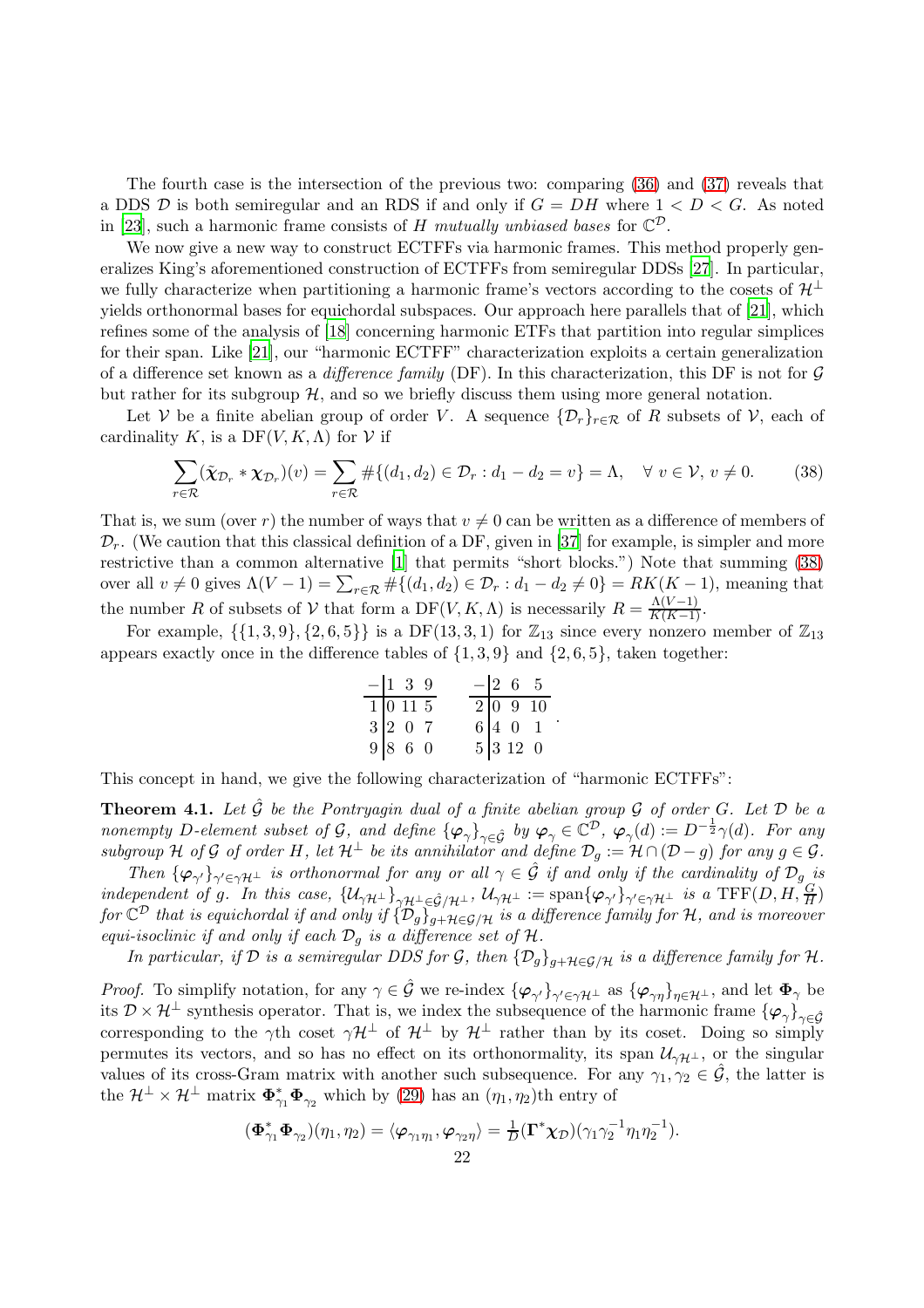This matrix is  $\mathcal{H}^{\perp}$ -circulant, and so is diagonalized by the DFT of  $\mathcal{H}^{\perp}$ . In particular, exploiting the well-known fact that  $g + H \mapsto (\eta \mapsto \eta(g))$  is a well-defined isomorphism from  $\mathcal{G}/\mathcal{H}$  onto the dual of  $\mathcal{H}^{\perp}$ , we can write the spectrum of  $\mathbf{\Phi}_{\gamma_1}^* \mathbf{\Phi}_{\gamma_2}$  as  $\{\lambda_{\gamma_1,\gamma_2}^{(g+\mathcal{H})}\}_{g+\mathcal{H}\in\mathcal{G}/\mathcal{H}}$  where

$$
\lambda^{(g+\mathcal{H})}_{\gamma_1,\gamma_2}:=\sum_{\eta\in\mathcal{H}^\perp}\overline{\eta(-g)}(\boldsymbol{\Phi}^*_{\gamma_1}\boldsymbol{\Phi}_{\gamma_2})(\eta,1)=\tfrac{1}{D}\sum_{\eta\in\mathcal{H}^\perp}\eta(g)(\boldsymbol{\Gamma}^*\boldsymbol{\chi}_{\mathcal{D}})(\gamma_1\gamma_2^{-1}\eta).
$$

Here for the sake of notational convenience later on, we have without loss of generality opted to correlate the  $(g + \mathcal{H})$ th eigenvalue of  $\Phi_{\gamma_1}^* \Phi_{\gamma_2}$  with the  $-g$ th character of  $\mathcal{H}^{\perp}$ . To simplify this expression, we now express  $(\Gamma^*\chi_{\mathcal{D}})(\gamma_1\gamma_2^{-1}\eta)$  as a summation and then interchange summations:

$$
\lambda_{\gamma_1,\gamma_2}^{(g+\mathcal{H})} = \frac{1}{D} \sum_{\eta \in \mathcal{H}^\perp} \eta(g) \sum_{g' \in \mathcal{G}} \overline{(\gamma_1 \gamma_2^{-1} \eta)(g')} \chi_{\mathcal{D}}(g') = \frac{1}{D} \sum_{g' \in \mathcal{G}} (\gamma_1^{-1} \gamma_2)(g') \chi_{\mathcal{D}}(g') \sum_{\eta \in \mathcal{H}^\perp} \eta(g - g').
$$

We now simplify the inner sum using the PSF and the fact that  $H$  is closed under inverses:

$$
\sum_{\eta \in \mathcal{H}^{\perp}} \eta(g - g') = \sum_{\gamma \in \hat{\mathcal{G}}} \chi_{\mathcal{H}^{\perp}}(\gamma) \gamma(g - g') = (\Gamma \chi_{\mathcal{H}^{\perp}})(g - g') = \frac{G}{H} \chi_{\mathcal{H}}(g - g') = \frac{G}{H} \chi_{\mathcal{H}}(g' - g).
$$

Substituting this into the previous sum, and making the change of variables  $h = g' - g$  gives

$$
\lambda_{\gamma_1,\gamma_2}^{(g+\mathcal{H})} = \frac{G}{DH} \sum_{g' \in \mathcal{G}} (\gamma_1^{-1} \gamma_2)(g') \chi_{\mathcal{D}}(g') \chi_{\mathcal{H}}(g'-g) = \frac{G}{DH} \sum_{h \in \mathcal{G}} (\gamma_1^{-1} \gamma_2)(h+g) \chi_{\mathcal{D}}(h+g) \chi_{\mathcal{H}}(h).
$$

To proceed, we recall that  $\mathcal{D}_q := \mathcal{H} \cap (\mathcal{D} - g) \subseteq \mathcal{H}$  and identify  $\mathcal{G}/\mathcal{H}^{\perp}$  with the dual of  $\mathcal{H}$  via the isomorphism  $\gamma \mathcal{H}^{\perp} \mapsto (h \mapsto \gamma(h))$ . Under this identification, the character table of H becomes the  $\mathcal{H} \times (\mathcal{G}/\mathcal{H}^{\perp})$  matrix  $\Gamma_{\mathcal{H}}$  with entries  $\Gamma_{\mathcal{H}}(h, \gamma \mathcal{H}^{\perp}) = \gamma(h)$ , and the above expression becomes

<span id="page-22-0"></span>
$$
\lambda_{\gamma_1,\gamma_2}^{(g+\mathcal{H})} = \frac{G}{DH}(\gamma_1^{-1}\gamma_2)(g) \sum_{h \in \mathcal{H}} \overline{(\gamma_1 \gamma_2^{-1})(h)} \chi_{\mathcal{D}_g}(h) = \frac{G}{DH}(\gamma_1^{-1}\gamma_2)(g) (\Gamma_{\mathcal{H}}^* \chi_{\mathcal{D}_g})(\gamma_1 \gamma_2^{-1} \mathcal{H}^{\perp}).
$$
 (39)

In particular, for any  $\gamma \in \hat{\mathcal{G}}$  we have that  $\{\varphi_{\gamma\eta}\}_{\eta \in \mathcal{H}^{\perp}}$  is orthonormal if and only if  $\Phi_{\gamma}^* \Phi_{\gamma} = \mathbf{I}$ , which by [\(39\)](#page-22-0) is equivalent to having

<span id="page-22-1"></span>
$$
1 = \lambda_{\gamma,\gamma}^{(g+\mathcal{H})} \frac{G}{DH} (\Gamma_{\mathcal{H}}^* \chi_{\mathcal{D}_g}) (1\mathcal{H}^{\perp}) = \frac{G}{DH} \sum_{h \in \mathcal{H}} \chi_{\mathcal{D}_g}(h) = \frac{G}{DH} \# (\mathcal{D}_g)
$$
(40)

for all  $g + H \in \mathcal{G}/\mathcal{H}$ . Note that this condition is independent of  $\gamma$ : if  $\{\varphi_{\gamma\eta}\}_{\eta \in \mathcal{H}^{\perp}}$  is orthonormal for any  $\gamma \in \hat{\mathcal{G}}$  then it is orthonormal for all such  $\gamma$ . We caution however that while  $g + \mathcal{D}_g =$  $g + [\mathcal{H} \cap (\mathcal{D} - g)] = (g + \mathcal{H}) \cap \mathcal{D}$  is agnostic with respect to one's choice of coset representative, which in turn implies that  $\#(\mathcal{D}_g)$  is as well, the set  $\mathcal{D}_g$  itself is not: if  $g_1 + \mathcal{H} = g_2 + \mathcal{H}$ , then writing  $g_2 = g_1 + h$  for some  $h \in \mathcal{H}$  gives

$$
\mathcal{D}_{g_2} = \mathcal{H} \cap (\mathcal{D} - g_2) = \mathcal{H} \cap (\mathcal{D} - g_1 - h) = [\mathcal{H} \cap (\mathcal{D} - g_1)] - h = \mathcal{D}_{g_1} - h,
$$

meaning  $\mathcal{D}_{g_1}$  and  $\mathcal{D}_{g_2}$  might differ by a shift. Regardless, partitioning  $\mathcal D$  according to the cosets of  $\mathcal{H}$  gives  $\mathcal{D} = \bigcup_{g+\mathcal{H} \in \mathcal{G}/\mathcal{H}} [\mathcal{D} \cap (g+\mathcal{H})] = \bigcup_{g+\mathcal{H} \in \mathcal{G}/\mathcal{H}} (g+\mathcal{D}_g)$ , and so  $D = \sum_{g+\mathcal{H} \in \mathcal{G}/\mathcal{H}} \#(\mathcal{D}_g)$ . From this perspective, [\(40\)](#page-22-1) holds if and only if  $\#(\mathcal{D}_g)$  is constant over all  $g \in \mathcal{G}$ , or equivalently, over any choice of coset representatives of  $\mathcal{G}/\mathcal{H}$ .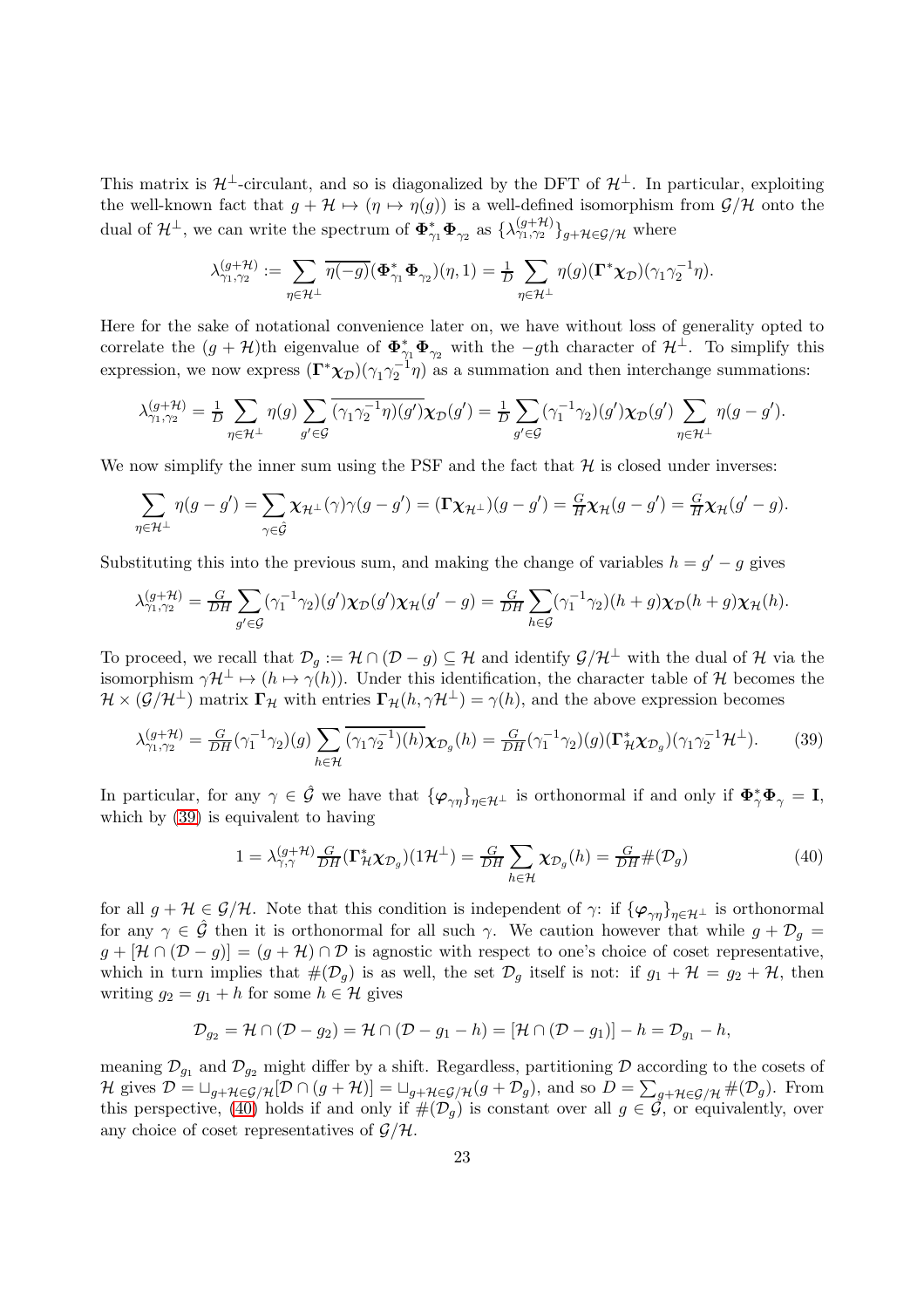For the rest of the proof, we assume that [\(40\)](#page-22-1) holds, namely that  ${\varphi_{\gamma\eta}}_{\eta\in\mathcal{H}^{\perp}}$  is orthonormal for all  $\gamma \in \hat{\mathcal{G}}$ . Since  $\{\varphi_{\gamma}\}_{{\gamma} \in \hat{\mathcal{G}}}$  is a tight frame for  $\mathbb{C}^{\mathcal{D}}$ ,  $\{\mathcal{U}_{\gamma\mathcal{H}^{\perp}}\}_{{\gamma}\mathcal{H}^{\perp} \in \hat{\mathcal{G}}/\mathcal{H}^{\perp}}$ ,  $\mathcal{U}_{\gamma\mathcal{H}^{\perp}} := \text{span}\{\varphi_{\gamma\eta}\}_{{\eta} \in \mathcal{H}^{\perp}}$ is a TFF(D, H,  $\frac{G}{H}$ ) for  $\mathbb{C}^{\mathcal{D}}$ . To characterize when this TFF is equichordal and equi-isoclinic, we consider the singular values of off-diagonal cross-Gram matrices. Here since  $\pmb{\Phi}_{\gamma_1}^* \pmb{\Phi}_{\gamma_2}$  is  ${\cal H}^\perp$ -circulant it is also normal, meaning the squares of its singular values are simply the squared-moduli of its eigenvalues  $\{\lambda_{\gamma_1,\gamma_2}^{(g+\mathcal{H})}\}_{g+\mathcal{H}\in\mathcal{G}/\mathcal{H}}$ . Here since [\(39\)](#page-22-0) gives

$$
|\lambda_{\gamma_1,\gamma_2}^{(g+\mathcal{H})}|^2 = \frac{G^2}{D^2H^2} |(\mathbf{\Gamma}_{\mathcal{H}}^* \chi_{\mathcal{D}_g}) (\gamma_1 \gamma_2^{-1} \mathcal{H}^{\perp})|^2 = \frac{G^2}{D^2H^2} [\mathbf{\Gamma}_{\mathcal{H}}^* (\tilde{\chi}_{\mathcal{D}_g} * \chi_{\mathcal{D}_g})] (\gamma_1 \gamma_2^{-1} \mathcal{H}^{\perp}),
$$

we see that our TFF is equi-isoclinic if and only if  $[\Gamma^*_\mathcal{H}(\tilde{\chi}_{\mathcal{D}_g} * \chi_{\mathcal{D}_g})](\gamma \mathcal{H}^\perp)$  is constant over all  $g \in \mathcal{G}$ and  $\gamma \in \hat{\mathcal{G}}, \gamma \notin \mathcal{H}^{\perp}$ . Since  $\Gamma^*_{\mathcal{H}}(a\delta_0 + b\chi_{\mathcal{H}}) = a\chi_{\hat{\mathcal{G}}/\mathcal{H}^{\perp}} + b\check{H}\delta_{1\mathcal{H}^{\perp}}$  for any  $a, b \in \mathbb{C}$ , this occurs if and only if  $(\mathbf{X}_{\mathcal{D}_g} * \mathbf{X}_{\mathcal{D}_g})(h)$  is constant over all  $g \in \mathcal{G}, h \in \mathcal{H}, h \neq 0$ , namely if and only if each  $\mathcal{D}_g$  is a difference set for  $\mathcal{H}$ . Similarly, our TFF is equichordal if and only if

$$
\|\mathbf{\Phi}_{\gamma\gamma'}^*\mathbf{\Phi}_{\gamma}\|_{\text{Fro}}^2 = \sum_{g+\mathcal{H}\in\mathcal{G}/\mathcal{H}} |\lambda_{\gamma\gamma',\gamma'}^{(g+\mathcal{H})}|^2 = \left[\Gamma_{\mathcal{H}}^*\bigg(\sum_{g+\mathcal{H}\in\mathcal{G}/\mathcal{H}}\tilde{\chi}_{\mathcal{D}_g}*\chi_{\mathcal{D}_g}\bigg)\right](\gamma\mathcal{H}^{\perp})
$$

is constant over all  $\gamma \notin \mathcal{H}^{\perp}$ . This occurs if and only if  $\sum_{g+\mathcal{H}\in\mathcal{G}/\mathcal{H}}(\tilde{\chi}_{\mathcal{D}_g} * \chi_{\mathcal{D}_g})(h)$  is constant over all  $h \neq 0$ , which by [\(38\)](#page-21-1) equates to  $\{\mathcal{D}_g\}_{g+\mathcal{H}\in\mathcal{G}/\mathcal{H}}$  being a difference family for  $\mathcal{H}$ . To be clear, this family consists of one set  $\mathcal{D}_g$  for each distinct coset of  $\mathcal{H}$ , where g can be any representative from that coset: if  $g_1$  and  $g_2$  differ by an element of  $H$ , the sets  $\mathcal{D}_{g_1}$  and  $\mathcal{D}_{g_2}$  differ by at most a shift, and so the autocorrelations of  $\chi_{\mathcal{D}_{g_1}}$  and  $\chi_{\mathcal{D}_{g_2}}$  are identical.

In particular, when  $D$  is a semiregular DDS for  $G$  then, as proven in [\[27](#page-35-7)] and discussed above,  $\{\mathcal{U}_{\gamma\mathcal{H}^{\perp}}\}_{\gamma\mathcal{H}^{\perp}\in\hat{\mathcal{G}}/\mathcal{H}^{\perp}}$  is an ECTFF for  $\mathbb{C}^{\mathcal{D}}$ , and so  $\{\mathcal{D}_g\}_{g+\mathcal{H}\in\mathcal{G}/\mathcal{H}}$  is necessarily a DF for  $\mathcal{H}$ .

The previous result can be used to construct an ECTFF from any difference family. To elaborate, for any DF(V, K,  $\Lambda$ ) for some abelian group V, let  $\mathcal{G} = \mathcal{V} \times \mathcal{R}$  where  $\mathcal{R}$  is an abelian group of order  $R = \frac{\Lambda(V-1)}{K(K-1)}$ . Index the sets of this DF for  $V$  as  $\{\tilde{\mathcal{D}}_r\}_{r \in \mathcal{R}}$ , let  $\mathcal{H} = V \times \{0\}$ , and let  $\mathcal{D} = \sqcup_{r \in \mathcal{R}} (\tilde{\mathcal{D}}_r \times \{r\})$ . Following the recipe of Theorem [4.1](#page-21-0) then recovers an isomorphic copy  ${\{\tilde{\mathcal{D}}_r\times\{0\}}_{r\in\mathcal{R}}}$  of this DF  ${\{\tilde{\mathcal{D}}_r\}}_{r\in\mathcal{R}}$  for our isomorphic copy H of V: choosing  ${(0,r)}_{r\in\mathcal{R}}$  to be the coset of representatives of  $\mathcal{G}/\mathcal{H} = (\mathcal{V} \times \mathcal{R})/(\mathcal{V} \times \{0\})$ , we have

$$
\mathcal{D}_{(0,r)} = \mathcal{H} \cap [\mathcal{D} - (0,r)] = (\mathcal{V} \times \{0\}) \cap [\sqcup_{r' \in \mathcal{R}} (\tilde{\mathcal{D}}_{r'} \times \{r'-r\})] = \tilde{\mathcal{D}}_r \times \{0\}
$$

for any  $r \in \mathcal{R}$ . Applying Theorem [4.1](#page-21-0) to D thus yields an ECTFF(D, N, R) where

<span id="page-23-1"></span>
$$
D = \#(\mathcal{D}) = KR = \frac{\Lambda(V-1)}{K-1}, \quad N = \#(\mathcal{H}) = \#(\mathcal{V}) = V, \quad R = \frac{G}{H} = \frac{\Lambda(V-1)}{K(K-1)}.
$$
 (41)

For example, since  $\{\{1,3,9\},\{2,6,5\}\}\$ is a DF $(13,3,1)$  for  $\mathbb{Z}_{13}$ , applying Theorem [4.1](#page-21-0) to the subset  $\mathcal{D} = \{(1,0), (3,0), (9,0), (2,1), (6,1), (5,1)\}\$  of  $\mathbb{Z}_{13} \times \mathbb{Z}_2$  yields an ECTFF(6, 13, 2) for  $\mathbb{C}^{\mathcal{D}}$ . This fact allows us to produce numerous ECTFFs from classical constructions of DFs. For example, for any positive integers  $Q \geq K$  and  $\Lambda$  such that  $Q$  is a prime power and  $K(K-1)$  divides  $\Lambda(Q-1)$ , Theorems 7, 8 and 5 of [\[37\]](#page-35-17) give  $DF(Q, K, \Lambda)$  for the additive group of  $\mathbb{F}_Q$  in the following three cases, respectively: when 2Λ is divisible by either  $K - 1$  or K, when  $\Lambda \geq K(K - 1)$ , or when  $Q > \left[\frac{1}{2}K(K-1)\right]^{K(K-1)}$ . Combining these facts with [\(41\)](#page-23-1) immediately yields the following result:

<span id="page-23-0"></span>**Corollary 4.2.** Any DF(V, K,  $\Lambda$ ) yields an ECTFF( $\frac{\Lambda(V-1)}{K-1}$ , V,  $\frac{\Lambda(V-1)}{K(K-1)}$ ). In particular, for any prime power Q and positive integers K and R such that  $K \leq Q$ , an  $\mathrm{ECTFF}(KR, Q, R)$  exists whenever both  $\frac{RK(K-1)}{Q-1} \in \mathbb{Z}$  and any one of the following three additional conditions is met [\[37\]](#page-35-17):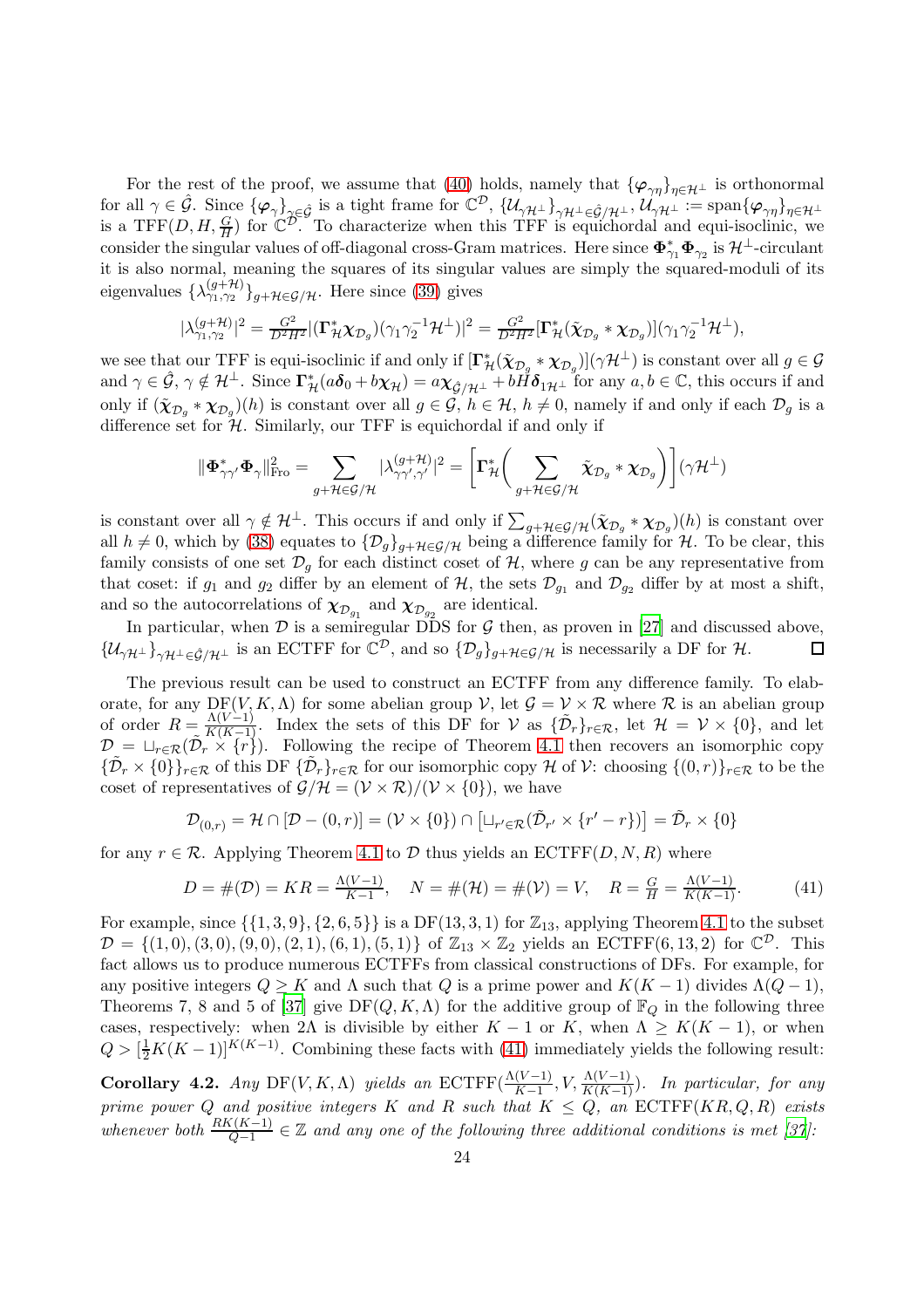- (i) either  $\frac{2RK}{Q-1} \in \mathbb{Z}$  or  $\frac{2R(K-1)}{Q-1}$  $\frac{l(K-1)}{Q-1}\in\mathbb{Z},$
- (ii)  $R \geq Q-1$ ,
- (iii)  $Q > [\frac{1}{2}K(K-1)]^{K(K-1)}$ .

To be clear, many other  $DF(V, K, \Lambda)$  are known [\[1](#page-34-9)], and we leave it to the interested reader to derive the  $(D, N, R) = (\frac{\Lambda(V-1)}{K-1}, V, \frac{\Lambda(V-1)}{K(K-1)})$  parameters of the resulting ECTFFs.<br>We conclude this section by noting that Corollary [4.2](#page-23-0) properly generalizes King's aforemen-

tioned method of constructing an ECTFF from a semiregular DDS. When  $D$  is a semiregular  $\text{DDS}(\frac{G}{H}, H, D, \Lambda_1, \Lambda_2)$  for G, Theorem [4.1](#page-21-0) produces an  $\text{ECTFF}(D, H, \frac{G}{H})$  for  $\mathbb{C}^{\mathcal{D}}$  in the exact same manner as [\[27](#page-35-7)]. As noted in Theorem [4.1,](#page-21-0) it more generally produces such an ECTFF whenever  ${\{\mathcal{D}_g\}}_{g}$ + $\mathcal{H} \in \mathcal{G}/\mathcal{H}$  is a DF(V, K, A) for H. Here, since this DF is obtained by "partitioning"  $\mathcal D$  into  $R = \frac{G}{H}$  subsets of  $H$  of equal cardinality, we necessarily have

$$
V = H, \quad K = \frac{DH}{G}, \quad \Lambda = \frac{RK(K-1)}{V-1} = \frac{1}{H-1} \frac{G}{H} \frac{DH}{G} \left(\frac{DH}{G} - 1\right) = \frac{D(DH-G)}{G(H-1)}.
$$

And though, as noted above, the subsets of any  $DF(V, K, \Lambda)$  can be assembled together to form a subset D of G that "partitions" in this way, it is not necessarily a semiregular  $DDS(\frac{G}{H}, H, D, \Lambda_1, \Lambda_2)$ . Indeed, as noted above, such a DDS can only exist if both  $\Lambda_1 = \frac{D(DH-G)}{G(H-1)}$  and  $\Lambda_2 = \frac{D^2}{G}$  are integers. Though  $\Lambda_1 = \Lambda$  is always an integer here,  $\Lambda_2 = \frac{D^2}{G}$  is not. For example, the aforementioned DS(13, 3, 1) yields an ECTFF(6, 13, 2) but no semiregular  $DDS(\frac{G}{H}, H, D, \Lambda_1, \Lambda_2)$  with  $(D, H, \frac{G}{H}) = (6, 13, 2)$  exists since  $\Lambda_2 = \frac{D^2}{G} = \frac{6^2}{2(13)} = \frac{18}{13} \notin \mathbb{Z}$ . That is, Corollary [4.2](#page-23-0) can produce an ECTFF(6, 13, 2) whereas the method of [\[27](#page-35-7)] cannot. Intuitively, this is because the method of [\[27](#page-35-7)] requires the harmonic frame to be nicer than it needs to be, having cross-Gram matrices with entries of constant modulus, whereas only ones of constant Frobenius norms are required.

# 5. The minimal points of the orbits of known ECTFFs

In this section we apply the tools of Section 3 to known constructions of (real and/or equichordal and/or equi-isoclinic)  $TF(D, N, R)$ , including the "harmonic ECTFFs" of Section 4. By Theorem [3.6,](#page-17-0) the existence of a (real and/or equichordal and/or equi-isoclinic)  $TFF(D, N, R)$  is fully settled whenever  $f(D, N, R) := DNR - D^2 - NR^2 < 0$ . This same theorem gives that every TFF(D, N, R) with  $f(D, N, R) \geq 0$  arises (via iterated alternating Naimark complements) from a TFF( $D_0, N, R_0$ ) where  $(D_0, N, R_0)$  is minimal in the sense of [\(4\)](#page-1-1). In this section, we develop a catalog of the minimal  $(D_0, N, R_0)$  of known  $\mathrm{ECTFF}(D, N, R)$  with  $f(D, N, R) \geq 0$ . This provides a means of certifying the novelty of a newly discovered ECTFF: if  $f(D, N, R) \geq 0$  and its corresponding minimal  $(D_0, N, R_0)$  does not yet appear in this catalog, then this ECTFF is new, being unobtainable from any previously known example in a Naimark-spatial way. (In fact, by Theorem [3.5,](#page-13-0) taking iterated alternating Naimark and spatial complements of any such ECTFF with  $N > 4$  yields an infinite family of them, every one of which is new.) We begin by revisiting the TFF existence test of [\[8\]](#page-34-7) from this new perspective. We find that a real  $TF(D, N, R)$  exists whenever  $f(D, N, R) \geq 0$ , and so also whenever a complex one does. We then compile our catalog.

# 5.1. The existence of real TFFs

The TFF existence test of [\[8\]](#page-34-7) fully characterizes the existence of (complex)  $TFF(D, N, R)$ . In short, it turns out that certain  $(D, N, R)$  are "ambiguous" in the sense that they satisfy certain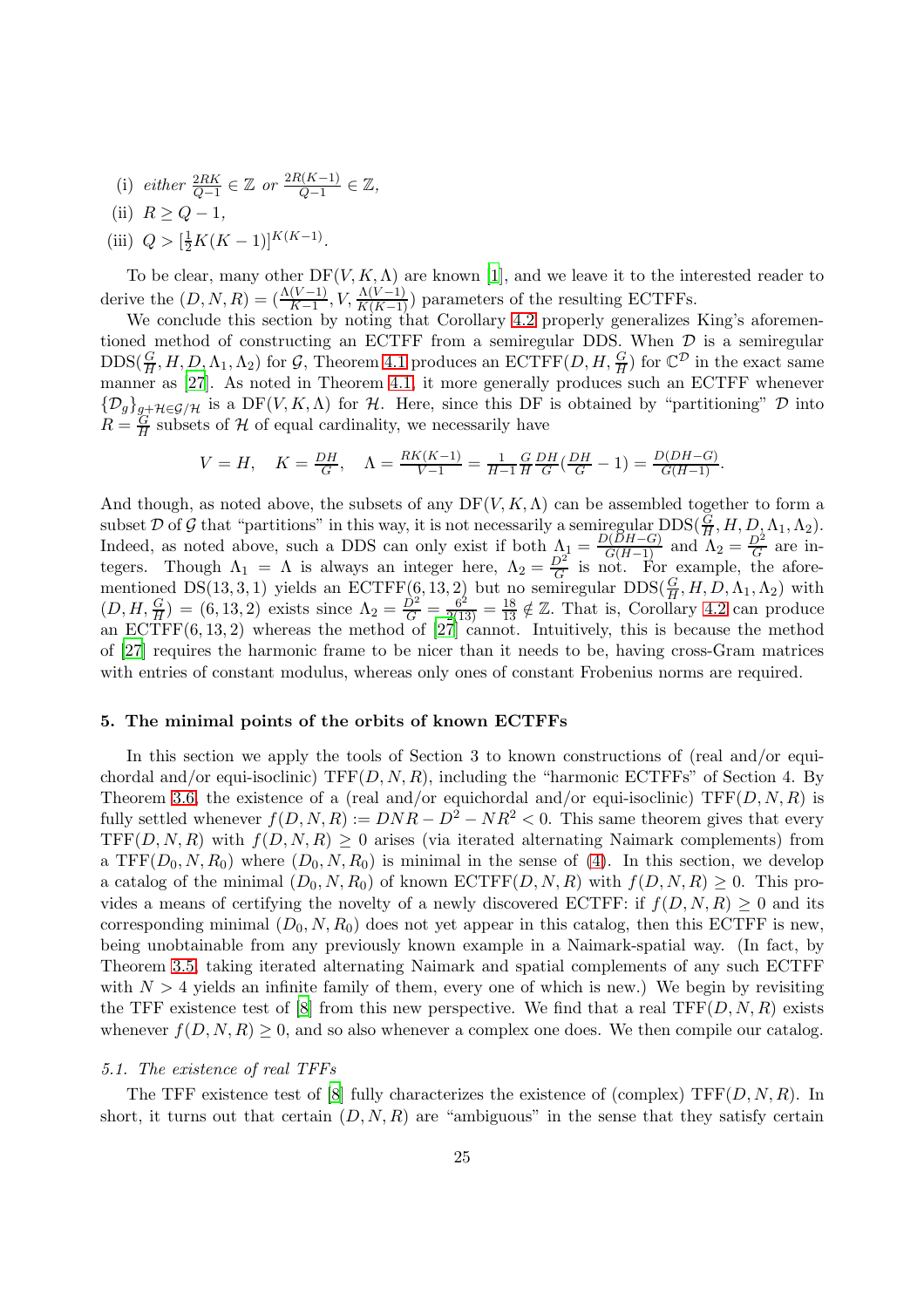necessary conditions on the existence of a  $TFF(D, N, R)$  yet fail to meet slightly stronger conditions that suffice to guarantee existence. It turns out by taking iterated alternating Naimark and spatial complements, one can always convert an ambiguous  $(D, N, R)$  into an unambiguous one. Here, the sufficient conditions rely on explicit construction, specifically one that involves complex modulation of a real matrix produced via *spectral tetris*. In the following result, we reinterpret this characterization from the perspective of Section 3, yielding a simpler existence test that exploits spectral tetris in a new way that preserves realness:

<span id="page-25-0"></span>**Theorem 5.1.** For any  $(D, N, R) \in \mathbb{Z}^3$  with  $D > 0$ ,  $N > 1$ ,  $R > 0$ , a TFF $(D, N, R)$  exists if and only if either  $f(D, N, R) := DNR - D^2 - NR^2 \geq 0$  or there exists  $(D_0, N, R_0) \in Orb(D, N, R)$ with  $0 < R_0 \in {\frac{D_0}{N}, D_0}$ . Moreover, if a TFF(D, N, R) exists then a real TFF(D, N, R) exists.

*Proof.* If a TFF $(D, N, R)$  exists and  $f(D, N, R) < 0$  then Theorem [3.6](#page-17-0) gives that it can be obtained in the Naimark-spatial way from some  $TFF(D_0, N, R_0)$  with  $R_0 \in {\frac{D_0}{N}, D_0}$ , immediately implying  $(D_0, N, R_0) \in \text{Orb}(D, N, R)$  and  $R_0 > 0$ .

Having proven the "only if" part of the result, note that in order to prove both its "if" part as well as its final claim, it suffices to show that a real  $TFF(D, N, R)$  exists whenever either  $f(D, N, R) \ge 0$  or  $Orb(D, N, R)$  contains some point  $(D_0, N, R_0)$  that satisfies  $0 < R_0 \in {\frac{D_0}{N}, D_0}$ . We consider the latter case first. Here a trivial  $TFF(D_0, N, R_0)$  exists,  $(D, N, R) \in Orb(D_0, N, R_0)$ and  $f(D, N, R) = f(D_0, N, R_0) < 0$  since either  $f(NR_0, N, R_0) = -NR_0^2$  or  $f(R_0, N, R_0) = -R_0^2$ . (In particular, this can only happen when either  $-f(D, N, R)$  or  $-\frac{1}{N}$  $\frac{1}{N} f(D, N, R)$  is a positive perfect square.) If  $N=2$  then, depending on whether  $R_0 = \frac{D_0}{2}$  $\frac{20}{2}$  or  $R_0 = D_0$ , [\(16\)](#page-8-1) becomes either

Orb
$$
(2R_0, 2, R_0)
$$
 = { $(2R_0, 2, R_0), (0, 2, R_0), (0, 2, -R_0), (-2R_0, 2, -R_0)$ },  
Orb $(R_0, 2, R_0)$  = { $(R_0, 2, R_0), (R_0, 2, 0), (-R_0, 2, 0), (-R_0, 2, -R_0)$ }

Since  $D > 0$ ,  $R > 0$  and  $(D, N, R) \in Orb(D_0, N, R_0)$ , we thus have  $(D, N, R)$  is either  $(2R_0, 2, R_0)$ or  $(R_0, 2, R_0)$ . In either case, a trivial real TFF $(D, N, R)$  exists. Similarly if  $N = 3$  and  $R_0 = \frac{D_0}{3}$ 3 then [\(17\)](#page-8-2) gives that  $Orb(3R_0, 3, R_0)$  is

$$
\{(3R_0,3,R_0), (0,3,R_0), (0,3,-R_0), (-3R_0,3,-R_0), (-3R_0,3,-2R_0), (3R_0,3,2R_0)\},\
$$

implying  $(D, N, R)$  is either  $(3R_0, 3, R_0)$  or  $(3R_0, 3, 2R_0)$ , and so by Theorem [3.2](#page-8-0) that a real TFF(D, N, R) exists. When  $N = 3$  and  $R_0 = D_0$ , [\(17\)](#page-8-2) instead gives that  $Orb(R_0, 3, R_0)$  is

$$
\{(2R_0,3,R_0), (R_0,3,R_0), (R_0,3,0), (-R_0,3,0), (-R_0,3,-R_0), (-2R_0,3,-R_0)\},\
$$

implying  $(D, N, R)$  is either  $(2R_0, 3, R_0)$  or  $(R_0, 3, R_0)$ , at which point Theorem [3.2](#page-8-0) again implies that a real TFF(D, N, R) exists. If  $N \geq 4$  then since  $f(D_0, N, R_0) < 0$ , Theorem [3.4](#page-10-0) gives a unique  $(\tilde{D}_0, N, \tilde{R}_0) \in \text{Orb}^+(D_0, N, R_0)$  that satisfies  $\tilde{D}_0 \leq D'$  and  $\tilde{R}_0 \leq R'$  for all  $(D', N, R') \in \mathrm{Orb}^+(D_0, N, R_0)$ . Here, since  $0 \lt R_0 \in \{\frac{D_0}{N}, D_0\}$ , a real TFF $(D_0, N, R_0)$  exists and  $(D_0, N, R_0) \in \text{Orb}^+(D_0, N, R_0)$ , at which point Theorem [3.4](#page-10-0) further implies that  $(\tilde{D}_0, N, \tilde{R}_0)$ is the only  $(D', N, R') \in \text{Orb}^+(D_0, N, R_0)$  with  $R' \in {\{D', D'\}}$ , and so  $(D_0, N, R_0) = (D_0, N, R_0)$ . Here, since  $(D, N, R)$  satisfies  $D > 0$ ,  $R > 0$  and  $(D, N, R) \in \text{Orb}(D_0, N, R_0)$ , we have  $(D, N, R) \in$  $Orb^{+}(D_0, N, R_0)$ , and so Theorem [3.4](#page-10-0) implies that a (real) TFF $(D, N, R)$  can indeed be obtained in the Naimark-spatial way from our real  $TFF(D_0, N, R_0)$ .

Next, we show that a real TFF $(D, N, R)$  exists if  $f(D, N, R) = 0$ . By Theorem [3.3](#page-10-1) we necessarily have that  $N = 4$  and  $D = 2R$ . Here let  ${\lbrace \delta_d \rbrace}_{d=1}^D$  be the standard basis for  $\mathcal{H} = \mathbb{R}^{2R}$ , and define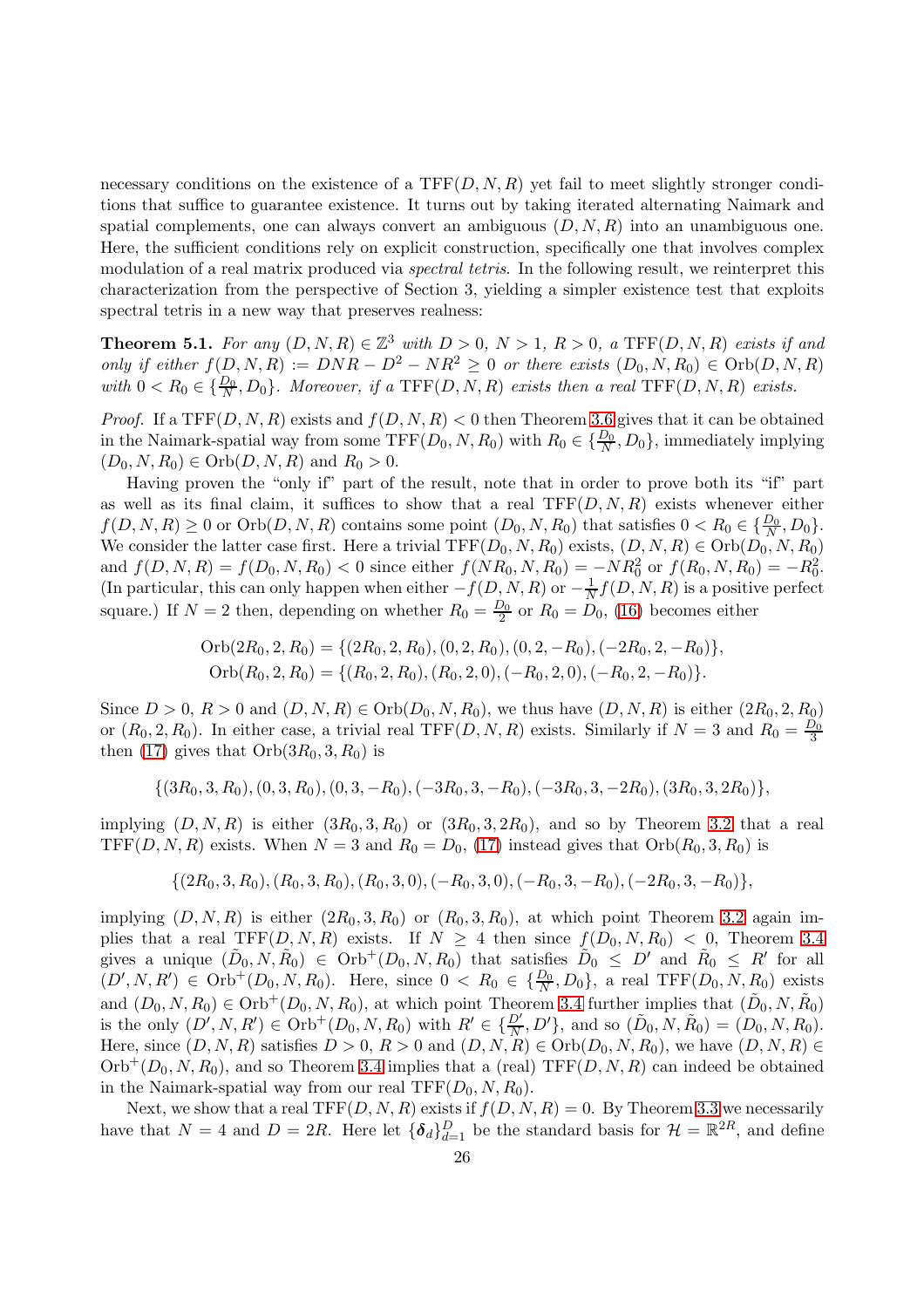$\mathcal{U}_1 = \mathcal{U}_2 := \text{span}\{\boldsymbol{\delta}_d\}_{d=1,\,d \text{ odd}}^D$  and  $\mathcal{U}_3 = \mathcal{U}_4 := \text{span}\{\boldsymbol{\delta}_d\}_{d=1,\,d \text{ even}}^D$ . A direct calculation then gives that the four corresponding rank-R projections satisfy  $P_1 + P_2 + P_3 + P_4 = I + I = 2I$ , implying  $\{\mathcal{U}_n\}_{n=1}^4$  is a TFF(2R, 4, R) for  $\mathbb{R}^{2R}$ .

To conclude, we show that a real TFF $(D, N, R)$  exists if  $f(D, N, R) > 0$ . In this case, Theo-rem [3.5](#page-13-0) gives that  $Orb(D, N, R)$  contains a unique point  $(D_0, N, R_0)$  that satisfies [\(4\)](#page-1-1). We now re-call Theorem 13 of [\[8](#page-34-7)], which for any positive integers C and M such that  $2C \leq M$ , gives a unit norm tight frame  $\{\psi_m\}_{m=1}^M$  for  $\mathbb{R}^C$  with the property that  $\langle \psi_{m_1}, \psi_{m_2} \rangle = 0$  whenever  $m_1 - m_2 \geq \lfloor \frac{M}{C} \rfloor + 3$ . (Though that theorem states that this frame is complex, the remark that immediately follows it in [\[8](#page-34-7)] notes that its spectral tetris-based proof actually produces a real frame.) Here, [\(4\)](#page-1-1) implies that  $C := D_0$  and  $M := NR_0$  are positive integers such that  $2C = 2D_0 \le NR_0 = M$ , and so that theorem gives a unit norm tight frame  ${\lbrace \psi_m \rbrace}_{m=1}^{NR_0}$  for  $\mathbb{R}^{D_0}$  with the property that  ${\langle \psi_{m_1}, \psi_{m_2} \rangle} = 0$ whenever  $m_1 - m_2 \geq \lfloor \frac{NR_0}{D_0} \rfloor + 3$ . Re-index these frame vectors as

<span id="page-26-0"></span>
$$
\{\varphi_{n,r}\}_{n=1}^N \, \underset{r=1}{\overset{R_0}{\cdots}} \, \varphi_{n,r} := \psi_{N(r-1)+n}, \, \forall n = 1, \ldots, N, \, r = 1, \ldots, R_0. \tag{42}
$$

We now claim that  $\{\varphi_{n,r}\}_{r=1}^{R_0}$  is orthonormal for any n. Here, note that since  $(D_0, N, R_0)$  satis-fies [\(4\)](#page-1-1),  $\frac{R_0}{D_0} \leq \frac{1}{2}$  $rac{1}{2}$  and  $rac{2}{N} \leq \frac{1}{2}$  $\frac{1}{2}$ . Moreover, at least one of these two inequalities must be strict since otherwise  $f(D, N, R) = f(D_0, N, R_0) = f(2R_0, 4, R_0) = 0$ , a contradiction. Thus,

$$
\frac{2}{N} + \frac{R_0}{D_0} < 1, \quad \text{implying} \quad N - 2 > \frac{NR_0}{D_0} \ge \lfloor \frac{NR_0}{D_0} \rfloor \quad \text{and so} \quad N \ge \lfloor \frac{NR_0}{D_0} \rfloor + 3.
$$

As such,  $\{\varphi_{n,r}\}_{r=1}^{R_0}$  is indeed orthonormal: for any  $r_1 > r_2$ ,

$$
[N(r_1 - 1) + n] - [N(r_2 - 1) + n] = N(r_1 - r_2) \ge N \ge \lfloor \frac{NR_0}{D_0} \rfloor + 3
$$

and so  $\langle \varphi_{n,r_1}, \varphi_{n,r_2} \rangle = \langle \psi_{N(r_1-1)+n}, \psi_{N(r_2-1)+n} \rangle = 0$ . Since [\(42\)](#page-26-0) is a tight frame for  $\mathbb{R}^{D_0}$ , this implies that  $\{\mathcal{U}_n\}_{n=1}^N$ ,  $\mathcal{U}_n := \text{span}\{\varphi_{n,r}\}_{r=1}^{R_0}$  is a TFF $(D_0, N, R_0)$  for  $\mathbb{R}^{D_0}$ . By Theorem [3.5,](#page-13-0) taking iterated alternating Naimark complements of it yields a real  $TFF(D, N, R)$ .  $\Box$ 

# 5.2. Known equi-isoclinic tight fusion frames

By Theorem 3.6, if an EITFF $(D, N, R)$  exists and  $f(D, N, R) \geq 0$  then either it or its Naimark complement has parameters  $(D_0, N, R_0)$  that are minimal, that is, satisfy [\(4\)](#page-1-1). This same result gives that any  $\text{EITFF}(D, N, R)$  with  $f(D, N, R) < 0$  is either trivial, having  $R \in \{\frac{D}{N}, D\}$ , or has  $D = (N-1)R$  and so is the Naimark complement of a trivial EITFF $(R, N, R)$ .

As noted in Section 2, any  $\mathrm{ECTFF}(D, N, 1)$  is an  $\mathrm{ EITFF}(D, N, 1)$  and corresponds to an  $ETF(D, N)$ . For any  $ETF(D, N)$  that is not an ONB  $(D = N)$ , a sequence of scalars  $(D = 1)$ , or the Naimark complement thereof  $(D = N - 1)$ , a regular simplex), the parameters of either it or its Naimark complement satisfy [\(4\)](#page-1-1) in the special case where  $R_0 = 1$ , namely that  $2 \le D_0 \le \frac{N}{2}$  $\frac{N}{2}$ . Though such  $ETF(D_0, N)$  seem rare and remain poorly understood, especially in the complex setting, a number of diverse ways for constructing infinite families of them have now been discovered. We do not discuss these in detail, but rather refer the reader to [\[20\]](#page-35-12) for a survey and to [\[17,](#page-35-18) [19\]](#page-35-14) for more recent developments.

There is a simple technique for converting these (or more generally any) EITFFs into other EITFFs for spaces of larger dimension: if  $\{\mathcal{U}_n^{(i)}\}_{n=1}^N$  is a (real and/or equichordal and/or equiisoclinic)  $TFF(D_i, N, R_i)$  for  $\mathcal{H}_i$  for both  $i = 1$  and  $i = 2$  and  $\frac{R_1}{D_1} = \frac{R_2}{D_2}$  $\frac{R_2}{D_2}$  then  $\{ \mathcal{U}_n^{(1)} \times \mathcal{U}_n^{(2)} \}_{n=1}^N$  is a (real and/or equichordal and/or equi-isoclinic)  $TFF(D_1 + D_2, N, R_1 + R_2)$  for  $\mathcal{H}_1 \oplus \mathcal{H}_2$ . Perhaps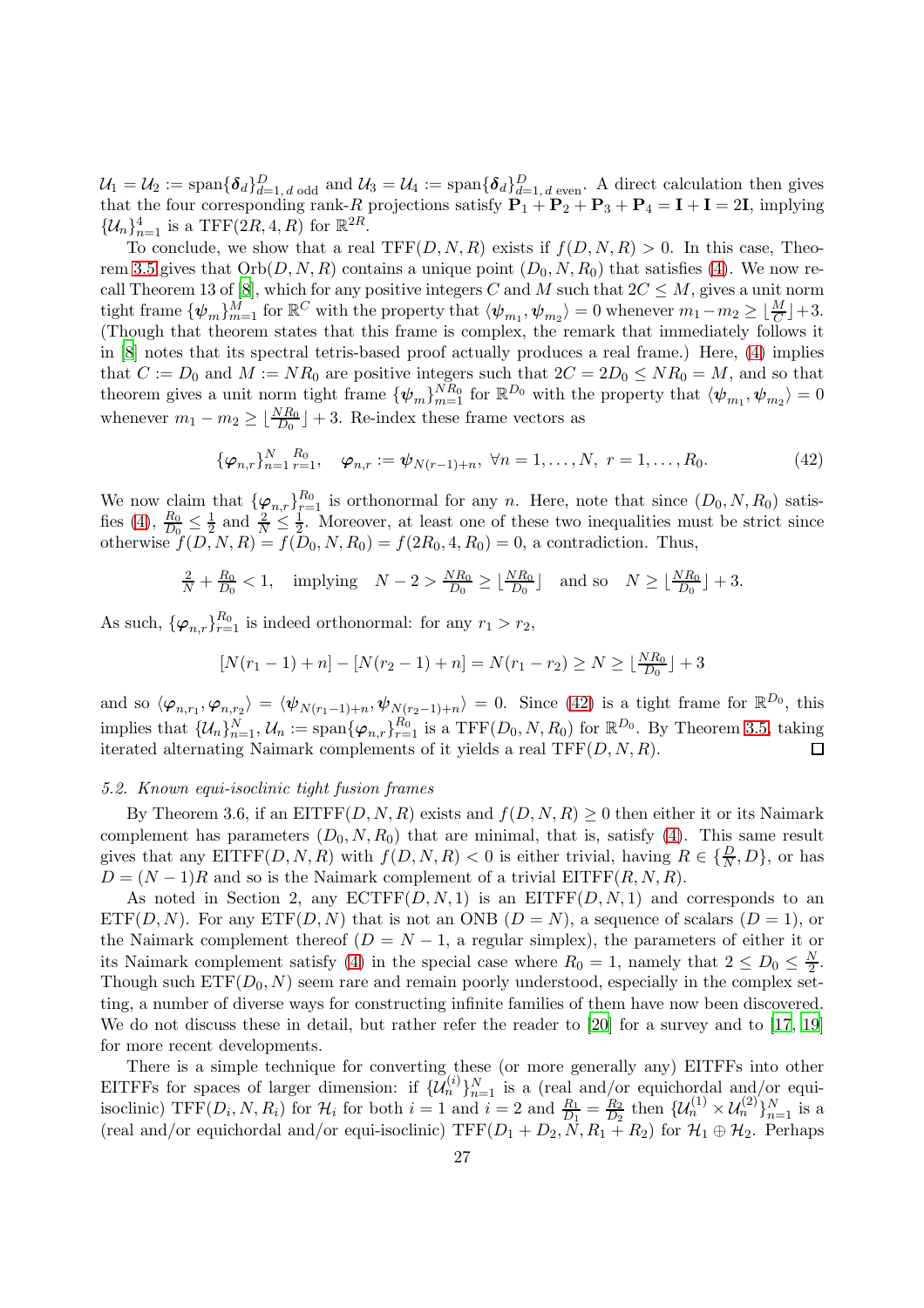the easiest way to see this is to let  $\mathcal{H}_i = \mathbb{F}^{D_i}$ , let  $\Phi_n^{(i)}$  be the  $D_i \times R_i$  synthesis operator of an ONB for  $\mathcal{U}_n^{(i)}$ , and let  $\Psi = [\Psi_1 \cdots \Psi_N]$  where each  $\Psi_n$  is the  $(D_1 + D_2) \times (R_1 + R_2)$  matrix defined as

$$
\boldsymbol{\Psi}_n = \begin{bmatrix} \boldsymbol{\Phi}_n^{(1)} & \mathbf{0} \\ \mathbf{0} & \boldsymbol{\Phi}_n^{(2)} \end{bmatrix}, \text{ and so } \boldsymbol{\Psi}\boldsymbol{\Psi}^* = \begin{bmatrix} \frac{NR_1}{D_1} \mathbf{I} & \mathbf{0} \\ \mathbf{0} & \frac{NR_2}{D_2} \mathbf{I} \end{bmatrix}, \boldsymbol{\Psi}_{n_1}^* \boldsymbol{\Psi}_{n_2} = \begin{bmatrix} \left[\boldsymbol{\Phi}_{n_1}^{(1)}\right]^* \boldsymbol{\Phi}_{n_2}^{(1)} & \mathbf{0} \\ \mathbf{0} & \left[\boldsymbol{\Phi}_{n_1}^{(2)}\right]^* \boldsymbol{\Phi}_{n_2}^{(2)} \end{bmatrix}.
$$

Here, having  $\frac{R_1}{D_1} = \frac{R_2}{D_2}$  $\frac{R_2}{D_2}$  ensures that  $\{U_n^{(1)} \times U_n^{(2)}\}_{n=1}^N$  is a TFF, and moreover, when  $\{U_n^{(i)}\}_{n=1}^N$  is an EITFF( $D_i$ ,  $N$ ,  $R_i$ ) for  $i \in \{1,2\}$ , that the singular value  $\left[\frac{NR_i - D_i}{D_i(N-1)}\right]^{\frac{1}{2}}$  of  $\left[\Phi_{n_1}^{(i)}\right]^* \Phi_{n_2}^{(i)}$  is independent of i. Iteratively applying this idea, starting with two copies of a (real and/or equichordal and/or equi-isoclinic)  $TFF(D, N, R)$  yields a "tensor-type" (real and/or equichordal and/or equi-isoclinic)  $TFF(KD, N, KR)$  for any positive integer K. See [\[8,](#page-34-7) [7\]](#page-34-5), for example, for recent generalizations and instances of this classical trick [\[30](#page-35-0)]. Here, since  $\frac{1}{D^2} f(D, N, R) = N(\frac{R}{D})$  $\frac{R}{D}$ ) – 1 –  $N(\frac{R}{D})$  $(\frac{R}{D})^2$ , and since having  $\frac{R_1}{D_1} = \frac{R_2}{D_2}$  $\frac{R_2}{D_2}$  implies  $\frac{R_1}{D_1} = \frac{R_2}{D_2}$  $\frac{R_2}{D_2} = \frac{R_1 + R_2}{D_1 + D_2}$  $\frac{R_1+R_2}{D_1+D_2}$ , the parameters of such TFFs satisfy

$$
\frac{f(D_1, N, R_1)}{D_1^2} = \frac{f(D_2, N, R_2)}{D_2^2} = \frac{f(D_1 + D_2, N, R_1 + R_2)}{(D_1 + D_2)^2}.
$$

In particular, this construction preserves the sign of  $f$ . It also preserves minimality since  $(4)$ equates to having  $\frac{2}{N} \leq \frac{R_0}{D_0}$  $\frac{R_0}{D_0} \leq \frac{1}{2}$  $\frac{1}{2}$ .

As a variation of this idea, Hoggar [\[24](#page-35-19)] uses the injective ring homomorphism  $a + ib \mapsto \begin{bmatrix} a & -b \\ b & a \end{bmatrix}$ (from the field  $\mathbb C$  into the ring of  $2 \times 2$  real matrices) to convert complex equi-isoclinic subspaces into real ones. In fact, one can verify that applying this mapping to every entry of the synthesis operator of a complex (equichordal or equi-isoclinic)  $TF(D, N, R)$  yields a real (equichordal or equi-isoclinic)  $TFF(2D, N, 2R)$ . Similarly, applying the injective ring homomorphisms

$$
a+ib+jc+kd = (a+ib) + j(c-id) \mapsto \begin{bmatrix} a+ib & -c-id \\ c-id & a-b \end{bmatrix} \mapsto \begin{bmatrix} a & -b & -c & d \\ b & a & -d & -c \\ c & d & a & b \\ -d & c & -b & a \end{bmatrix},
$$

(from the quaternions  $\mathbb H$  into the ring of  $2 \times 2$  complex and  $4 \times 4$  real matrices, respectively) to every entry of a quaternionic (equichordal or equi-isoclinic)  $TF(D, N, R)$  yields a(n equichordal or equi-isoclinic) complex  $TFF(2D, N, 2R)$  or real  $TFF(4D, N, 4R)$ , respectively [\[24,](#page-35-19) [35\]](#page-35-20). Remarkably, using numerical techniques that do not generalize to the real and complex settings, [\[9](#page-34-6)] gives computer-assisted proofs of the existence of quaternionic  $ETF(D, N)$  with

<span id="page-27-0"></span>
$$
D = 2, N \in \{5, 6\}, \qquad D = 3, N \in [6, 13] \cup \{15\}, \qquad D = 4, N \in [8, 21],
$$
  

$$
D = 5, N \in [10, 27], \qquad D = 6, N \in [12, 34].
$$
 (43)

In [\[9\]](#page-34-6), ETFs and Naimark complements are referred to as *tight simplices* and *Gale duals*, respectively. Here, we have included some  $(D, N)$  pairs that correspond to the Naimark complements of others explicitly given in [\[9](#page-34-6)], specifically  $(2, 5)$  and  $(2, 6)$ , and have similarly omitted others. Explicit formulations of quaternionic  $ETF(2, 5)$  and  $ETF(2, 6)$  are given in [\[15](#page-35-21)], and the fact that quaternionic ETFs have Naimark complements was independently rediscovered in [\[35\]](#page-35-20).

We note that a (real and/or equichordal and/or equi-isoclinic)  $TF(D, N, R)$  is incapable of being produced by any of the aforementioned techniques if  $D$  and  $R$  are coprime. We are only aware of two published techniques that are capable of producing  $EITFF(D, N, R)$  with such parameters. One involves a modification of Hoggar's C-to-R trick: applying the mapping  $a + ib \mapsto \begin{bmatrix} a & b \\ b & -a \end{bmatrix}$  to the entries of a complex symmetric conference matrix of size  $N$  yields something which, when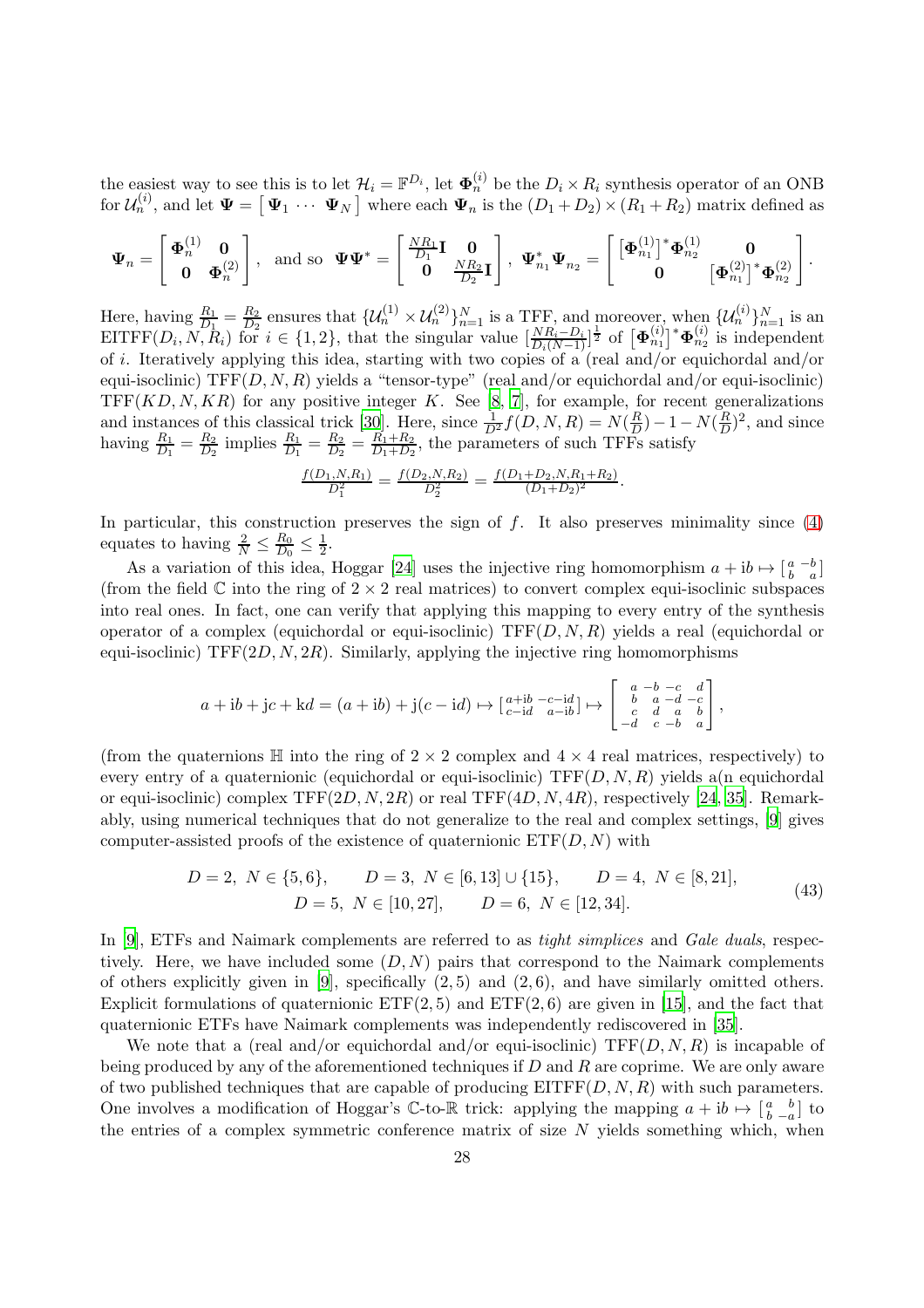suitably scaled and summed with the identity, becomes the "fusion Gram" matrix of a real EITFF $(N, N, 2)$  [\[14](#page-35-22), [5](#page-34-10)]. Such a conference matrix can be obtained from a real symmetric conference matrix of size  $N+1$  [\[5\]](#page-34-10), which itself equates to a real  $\text{ETF}(\frac{1}{2}(N+1), N+1)$ . These exist, for example, whenever  $N = Q$  is a prime power such that  $Q \equiv 1 \mod 4$  [\[20](#page-35-12)]. The other technique obtains a real EITFF( $D(2D + 1)$ ,  $D(2D - 1)$ , 3) from a quaternionic ETF( $D$ ,  $2D^2 - D$ ) by exploiting the theory of projective 2-designs [\[26](#page-35-23)]. To date, these requisite quaternionic ETFs have only been discovered when  $D \in \{2,3\}$  [\[9](#page-34-6), [15](#page-35-21), [35](#page-35-20)], yielding a real EITFF(10, 6, 3) (whose Naimarkcomplementary  $EITFF(8, 6, 3)$  has minimal parameters) and a real  $EITFF(21, 15, 3)$ . (Clearly 21 and 3 are not coprime, but nevertheless no real  $EITFF(21, 15, 3)$  could arise from the aforementioned techniques since 3 is odd and no real  $ETF(7, 15)$  exists [\[20](#page-35-12)].) We summarize these previously known facts as follows:

# <span id="page-28-0"></span>**Theorem 5.2.** Let  $(D_0, N, R_0) \in \mathbb{Z}^3$  satisfy [\(4\)](#page-1-1). An EITFF( $D_0, N, R_0$ ) exists if:

- (i)  $R_0 = 1$  and an  $ETF(D_0, N)$  exists [\[20](#page-35-12)]. If this ETF is real then so is this EITFF.
- (ii)  $(D_0, N, R_0) = (D_1 + D_2, N, R_1 + R_2)$  when an EITFF $(D_1, N, R_1)$  and an EITFF $(D_2, N, R_2)$ with  $\frac{R_1}{D_1} = \frac{R_2}{D_2}$  $\frac{R_2}{D_2}$  exist. In particular, if an EITFF(D, N, R) exists then an EITFF(KD, N, KR) exists for any integer  $K > 0$ . The resulting EITFFs are real if the requisite ones are as well.
- (iii) [\[24](#page-35-19), [35](#page-35-20)] a complex  $\text{EITFF}(\frac{D_0}{2}, N, \frac{R_0}{2})$ , quaternionic  $\text{EITFF}(\frac{D_0}{4}, N, \frac{R_0}{4})$ , or a quaternionic  $EITFF(\frac{D_0}{2}, N, \frac{R_0}{2})$  exists. In the first two cases, the resulting EITFFs are real. For context, see [\(43\)](#page-27-0) for the parameters of some quaternionic  $EITFF(D, N, 1)$  from [\[9](#page-34-6)].
- (iv) [\[14](#page-35-22), [5\]](#page-34-10)  $(D_0, N, R_0) = (N, N, 2)$  and there exists a complex symmetric conference matrix of size N, such as when there exists a real symmetric conference matrix of size  $N + 1$ , such as when  $N \equiv 1 \mod 4$  is a prime power.
- (v)  $[26] (D_0, N, R_0) \in \{(8, 6, 3), (21, 15, 3)\}.$  $[26] (D_0, N, R_0) \in \{(8, 6, 3), (21, 15, 3)\}.$  These EITFFs are real.

#### 5.3. Known equichordal tight fusion frames

By Theorem [3.6](#page-17-0) every  $TFF(D, N, R)$  with  $f(D, N, R) < 0$  is necessarily equichordal, and moreover if such a TFF exists then a real  $ECTFF(D, N, R)$  exists. This same result implies that every (real)  $ECTFF(D, N, R)$  with  $f(D, N, R) > 0$  is obtained via iterated alternating Naimark and spatial complements of some (real)  $ECTFF(D_0, N, R_0)$  whose parameters satisfy [\(4\)](#page-1-1). As such, we now compile a list of known ECTFFs whose parameters are minimal in this sense. Some such ECTFFs are equi-isoclinic; these were already considered in Theorem [5.2.](#page-28-0) Moreover, some of the same techniques that preserve tightness, equi-isoclinicity and minimality also preserve equichordality: if a (real)  $\text{ECTFF}(D_1, N, R_1)$  and  $\text{ECTFF}(D_2, N, R_2)$  with  $\frac{R_1}{D_1} = \frac{R_2}{D_2}$  $\frac{R_2}{D_2}$  exist then so does a (real)  $\mathrm{ECTFF}(D_1 + D_2, N, R_1 + R_2)$ ; if a complex or quaternionic  $\mathrm{ECTFF}(D, N, R)$  exists then so does a real or complex  $ECTFF(2D, N, 2R)$ , respectively [\[35](#page-35-20)].

One of the earliest known constructions of ECTFFs is also one of the most impressive, as it achieves equality in Gerzon's bound [\(11\)](#page-5-1): [\[6](#page-34-11)] gives a real  $\mathrm{ECTFF}(P, \frac{P(P+1)}{2}, \frac{P-1}{2})$  for any prime P for which there exists a Hadamard matrix of size  $\frac{P+1}{2}$ . Its parameters are automatically minimal.

Zauner [\[39\]](#page-35-3) constructs real ECTFFs from balanced incomplete block designs (BIBDs). For integers  $V > K > 2$  and  $\Lambda > 0$ , a corresponding BIBD(V, K,  $\Lambda$ ) is a V-element vertex set V along with a multiset  $\beta$  of K-element subsets of  $\mathcal V$  (called blocks) with the property that any distinct  $v_1, v_2 \in V$  are contained in exactly  $\Lambda$  blocks. Here, counting arguments reveal that every vertex is contained in exactly  $R = \frac{\Lambda(V-1)}{K-1}$  $\frac{(V-1)}{K-1}$  blocks, and that there are exactly  $B = \frac{VR}{K} = \frac{\Lambda V(V-1)}{K(K-1)}$  $K(K-1)$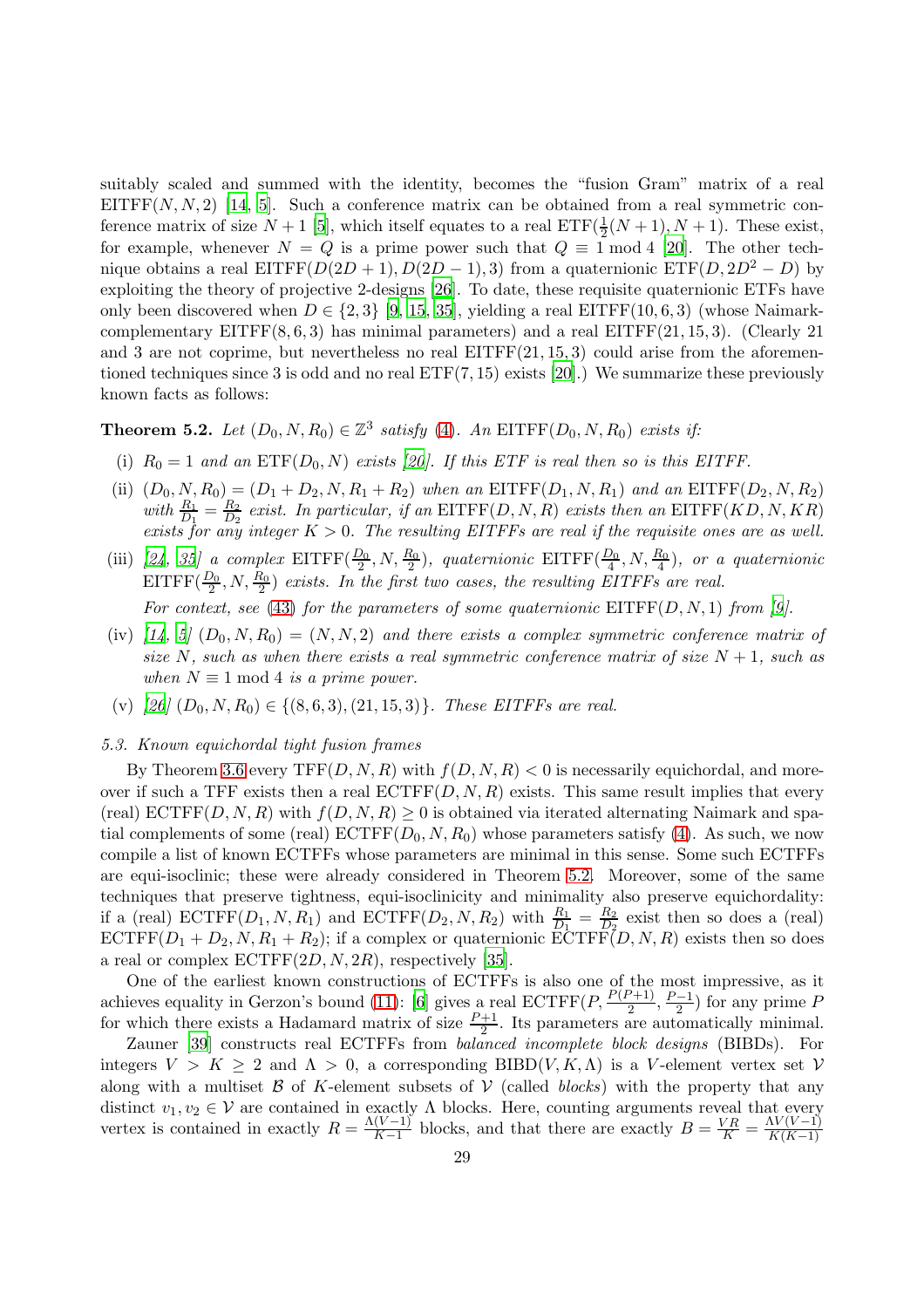blocks total. A BIBD's  $\mathcal{B} \times \mathcal{V}$  incidence matrix **X** satisfies  $X^T X = (R - \Lambda)I + \Lambda J$  where J is an all-ones matrix. The fact that  $V = \text{rank}(\mathbf{X}^T \mathbf{X}) = \text{rank}(\mathbf{X}) \leq B$  is called Fisher's inequality. For any BIBD(V, K, A), Zauner [\[39](#page-35-3)] notes that  $\{\mathcal{U}_v\}_{v\in\mathcal{V}},\mathcal{U}_v:=\text{span}\{\boldsymbol{\delta}_b\}_{b\in\{b'\in\mathcal{B}:v\in v'\}}$  defines a real  $ECTFF(B, V, R)$ . These ECTFFs are never equi-isoclinic, as the principal angles between any two subspaces are 0 and  $\frac{\pi}{2}$  with multiplicities  $\Lambda > 0$  and  $R - \Lambda > 0$ , respectively. The parameters of any such ECTFF automatically satisfy a part of [\(4\)](#page-1-1): since  $K \geq 2$ ,

$$
2D = 2B \le BK = VR = NR, \quad \text{i.e.,} \quad D \le NR - D.
$$

Meanwhile, they satisfy  $R \leq D - R$  if and only if  $2R \leq B$ , or equivalently,  $2K \leq V$ . Since the complements of the blocks of any BIBD form another BIBD, we can assume this to be the case without loss of generality. (In fact, complementary BIBDs yield spatial-complementary ECTFFs via Zauner's construction.) That is, if an  $\mathrm{ECTFF}(D, N, R)$  arises from Zauner's construction then either  $(D, N, R)$  or  $\sigma(D, N, R) = (D, N, D - R)$  is minimal, and so  $f(D, N, R) \geq 0$ . The BIBD existence literature is vast; see [\[31](#page-35-24), [2](#page-34-12)] for overviews containing many examples.

Next, as detailed in the previous section, King [\[27](#page-35-7)] constructs an  $\mathrm{ECTFF}(D, H, \frac{G}{H})$  from any semiregular  $\text{DDS}(\frac{G}{H}, H, D, \Lambda_1, \Lambda_2)$ . (Recall that the final two parameters of a semiregular DDS are superfluous, being given by  $\Lambda_1 = \frac{D(DH-G)}{G(H-1)}$  and  $\Lambda_2 = \frac{D^2}{G}$ .) For example, applying this to known infinite families of semiregular DDSs discussed in Theorem 2.3.6, Corollary 2.3.8 and Result 2.3.9 of [\[32](#page-35-13)] yields  $\text{ECTFF}(D, N, R)$  of the following three types, respectively, for any prime power Q and integers  $1 \leq I \leq J$ :

(i) 
$$
(D, N, R) = (Q^{I-1} \frac{Q^{2J-2I}(Q^{I}-1)}{Q-1}, Q^I, \frac{Q^{2J-2I}(Q^{I}-1)}{Q-1}),
$$

(ii) 
$$
(D, N, R) = (LQ^{J-1} \frac{Q^{J-1}}{Q-1}, Q^J, \frac{Q^{J-1}}{Q-1})
$$
 provided an *L*-element difference set for  $\mathbb{F}_Q$  exists,

(iii) 
$$
(D, N, R) = (2(3^{2J} - 3^{J}), 3^{2J}, 4).
$$

One may also obtain a semiregular DDS by summing a semiregular RDS for  $\mathcal G$  with a difference set for  $\mathcal{H}$  [\[25](#page-35-25)]. We do not report them separately here since the resulting ECTFFs have "ETFtensor-ONB" parameters. As reported in the second version of [\[27](#page-35-7)], they are in fact EITFFs that arise by taking the tensor products of the vectors of a harmonic ETF with those of some harmonic mutually unbiased bases that arise in the manner of [\[23\]](#page-35-8).

As noted in Theorem [4.1,](#page-21-0) every  $\text{ECTFF}(D, N, R)$  that arises from a semiregular DDS is an example of one that more generally arises from a DF for  $\mathcal{H}$ , and so has  $(D, N, R) = (D, H, \frac{G}{H})$ . By Corollary [4.2,](#page-23-0) we moreover have  $(D, N, R) = (KR, V, R)$  where K and  $R = \frac{\Lambda(V-1)}{K(K-1)}$  are the cardinality and numbers of subsets that comprise that DF, respectively, and  $V = H$  is the order of  $H$ . Provided we exclude trivial DFs that consist of singleton sets, these parameters  $(D, N, R)$ automatically satisfy a part of [\(4\)](#page-1-1): since  $K \geq 2$ , we have  $2R \leq KR = D$  and so  $R \leq D - R$ . They thus satisfy [\(4\)](#page-1-1) in total if and only if  $2D = 2KR$  is at most  $NR = HR$ , namely if and only if  $2K \leq H$ . Since the complements of the sets of a DF themselves form a DF, we can assume this to be the case without loss of generality. (In fact, complementary DFs yield Naimark complementary ECTFFs via Corollary [4.2.](#page-23-0))

Next, whenever a (real)  $\text{ETF}(D, M)$  can be partitioned into regular simplices for their span, then their spans form a (real)  $\text{ECTFFT}(D, N, R)$  where  $R = \left[\frac{D(M-1)}{M-D}\right]^{\frac{1}{2}}$  and  $N = \frac{M}{R+1}$  [\[18](#page-35-16)]. Some of the resulting parameters are explainable by other methods. For example, applying this fact to either a Steiner or McFarland harmonic ETF simply recovers an ECTFF that arises from  $BIBD(V, K, 1)$ via Zauner's method [\[39\]](#page-35-3). Applying it to the Naimark complements of harmonic ETFs arising from certain Singer and twin-prime-power difference sets yields EITFFs with "ETF-tensor-ONB"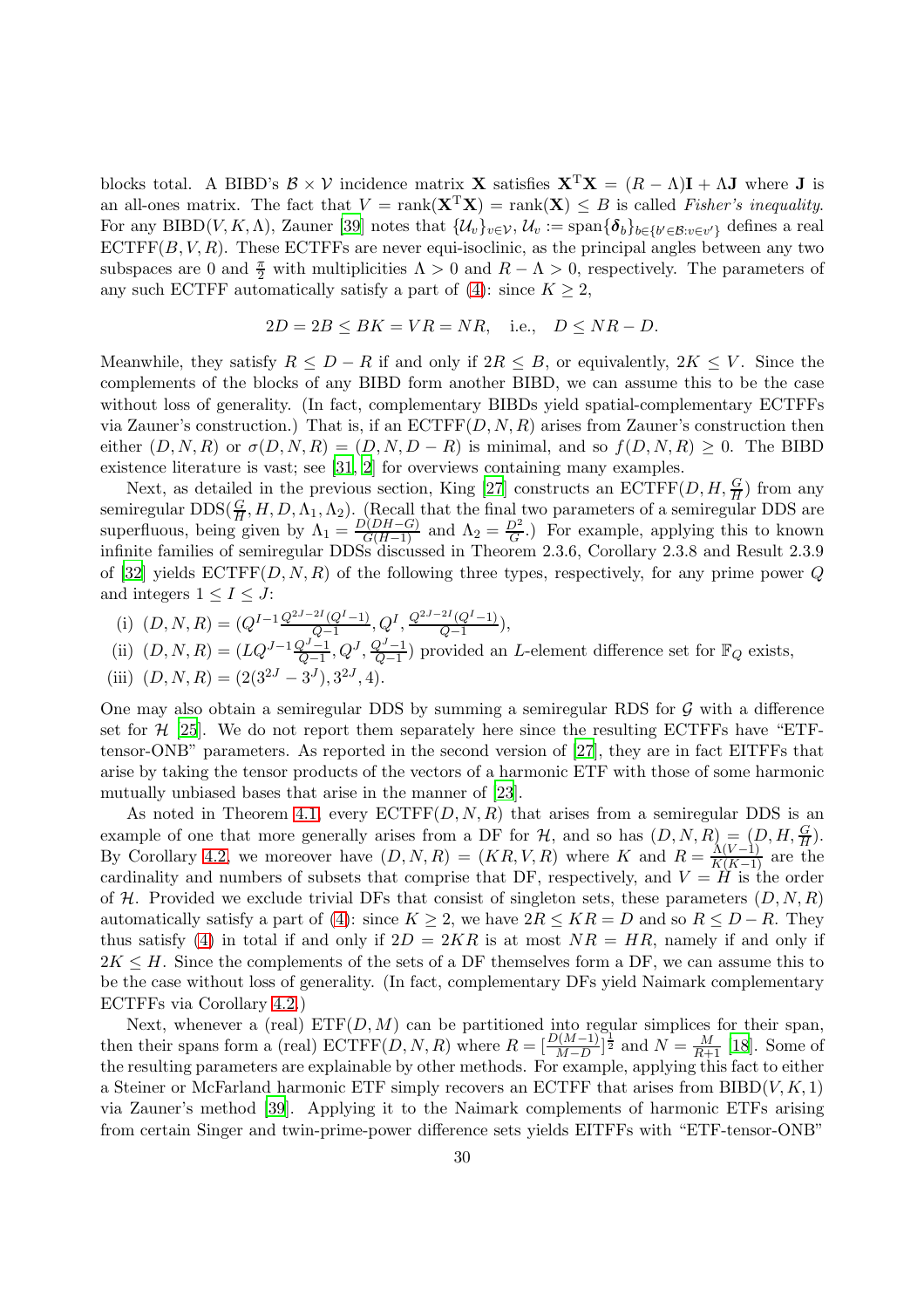parameters [\[21](#page-35-15)]. It also yields a non-equi-isoclinic  $\mathrm{ECTFF}(\frac{1}{2})$  $\frac{1}{2}(Q+1)^2, Q, Q+1)$  whenever Q and  $Q + 2$  are prime powers with  $Q \equiv 1 \mod 4$  [\[21](#page-35-15)]. However, an ECTFF with these parameters arises more generally for any odd prime power Q by applying Corollary [4.2](#page-23-0) to a  $DF(Q, \frac{Q+1}{2}, \frac{(Q+1)^2}{2})$  $\frac{+1}{2}$ of [\[37\]](#page-35-17). That said, some of the ECTFFs of [\[18\]](#page-35-16) remain novel even in light of recent discoveries: it gives an  $ECTFF(Q^2 - Q + 1, Q^2 - Q + 1, Q)$  for any prime power Q that is moreover real when Q is odd. For context, Zauner's method produces a real  $\mathrm{ECTFF}(Q^2 - Q + 1, Q^2 - Q + 1, Q)$  whenever  $Q - 1$  is a prime power, or perhaps more generally, whenever there exists a projective plane of order  $Q-1$ . For the ECTFF $(D, N, R)$  of [\[18](#page-35-16)], it seems nontrivial to determine the minimal point  $(D_0, N, R_0)$  of  $Orb(D, N, R)$  in general, as the method of obtaining it from  $(D, N, R)$  seems to depend on the underlying  $ETF(D, M)$ . As such, we just compute it in the aforementioned special case:  $(Q^2 - Q + 1, Q^2 - Q + 1, Q)$  is already minimal provided  $Q \ge 3$ , and when  $Q = 2$ , Orb $(3, 3, 2)$ contains no minimal point.

Continuing, the theory of *paired difference sets* constructed from quadratic forms over  $\mathbb{F}_2$  yields a real ECTFF $(2^{J-1}(2^J + \varepsilon), 2^{2J}, \frac{1}{3})$  $\frac{1}{3}(2^{2J}-1)$ ) for any integer  $J \geq 2$  [\[16](#page-35-11)] and  $\varepsilon \in \{1,-1\}$ . Taking its spatial complement yields one with minimal parameters  $(2^{J-1}(2^J + \varepsilon), 2^{2J}, \frac{1}{3})$  $\frac{1}{3}[2^{J-1}(2^{J}+3\varepsilon)+1]).$ One of these is an ETF, namely when  $J = 2$  and  $\varepsilon = -1$ .

A number of explicit constructions of individual real  $\mathrm{ECTFF}(D, N, R)$  are given in [\[10](#page-34-0), [9\]](#page-34-6). Some of these are subsumed by other constructions: applying Hoggar's trick to known complex  $ETF(2, 4)$ ,  $ETF(3, 9)$  and  $ETF(4, 8)$  yields real  $EITFF(4, 4, 2)$ ,  $EITFF(6, 9, 2)$  and  $EITFF(8, 8, 2)$ , cf. [\[10](#page-34-0)]; the ECTFF(7, 28, 3) of [\[10\]](#page-34-0) generalizes to the aforementioned construction of [\[6](#page-34-11)]; the ECTFF(D, N, R) of [\[9](#page-34-6)] with  $(D, N, R)$  being  $(5, 4, 2)$ ,  $(7, 4, 3)$  or  $(8, 4, 3)$  have  $f(D, N, R) < 0$  and so arise in the Naimark-spatial way from trivial TFFs; applying Zauner's method to a  $BIBD(4, 2, 1)$  (an affine plane of order 2) yields an ECTFF(6, 4, 3), cf. [\[9](#page-34-6)]. Others seem novel even in hindsight, such as the real  $ECTFF(D, N, R)$  of [\[10](#page-34-0)] with  $(D, N, R)$  being  $(4, 5, 2), (4, 6, 2), (4, 10, 2)$  or  $(8, 28, 2),$  and those of [\[9](#page-34-6)] with  $(D, N, R)$  being  $(4, 7, 2)$  or  $(4, 8, 2)$ . Remarkably [\[9\]](#page-34-6) also gives computer-assisted proofs, rooted in numerical methods, of the existence of numerous real  $\mathrm{ECTFF}(D, N, R)$  with small parameters, including whenever

<span id="page-30-1"></span>

| $D=4, R=2, N \in [4,6], \qquad D=5, R=2, N \in [5,11], \qquad D=6, R=2, N \in [6,14],$               |                                                                                                           |  |
|------------------------------------------------------------------------------------------------------|-----------------------------------------------------------------------------------------------------------|--|
|                                                                                                      | $D = 6, R = 3, N \in [5, 16], \quad D = 7, R = 2, N \in [7, 17], \quad D = 7, R = 3, N \in [5, 22],$ (44) |  |
| $D = 8, R = 2, N \in [8, 21], \quad D = 8, R = 3, N \in [6, 28], \quad D = 8, R = 4, N \in [5, 30].$ |                                                                                                           |  |

By our reckoning, around two-thirds of these real ECTFFs are not currently explainable by other known methods. It is also notable that  $(6.3)$  of [\[9](#page-34-6)] only differs from [\(3\)](#page-1-0) by a function of N.

We summarize these known constructions of ECTFFs with minimal parameters as follows:

<span id="page-30-0"></span>**Theorem 5.3.** Let  $(D_0, N, R_0) \in \mathbb{Z}^3$  satisfy [\(4\)](#page-1-1). An ECTFF $(D_0, N, R_0)$  exists if:

- (i) an EITFF( $D_0, N, R_0$ ) exists: see Theorem [5.2.](#page-28-0) If this EITFF is real then so is this ECTFF.
- (ii)  $(D_0, N, R_0) = (D_1 + D_2, N, R_1 + R_2)$  when an  $ECTFF(D_1, N, R_1)$  and an  $ECTFF(D_2, N, R_2)$ with  $\frac{R_1}{D_1} = \frac{R_2}{D_2}$  $\frac{R_2}{D_2}$  exist. In particular, if an  $\mathrm{ECTFF}(D, N, R)$  exists then an  $\mathrm{ECTFF}(KD, N, KR)$ exists for any integer  $K > 0$ . The resulting ECTFFs are real if the requisite ones are as well.
- (iii) [\[24](#page-35-19), [35](#page-35-20)] a complex  $\text{ECTFF}(\frac{D_0}{2}, N, \frac{R_0}{2})$ , quaternionic  $\text{ECTFF}(\frac{D_0}{4}, N, \frac{R_0}{4})$ , or a quaternionic  $\text{ECTFF}(\frac{D_0}{2}, N, \frac{R_0}{2})$  exists. In the first two cases, the resulting ECTFFs are real.
- (iv) [\[6\]](#page-34-11)  $(D_0, N, R_0) = (P, \frac{P(P+1)}{2}, \frac{P-1}{2})$  where P is prime and a Hadamard matrix of size  $\frac{P+1}{2}$ exists. These ECTFFs are real.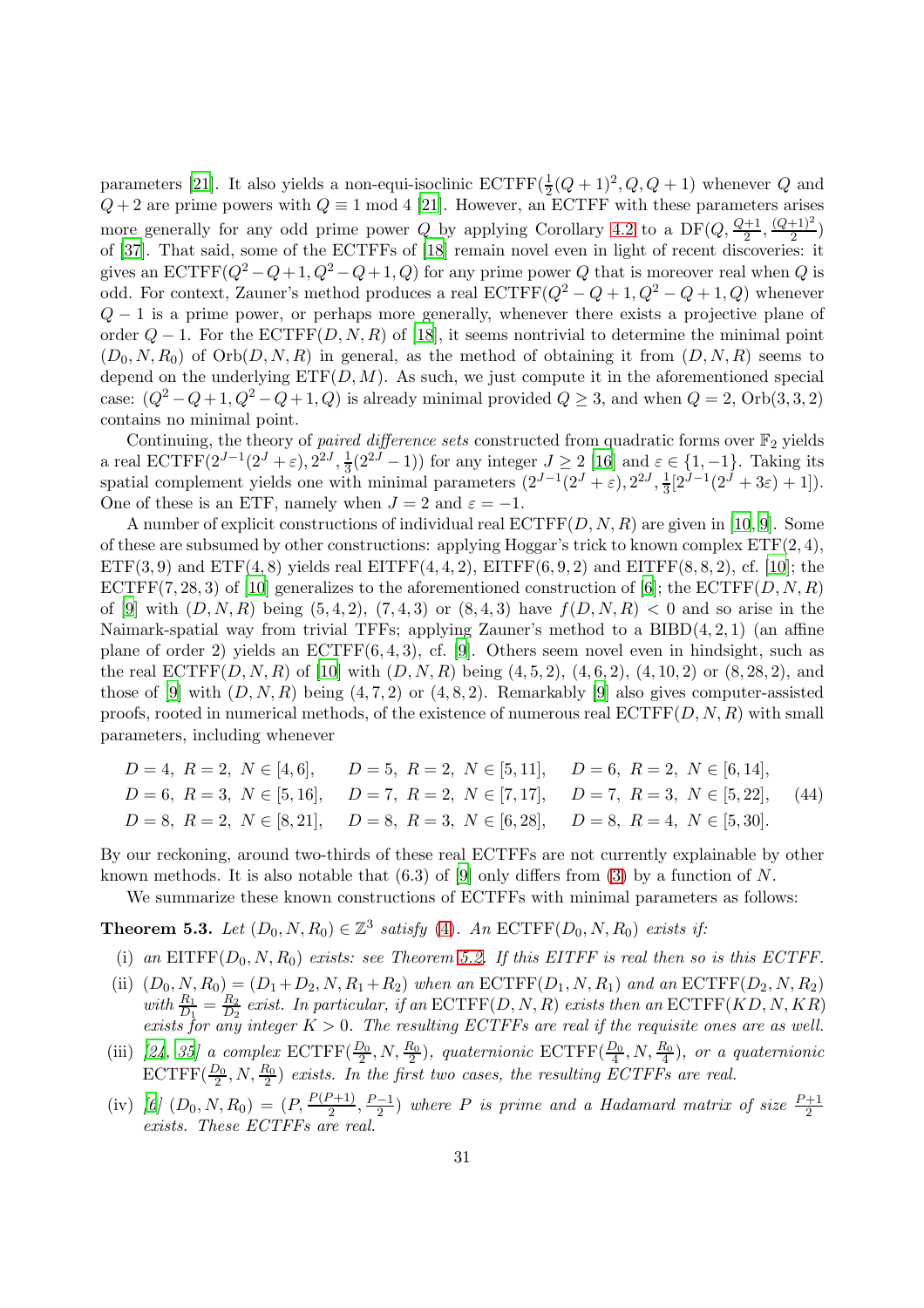- (v) [\[39](#page-35-3)]  $(D_0, N, R_0) = (B, V, R)$  for some BIBD(V, K,  $\Lambda$ ) where  $B = \frac{\Lambda V(V-1)}{K(K-1)}$  and  $R = \frac{\Lambda(V-1)}{K-1}$  $\frac{(V-1)}{K-1}$ . These ECTFFs are real.
- (vi) (Corollary [4.2\)](#page-23-0)  $(D_0, N, R_0) = (\frac{\Lambda(V-1)}{K-1}, V, \frac{\Lambda(V-1)}{K(K-1)})$  and a DF(V, K,  $\Lambda$ ) exists. As a subcase, any semiregular  $\text{DDS}(\frac{G}{H}, H, D, \Lambda_1, \Lambda_2)$  yields an  $\text{ECTFF}(D, H, \frac{G}{H})$  [\[27\]](#page-35-7).
- (vii) [\[18](#page-35-16)]  $(D_0, N, R_0) = (Q^2 Q + 1, Q^2 Q + 1, Q)$  provided  $Q \geq 3$  is a prime power. These ECTFFs are real whenever Q is odd.
- (viii) [\[16](#page-35-11)]  $(D_0, N, R_0) = (2^{J-1}(2^J + \varepsilon), 2^{2J}, \frac{1}{3})$  $\frac{1}{3}[2^{J-1}(2^{J}+3\varepsilon)+1]$  for some integer  $J \geq 2$  and  $\varepsilon \in \{1, -1\}$ . These ECTFFs are real.
- (ix)  $[10, 9] (D_0, N, R_0)$  $[10, 9] (D_0, N, R_0)$  $[10, 9] (D_0, N, R_0)$  $[10, 9] (D_0, N, R_0)$  is  $(4, 5, 2)$ ,  $(4, 6, 2)$ ,  $(4, 10, 2)$ ,  $(8, 28, 2)$ ,  $(4, 7, 2)$ ,  $(4, 8, 2)$  or, more generally, when  $(D_0, N, R_0) = (D, N, R)$  is given in [\(44\)](#page-30-1). These ECTFFs are real.

We now use this summary to certify the novelty of some of the ECTFFs that arise from DFs via Corollary [4.2.](#page-23-0) (We caution that if  $\{\mathcal{D}_r\}_{r \in \mathcal{R}}$  is any DF $(V, K, \Lambda)$  for V then  $\{v + \mathcal{D}_r\}_{v \in \mathcal{V}, r \in \mathcal{R}}$ is the block set of a BIBD $(V, K, \Lambda)$ . Via [\[39](#page-35-3)], it thus gives rise to a real  $\mathrm{ECTFF}(D', N', R')$ whose parameters  $D' = \frac{\Lambda V(V-1)}{K(K-1)}$ ,  $N' = V$  and  $R' = \frac{\Lambda(V-1)}{K-1}$  $\frac{(V-1)}{K-1}$  differ from those of the (complex) ECTFF produced in Corollary [4.2](#page-23-0) from the same DF.) This process is best explained by example: since  $Q = 19$ ,  $K = 3$  and  $R = 3$  satisfy  $\frac{RK(K-1)}{Q-1}, \frac{2RK}{Q-1}$  $\frac{2RK}{Q-1}$  ∈ Z, Corollary [4.2](#page-23-0) yields a complex  $ECTFF(9, 19, 3).$  (It arises from the  $DF(19, 3, 1)$  produced by Theorem 7 of [\[37\]](#page-35-17).) Here, note  $(D_0, N, R_0) = (9, 19, 3)$  satisfies [\(4\)](#page-1-1). (This automatically implies  $f(D_0, N, R_0) \geq 0$ . In fact, since  $N = 19 > 4$ , it automatically implies  $f(D_0, N, R_0) > 0$ . Here,  $f(9, 19, 3) = 261$ .) By the theory of Section 3, specifically Theorem [3.5,](#page-13-0) if such an ECTFF arose in the Naimark-spatial way from any previously known  $ECTFF(D, N, R)$  then  $(D_0, N, R_0) = (9, 19, 3)$  is necessarily the unique minimal point of its orbit  $Orb(D, N, R)$ , and so would appear in Theorem [5.3](#page-30-0) someplace beyond (vi). As we now detail, this is not the case.

Here, note that if  $(9, 19, 3) = (D_1 + D_2, 19, R_1 + R_2)$  for some positive integers  $D_1 \leq D_2$ ,  $R_1 \leq R_2$  with  $\frac{R_1}{D_1} = \frac{R_2}{D_2}$  $\frac{R_2}{D_2}$  then necessarily  $R_1 = 1$  and  $\frac{R_1}{D_1} = \frac{R_1 + R_2}{D_1 + D_2}$  $\frac{R_1+R_2}{D_1+D_2} = \frac{3}{9} = \frac{1}{3}$  $\frac{1}{3}$ , and so  $D_1 = 3$ . However, no ECTFF(3, 19, 1) exists since these parameters violate Gerzon's bound [\(11\)](#page-5-1). As such, our ECTFF(9, 19, 3) cannot be obtained from ones with smaller parameters via (ii). Similarly, since 3 is not even, this ECTFF cannot be obtained via Hoggar's tricks. (We caution that Corollary [4.2](#page-23-0) also yields an  $ECTFF(6, 13, 2)$  from the  $DF(13, 3, 1)$  that we used as an example in the previous section, but we cannot certify its novelty since Hoggar's method converts a known quaternionic ETF(3,13) of [\[9\]](#page-34-6) into a complex EITFF(6,13,2).) Since  $(9, 19, 3)$  is also not consistent with any of the other cases of Theorem [5.2,](#page-28-0) we moreover conclude that no  $EITFF(9, 19, 3)$  is known. Altogether, we see no  $ECTFF(9, 19, 3)$  arises in the manner of (i), (ii) or (iii) of Theorem [4.1.](#page-21-0) Continuing, no  $ECTFF(D, N, R)$  produced by Corollary [4.2](#page-23-0) could also arise via (iv) since  $D = KR$ is never prime. No  $ECTFF(9, 13, 3)$  arises via (v) since, by Fisher's inequality, no BIBD with  $B = 9$  and  $V = 19$  exists. No ECTFF(9, 19, 3) arises from a semiregular DDS(3, 19, 9,  $\Lambda_1, \Lambda_2$ ) since, as detailed in Section 4, such a DDS could only exist if  $\Lambda_2 = \frac{D^2}{G} = \frac{9^2}{3(19)} = \frac{27}{19}$  was an integer. Moreover,  $(D_0, N, R_0) = (9, 19, 3)$  is clearly not of any form given in (vii), (viii) or (ix).

Thus, the ECTFF(9, 19, 3) arising from Corollary [4.2](#page-23-0) is certifiably novel. Whenever  $(D_0, N, R_0)$ satisfies [\(4\)](#page-1-1) with  $N > 4$ , and a newly discovered  $\text{ECTFF}(D_0, N, R_0)$  is certified to be novel in this manner, Theorem [3.5](#page-13-0) (along with the fact that two orbits under a group action are either identical or disjoint) implies that a new  $\mathrm{ECTFF}(D, N, R)$  exists for every  $(D, N, R)$  in the infinite set  $Orb(D_0, N, R_0)$ . That is, every new such ECTFF actually yields an infinite family of ECTFFs (via iterated alternating Naimark and spatial complements), every member of which is new. Applying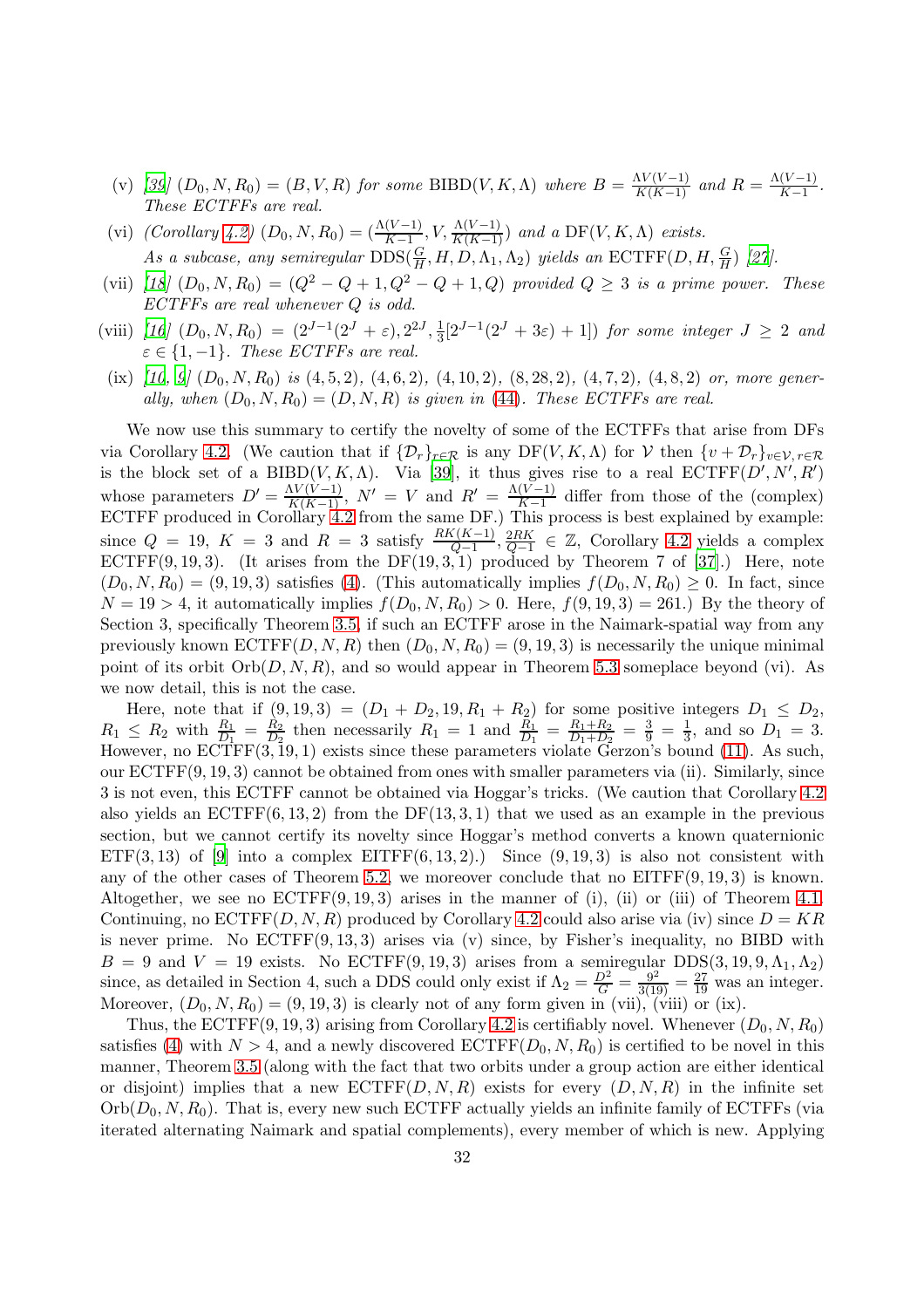this idea with  $(D_0, N, R_0) = (9, 19, 3)$  for example yields an infinite family of new ECTFFs with the following parameters:

$$
\cdots \leftrightarrow_{\mathrm{s}} (105, 19, 6) \leftrightarrow_{\mathrm{N}} (9, 19, 6) \leftrightarrow_{\mathrm{s}} (9, 19, 3) \leftrightarrow_{\mathrm{N}} (48, 19, 3) \leftrightarrow_{\mathrm{s}} (48, 19, 45) \cdots
$$

We emphasize that not every ECTFF produced by Corollary [4.2](#page-23-0) is novel: as we have already noted, infinite families of semiregular DDSs are known, meaning the subcase of (vi) is nontrivial. Moreover, some DFs, such as those consisting of all I-dimensional subspaces of a finite vector space  $V$  of dimension J, yield ECTFFs whose parameters match some of those obtained in (v). We leave a deeper investigation of such phenomena for future research. That said, Corollary [4.2](#page-23-0) seems to produce an infinite number of certifiably novel ECTFFs with minimal parameters. For example, to generalize the aforementioned example with  $(D_0, N, R_0) = (9, 19, 3)$ , let  $Q \ge 19$  be any prime power such that  $Q \equiv 7 \mod 12$ . (By Dirichlet's theorem on arithmetic progressions, an infinite number of such Q exist.) We apply Corollary [4.2](#page-23-0) with  $K = \frac{Q-1}{6}$  and  $R = 3$ : since  $\frac{RK(K-1)}{Q-1} = \frac{Q-7}{12} \in \mathbb{Z}$  and  $\frac{2RK}{Q-1} = 1 \in \mathbb{Z}$ , it provides an ECTFF( $\frac{Q-1}{2}$ , Q, 3) from a DF( $Q$ ,  $\frac{Q-1}{6}$ ,  $\frac{Q-7}{12}$ ) of [\[37](#page-35-17)]. Here, the arguments used above in the  $Q = 19$  case generalize, certifying that this ECTFF is novel. In particular, such an ECTFF cannot arise via (ii) since no  $\text{ETF}(D, N)$  with  $D = \frac{N-1}{6} > 1$ is apparently known [\[20\]](#page-35-12), and it cannot arise via the subcase of (vi) since the fact that Q and  $Q-1$ are coprime implies  $\Lambda_2 = \frac{D^2}{G} = \frac{(Q-1)^2}{12Q} \notin \mathbb{Z}$ . From the perspective of constructing certifiably new ECTFFs, perhaps the greatest weakness of Corollary [4.2](#page-23-0) is that every  $\mathrm{ECTFF}(D, N, R)$  it produces has  $R$  dividing  $D$ , which leaves the door open to possible alternative constructions that exploit (ii). Moving forward, this encourages the search for  $\text{EITFF}(D, N, R)$  where D and R are coprime.

We conclude this paper with a result that completely characterizes the existence of (real and/or equichordal and/or equi-isoclinic) TFF $(2R, 4, R)$ . When combined with Theorems [3.3,](#page-10-1) [3.6](#page-17-0) and [5.1,](#page-25-0) this fully settles the existence problem for all (real and/or equichordal and/or equiisoclinic) TFF(D, N, R) with  $f(D, N, R) \leq 0$ , including all those with  $N \in \{2, 3, 4\}$ . Future work on this problem should thus focus on cases where  $f(D, N, R) > 0$ , or more precisely by Theorem [3.5,](#page-13-0)  $(D_0, N, R_0)$  that satisfy [\(4\)](#page-1-1) with  $N > 4$ .

<span id="page-32-0"></span>**Theorem 5.4.** For any positive integer R, an EITFF $(2R, 4, R)$  and a real ECTFF $(2R, 4, R)$  exist. Moreover, a real EITFF $(2R, 4, R)$  exists if and only if R is even.

*Proof.* Hoggar's method converts the well-known complex  $ETF(2, 4)$  [\[20](#page-35-12)] into a real  $ETFF(4, 4, 2)$ . "Tensoring" it yields a real  $EITFF(2R, 4, R)$  for any even positive integer R. Meanwhile, "tensoring" the  $ETF(2, 4)$  directly yields a complex  $EITFF(2R, 4, R)$  for any positive integer R. Next, applying Zauner's construction to the well-known  $BIBD(4, 2, 1)$  (the affine plane of order 2) yields a real ECTFF $(6, 4, 3)$ . Combining an arbitrary number of copies of these real EITFF $(4, 4, 2)$  and ECTFF $(6, 4, 3)$  in the manner of Theorem [5.3.](#page-30-0)(ii) yields a real ECTFF $(2R, 4, R)$  for any positive integer R. (For a more sophisticated use of this last idea, see the proof of Theorem 8 of [\[37\]](#page-35-17).)

To conclude, it thus suffices to prove a real  $\text{EITFF}(2R, 4, R)$  only exists if R is even. Here, let  $\{\mathcal{U}_n\}_{n=1}^4$  be an EITFF(2R, 4, R) for  $\mathbb{R}^{2R}$ . Without loss of generality, the synthesis operator of the concatenation of the R-vector ONBs for its four subspaces is a  $2R \times 4R$  matrix of the form

$$
\pmb{\Phi}=\left[\; \pmb{\Phi}_{1} \; \pmb{\Phi}_{2} \; \pmb{\Phi}_{3} \; \pmb{\Phi}_{4} \;\right]=\left[\; \pmb{\Phi}_{1,1} \; \pmb{\Phi}_{1,2} \; \pmb{\Phi}_{1,3} \; \pmb{\Phi}_{1,4} \; \right] \; \nonumber \\ \pmb{\Phi}_{2,1} \; \pmb{\Phi}_{2,2} \; \pmb{\Phi}_{2,3} \; \pmb{\Phi}_{3,4} \;\right]
$$

where each  $\Phi_n = [\Phi_{2,n}^{\Phi_{1,n}}]$  is a  $2R \times R$  matrix whose columns form an orthonormal basis for  $\mathcal{U}_n$ , and each  $\Phi_{m,n}$  is an  $R \times R$  matrix. Since  $\Phi_1^* \Phi_1 = I$ , we may apply a  $2R \times 2R$  orthogonal matrix on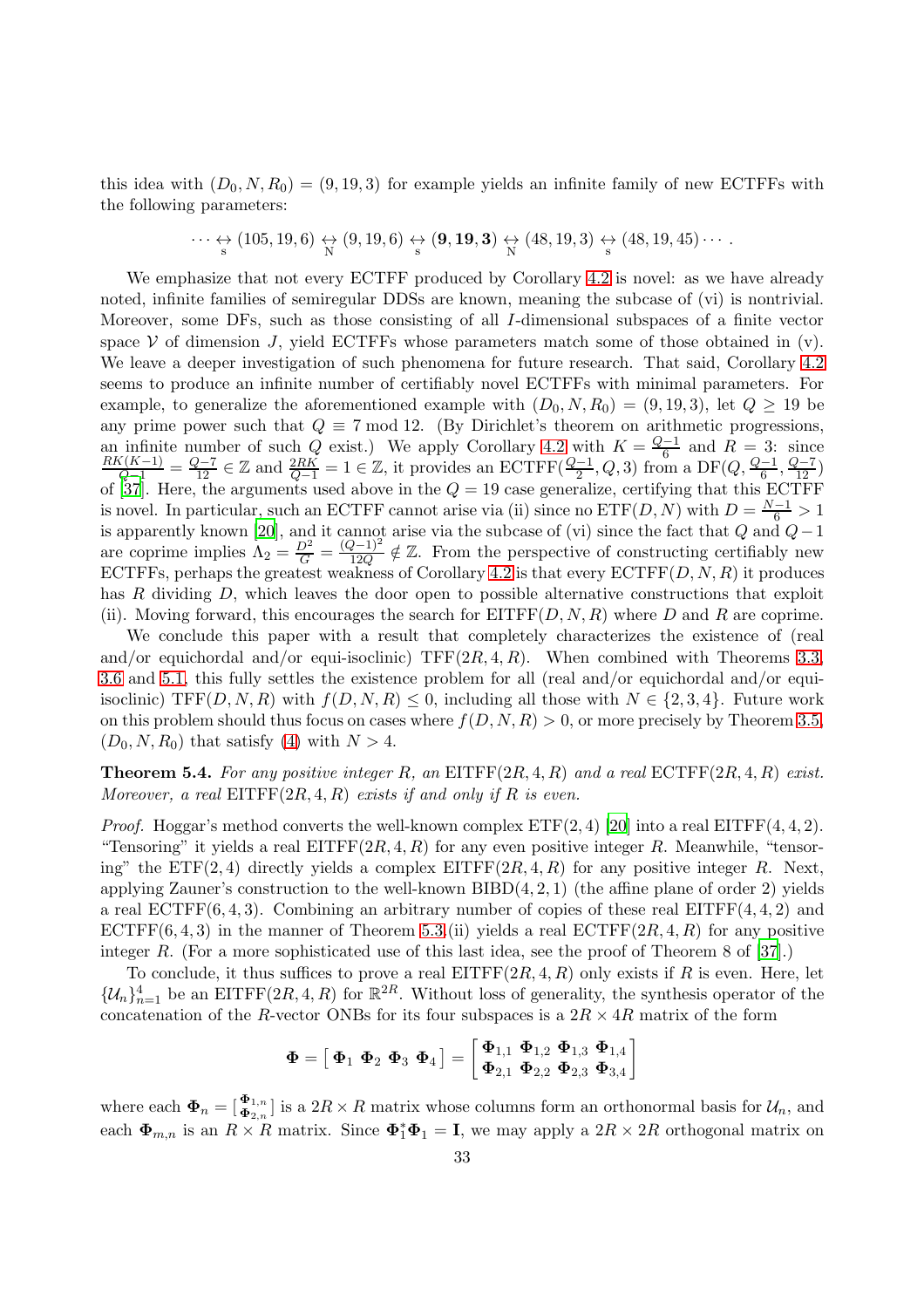the left of  $\Phi$  to assume without loss of generality that  $\Phi_{1,1} = I$  and  $\Phi_{1,2} = 0$ . Moreover, since  $\{\mathcal{U}_n\}_{n=1}^N$  is an EITFF(2R, 4, R), every cross-Gram matrix  $\mathbf{\Phi}_{n_1}^* \mathbf{\Phi}_{n_2}$  is an orthogonal  $R \times R$  matrix scaled by a factor of  $\left[\frac{NR-D}{D(N-1)}\right]^{\frac{1}{2}} = \frac{1}{\sqrt{2}}$  $\frac{1}{3}$ . In particular, for each  $n = 2, 3, 4$ ,

$$
\sqrt{3} \bm{\Phi}_1^* \bm{\Phi}_n = \sqrt{3} (\bm{\Phi}_{1,1}^* \bm{\Phi}_{1,n} + \bm{\Phi}_{2,2}^* \bm{\Phi}_{2,n}) = \sqrt{3} (\mathbf{I}^* \bm{\Phi}_{1,n} + \mathbf{0}^* \bm{\Phi}_{2,n}) = \sqrt{3} \bm{\Phi}_{1,n}
$$

is an orthogonal matrix. For each  $n = 2, 3, 4$ , this in turn implies that

$$
\mathbf{I} = \mathbf{\Phi}_n^* \mathbf{\Phi}_n = \mathbf{\Phi}_{1,n}^* \mathbf{\Phi}_{1,n} + \mathbf{\Phi}_{2,n}^* \mathbf{\Phi}_{2,n} = \frac{1}{3} \mathbf{I} + \mathbf{\Phi}_{2,n}^* \mathbf{\Phi}_{2,n}
$$

and so that  $\sqrt{\frac{3}{2}}\mathbf{\Phi}_{2,n}$  an orthogonal matrix. That is, without loss of generality,  $\mathbf{\Phi}$  is of the form

$$
\mathbf{\Phi} = \left[\mathbf{\Phi}_1 \; \mathbf{\Phi}_2 \; \mathbf{\Phi}_3 \; \mathbf{\Phi}_4\right] = \left[\begin{matrix} \mathbf{I} & \frac{1}{\sqrt{3}}\mathbf{U}_{1,2} & \frac{1}{\sqrt{3}}\mathbf{U}_{1,3} & \frac{1}{\sqrt{3}}\mathbf{U}_{1,4} \\ \mathbf{0} & \sqrt{\frac{2}{3}}\mathbf{U}_{2,2} & \sqrt{\frac{2}{3}}\mathbf{U}_{2,3} & \sqrt{\frac{2}{3}}\mathbf{U}_{2,4} \end{matrix}\right]
$$

where each  $U_{m,n}$  is an orthogonal matrix. Next, for each  $n = 2, 3, 4$ , multiplying  $\Phi_n$  on the right by  $\mathbf{U}_{1,n}^*$  corresponds to simply choosing an alternative ONB for  $\mathcal{U}_n$ . Thus, without loss of generality,

$$
\boldsymbol{\Phi} = \left[\boldsymbol{\Phi}_1 \; \boldsymbol{\Phi}_2 \; \boldsymbol{\Phi}_3 \; \boldsymbol{\Phi}_4\right] = \left[\begin{matrix} \mathbf{I} & \frac{1}{\sqrt{3}}\mathbf{I} & \frac{1}{\sqrt{3}}\mathbf{I} & \frac{1}{\sqrt{3}}\mathbf{I} \\ \mathbf{0} & \sqrt{\frac{2}{3}}\mathbf{V}_2 & \sqrt{\frac{2}{3}}\mathbf{V}_3 & \sqrt{\frac{2}{3}}\mathbf{V}_4 \end{matrix}\right]
$$

where  $V_2$ ,  $V_3$  and  $V_4$  are orthogonal matrices. Continuing, multiplying  $\Phi$  on the left by the orthogonal matrix  $\begin{bmatrix} \mathbf{I} & \mathbf{0} \\ \mathbf{0} & \mathbf{V}_2^* \end{bmatrix}$ , we may further assume without loss of generality that

$$
\boldsymbol{\Phi} = \left[\begin{array}{c|c} \boldsymbol{\Phi}_1 & \boldsymbol{\Phi}_2 & \boldsymbol{\Phi}_3 & \boldsymbol{\Phi}_4 \end{array}\right] = \left[\begin{array}{ccc} \mathbf{I} & \frac{1}{\sqrt{3}}\mathbf{I} & \frac{1}{\sqrt{3}}\mathbf{I} & \frac{1}{\sqrt{3}}\mathbf{I} \\ \mathbf{0} & \sqrt{\frac{2}{3}}\mathbf{I} & \sqrt{\frac{2}{3}}\mathbf{W}_3 & \sqrt{\frac{2}{3}}\mathbf{W}_4 \end{array}\right]
$$

where  $\mathbf{W}_3$  and  $\mathbf{W}_4$  are orthogonal matrices. Since  $\{\mathcal{U}_n\}$  is a TFF(2R, 4, R) we moreover have that

$$
\left[ \begin{matrix} 2\mathbf{I} \hspace{0.1cm} \mathbf{0} \\ \mathbf{0} \hspace{0.1cm} 2\mathbf{I} \end{matrix} \right] = \Phi \Phi^* = \left[ \begin{matrix} 2\mathbf{I} & \frac{\sqrt{2}}{3}(\mathbf{I} + \mathbf{W}_2^* + \mathbf{W}_3^*) \\ \frac{\sqrt{2}}{3}(\mathbf{I} + \mathbf{W}_2 + \mathbf{W}_3) & 2\mathbf{I} \end{matrix} \right]
$$

namely that  $\mathbf{W}_3 = -(\mathbf{I} + \mathbf{W}_2)$ . Thus,

$$
\Phi = \begin{bmatrix} \Phi_1 & \Phi_2 & \Phi_3 & \Phi_4 \end{bmatrix} = \begin{bmatrix} \mathbf{I} & \frac{1}{\sqrt{3}}\mathbf{I} & \frac{1}{\sqrt{3}}\mathbf{I} & \frac{1}{\sqrt{3}}\mathbf{I} \\ \mathbf{0} & \sqrt{\frac{2}{3}}\mathbf{I} & \sqrt{\frac{2}{3}}\mathbf{U} & -\sqrt{\frac{2}{3}}(\mathbf{I} + \mathbf{U}) \end{bmatrix}
$$
(45)

where **U** and  $-(I + U)$  are orthogonal matrices. Continuing, since  $\{\mathcal{U}_n\}_{n=1}^N$  is equi-isoclinic, each of the following cross-Gram matrices is necessarily an orthogonal matrix scaled by a factor of  $\frac{1}{\sqrt{2}}$  $\overline{3}$ :

$$
\Phi_2^* \Phi_3 = \frac{1}{3} \mathbf{I} + \frac{2}{3} \mathbf{U} = \frac{1}{3} (\mathbf{I} + 2 \mathbf{U}),
$$
  
\n
$$
\Phi_2^* \Phi_4 = \frac{1}{3} \mathbf{I} - \frac{2}{3} (\mathbf{I} + \mathbf{U}) = -\frac{1}{3} \mathbf{I} - \frac{2}{3} \mathbf{U} = -\frac{1}{3} (\mathbf{I} + 2 \mathbf{U}),
$$
  
\n
$$
\Phi_3^* \Phi_4 = \frac{1}{3} \mathbf{I} - \frac{2}{3} \mathbf{U}^* (\mathbf{I} + \mathbf{U}) = -\frac{1}{3} \mathbf{I} - \frac{2}{3} \mathbf{U}^* = -\frac{1}{3} (\mathbf{I} + 2 \mathbf{U})^*.
$$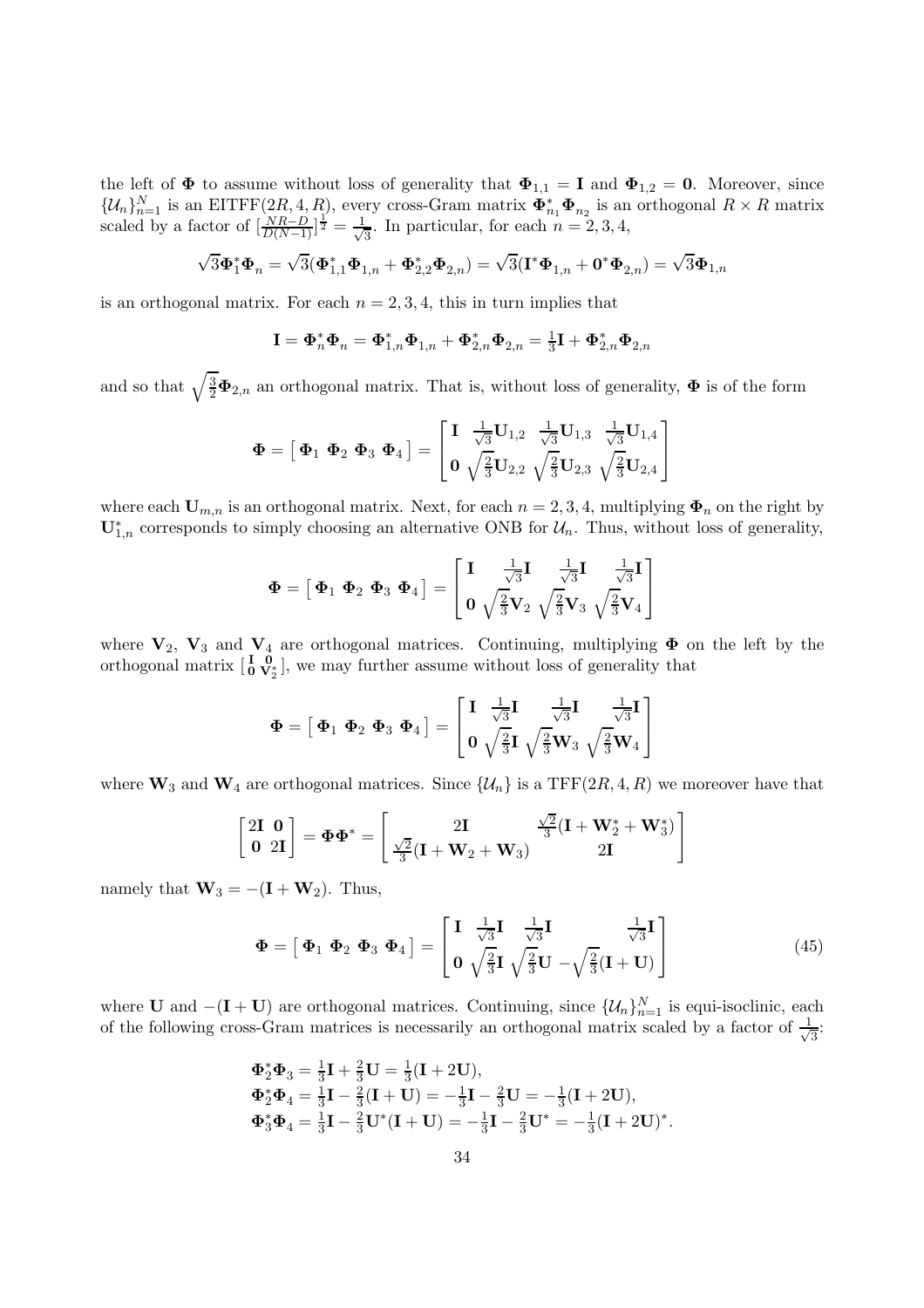In summary, U,  $-(I + U)$  and  $\frac{1}{\sqrt{2}}$  $\frac{1}{3}$ (**I** + 2**U**) are orthogonal matrices. Any (complex) eigenvalue  $\lambda$ of U thus satisfies

$$
1 = |\lambda|^2, \quad 1 = |1 + \lambda|^2 = 1 + 2\operatorname{Re}(\lambda) + |\lambda|^2, \quad 1 = |\frac{1}{\sqrt{3}}(2 + \lambda)|^2 = \frac{1}{3}[4 + 4\operatorname{Re}(\lambda) + |\lambda|^2],
$$

and so is necessarily either  $\frac{1}{2}(-1+\sqrt{3}i)$  or its conjugate. Letting M denote the multiplicity of 1  $\frac{1}{2}(-1+\sqrt{3}i)$  as an eigenvalue of **U**, we thus have

Tr(**U**) = 
$$
M\frac{1}{2}(-1 + \sqrt{3}i) + (R - M)\frac{1}{2}(-1 - \sqrt{3}i) = -\frac{1}{2}R + \frac{\sqrt{3}}{2}(2M - R)i
$$
.

At the same time, U is a real matrix and so  $\text{Tr}(\mathbf{U}) \in \mathbb{R}$ , implying  $R = 2M$  is even, as claimed.  $\Box$ 

We remark that the above proof technique is a generalization of the naive yet effective method for deriving an  $ETF(2, 4)$ , and does not seem to easily generalize to situations where either  $N > 4$ or  $D \neq 2R$ . In fact, to our knowledge, Theorem [5.4](#page-32-0) is the only result which disproves the existence of a real EITFF( $D_0, N, R_0$ ) in a situation where  $(D_0, N, R_0)$  satisfies both [\(4\)](#page-1-1) and [\(11\)](#page-5-1), namely where  $0 < 4R_0 \leq 2D_0 \leq NR_0$  and  $N \leq \frac{1}{2}D_0(D_0 + 1)$ .

## Acknowledgments

The authors thank Profs. Peter G. Casazza and Dustin G. Mixon for their thoughtful comments. The views expressed in this article are those of the authors and do not reflect the official policy or position of the United States Air Force, Department of Defense, or the U.S. Government.

#### References

- <span id="page-34-9"></span>[1] R. J. R. Abel, M. Buratti, Difference families, in: C. J. Colbourn, J. H. Dinitz (Eds.), Handbook of Combinatorial Designs, Second Edition (2007) 392–410.
- <span id="page-34-12"></span>[2] R. J. R. Abel, M. Greig, BIBDs with small block size, in: C. J. Colbourn, J. H. Dinitz (Eds.), Handbook of Combinatorial Designs, Second Edition (2007) 72–79.
- <span id="page-34-3"></span>[3] W. U. Bajwa, R. Calderbank, D. G. Mixon, Two are better than one: fundamental parameters of frame coherence, Appl. Comput. Harmon. Anal. 33 (2012) 58–78.
- <span id="page-34-4"></span>[4] A. S. Bandeira, M. Fickus, D. G. Mixon, P. Wong, The road to deterministic matrices with the Restricted Isometry Property, J. Fourier Anal. Appl. 19 (2013) 1123–1149.
- <span id="page-34-10"></span>[5] A. Blokhuis, U. Brehm, B. Et-Taoui, Complex conference matrices and equi-isoclinic planes in Euclidean spaces, Beitr. Algebra Geom. 59 (2018) 491–500.
- <span id="page-34-11"></span>[6] A. R. Calderbank, R. H. Hardin, E. M. Rains, P. W. Shor, N. J. A. Sloane, A group-theoretic framework for the construction of packings in Grassmannian spaces, J. Algebraic Combin. 9 (1999) 129–140.
- <span id="page-34-5"></span>[7] R. Calderbank, A. Thompson, Y. Xie, On block coherence of frames, Appl. Comput. Harmon. Anal. 38 (2015) 50–71.
- <span id="page-34-7"></span>[8] P. G. Casazza, M. Fickus, D. G. Mixon, Y. Wang, Z. Zhou, Constructing tight fusion frames, Appl. Comput. Harmon. Anal. 30 (2011) 175–187.
- <span id="page-34-6"></span>[9] H. Cohn, A. Kumar, G. Minton, Optimal simplices and codes in projective spaces, Geom. Topol. 20 (2016) 1289–1357.
- <span id="page-34-0"></span>[10] J. H. Conway, R. H. Hardin, N. J. A. Sloane, Packing lines, planes, etc.: packings in Grassmannian spaces, Exp. Math. 5 (1996) 139–159.
- <span id="page-34-1"></span>[11] I. S. Dhillon, J. R. Heath, T. Strohmer, J. A. Tropp, Constructing packings in Grassmannian manifolds via alternating projection, Exp. Math. 17 (2008) 9–35.
- <span id="page-34-8"></span>[12] C. Ding, T. Feng, A generic construction of complex codebooks meeting the Welch bound, IEEE Trans. Inform. Theory 53 (2007) 4245–4250.
- <span id="page-34-2"></span>[13] Y. C. Eldar, P. Kuppinger, H. Bölcskei, Block-sparse signals: uncertainty relations and efficient recovery IEEE Trans. Signal Process. 58 (2010) 3042–3054.